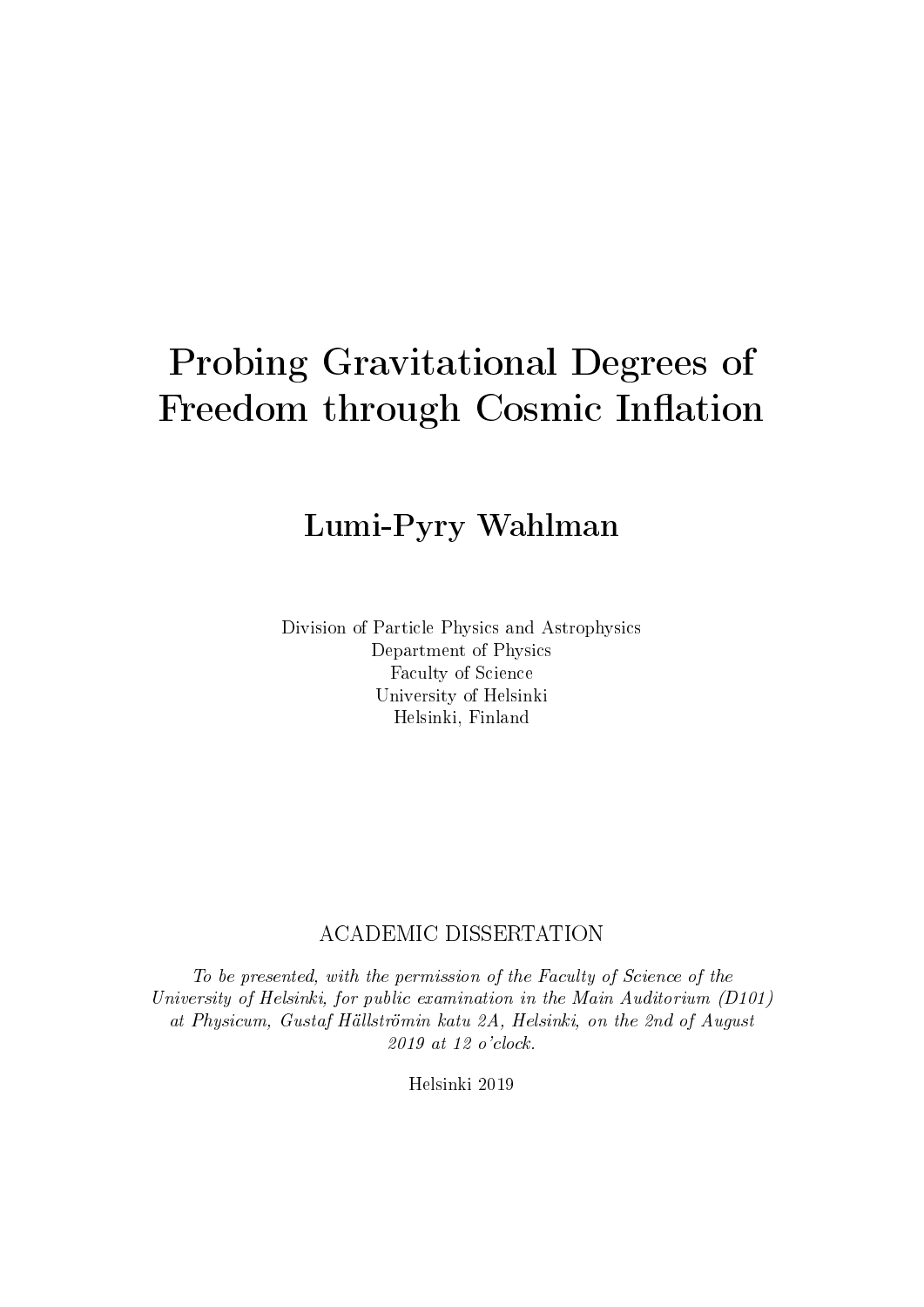ISBN 978-951-51-5347-0 (paperback) ISSN 2669-882X

ISBN 978-951-51-5348-7 (PDF) http://ethesis.helsinki.

> $\bf U$ nigrafia Helsinki 2019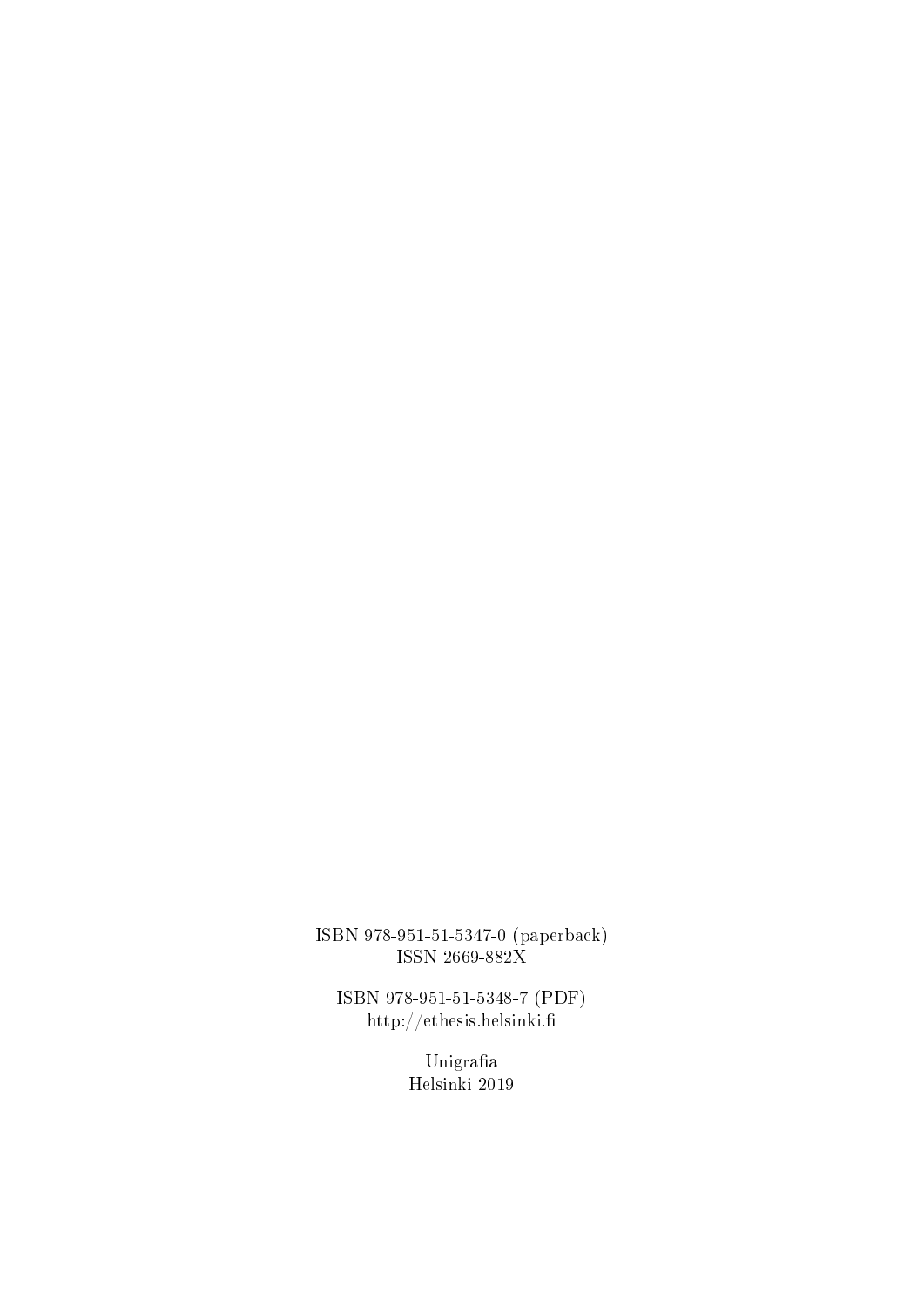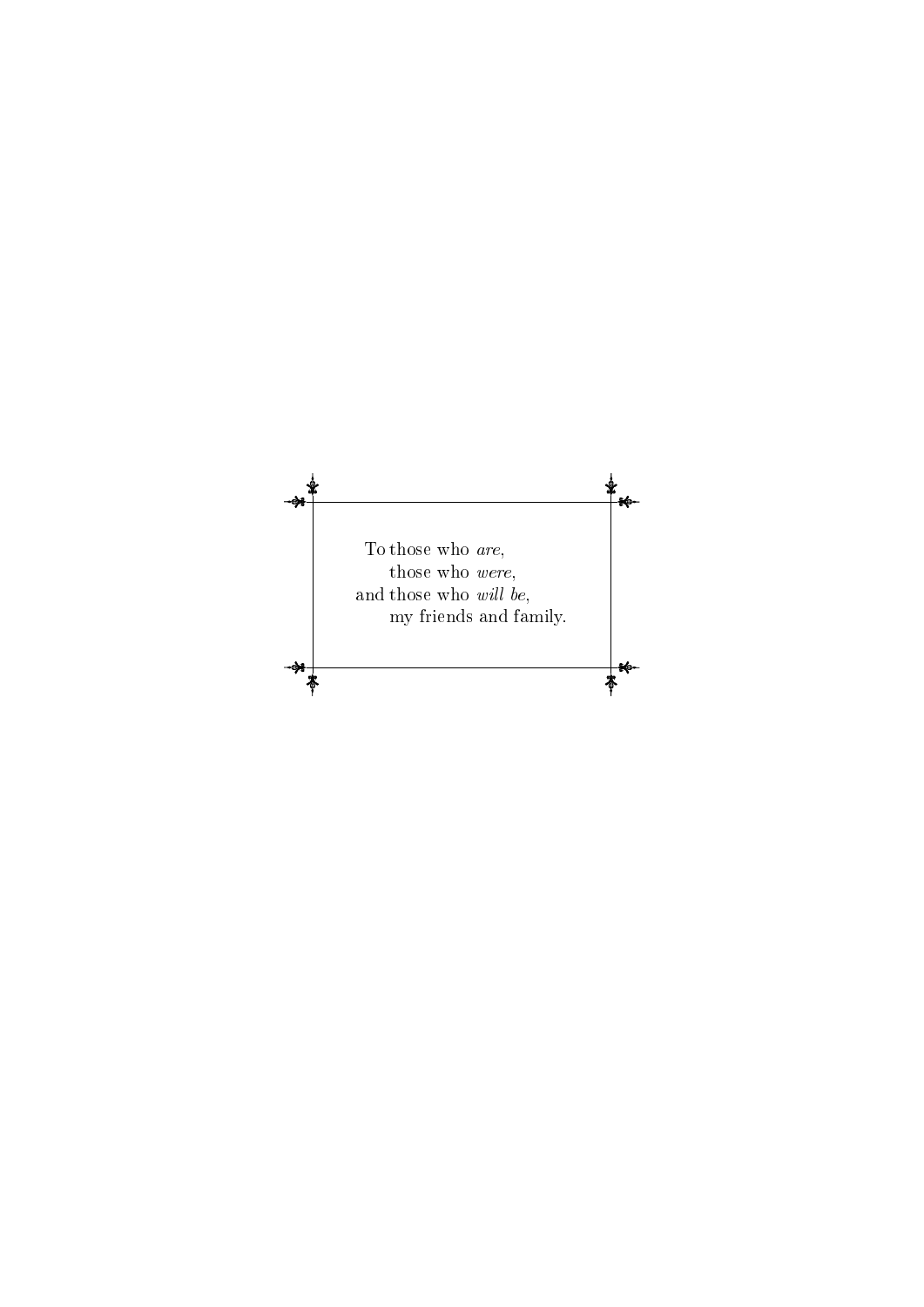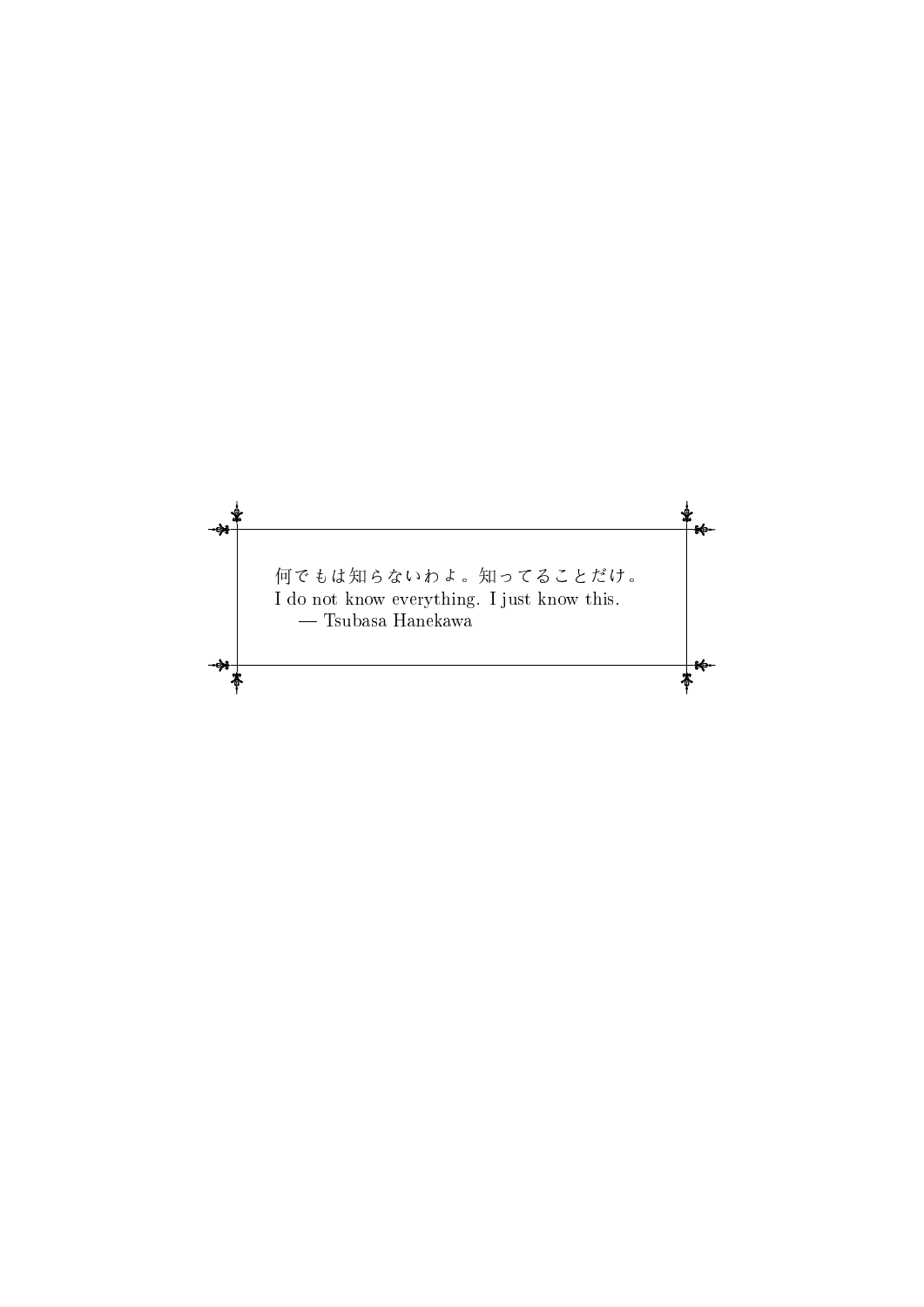## <span id="page-4-0"></span>Abstract

Among all models of inflation, Higgs inflation stands out in its minimalistic approach. In Higgs inflation, the Standard Model Higgs boson drives the expansion of the spacetime. The properties of the Higgs boson are known from collider experiments, and the only new ingredient is a non-minimal coupling of the Higgs boson to gravity. There is no need to add any new particles, and the non-minimal coupling is the only free parameter of the model.

While the predictions of Higgs inflation agree with observations at classical level, loop corrections to the Higgs self-potential and gravitational action complicate the picture. From the renormalisation group equations of the Standard Model it is known that the Higgs self-coupling decreases when the energy scale increases. Significant running at the scale of inflation can foil the flat plateau of tree-level inflation. It is also known that loop corrections to gravity will destabilise pure Higgs inflation.

There is also another fundamental source of uncertainty: the gravitational degrees of freedom. In Higgs inflation, the spacetime metric is usually taken to be the only gravitational degree of freedom, but this need not be the case. In the Palatini formulation of General Relativity both the metric and the connection are independent degrees of freedom. In the case of Higgs inflation, these two approaches lead to physically inequivalent theories.

This thesis focuses on the differences of Higgs inflation in metric and the Palatini formulation. First we show that the metric perturbations must be quantised, if the Higgs boson is the inflaton. Then we consider loop corrections to the Higgs self-coupling, and find that the tensor-to-scalar ratio is smaller in the Palatini formulation. We also consider dimension four correction terms in the gravitational action and find a similar effect on the tensor-to-scalar ratio.

There is no clear theoretical indication of how to choose the gravitational degrees of freedom. Hence it is important to be able to differentiate between different choices by observations. We find that the metric and Palatini formulation of General Relativity have distinct cosmological signatures, which can be tested with next generation experiments. If a non-zero tensor-to-scalar ratio is detected, we can rule out Higgs inflation in the Palatini formulation.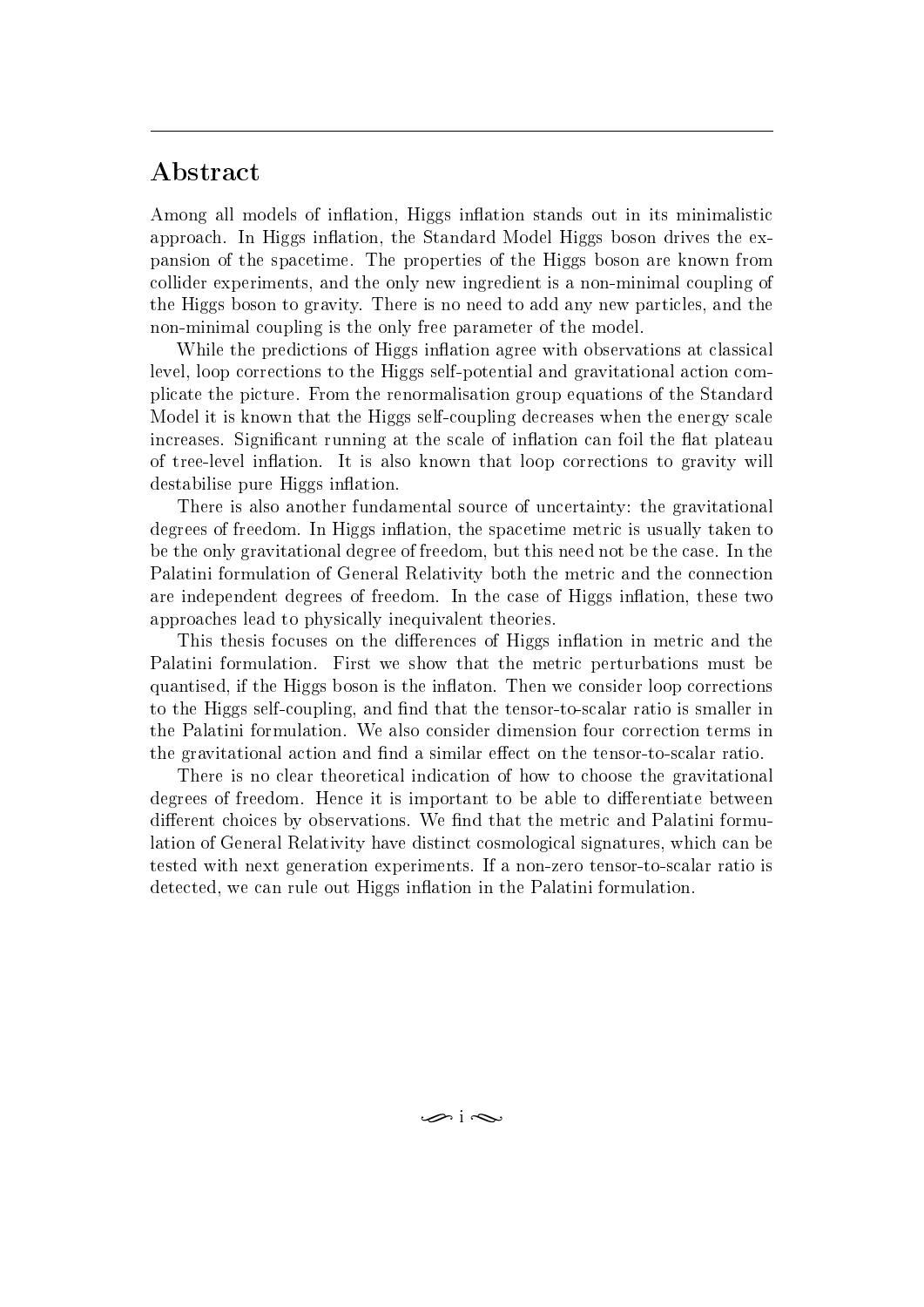## <span id="page-5-0"></span>Acknowledgements

This thesis is based on the research conducted at the Helsinki Institute of Physics and the Department of Physics at the University of Helsinki.

First and foremost, I would like to thank my supervisor Syksy Räsänen for bearing with me all these years. I would also like to thank Kari Enqvist for his academic and career advice, and my fellow PhD student Vera-Maria Enckell for asking all the right questions.

I thank the pre-examiners of this thesis, Chris Byrnes and David Mulryne, for reviewing the manuscript in such a short time frame.

I would also like to thank Finnish Cultural Foundation, Kymenlaakso regional fund of Finnish Cultural Foundation, and Magnus Ehrnrooth foundation, as well as Aleksi Vuorinen and Kari Rummukainen, for the financial support I have received. It has been invaluable for completing this thesis.

Last but not least, I would like to thank my family and friends, who have given me all the support I have ever needed.

> April 2019 in Helsinki Lumi-Pyry Wahlman

Uni-Pup Wa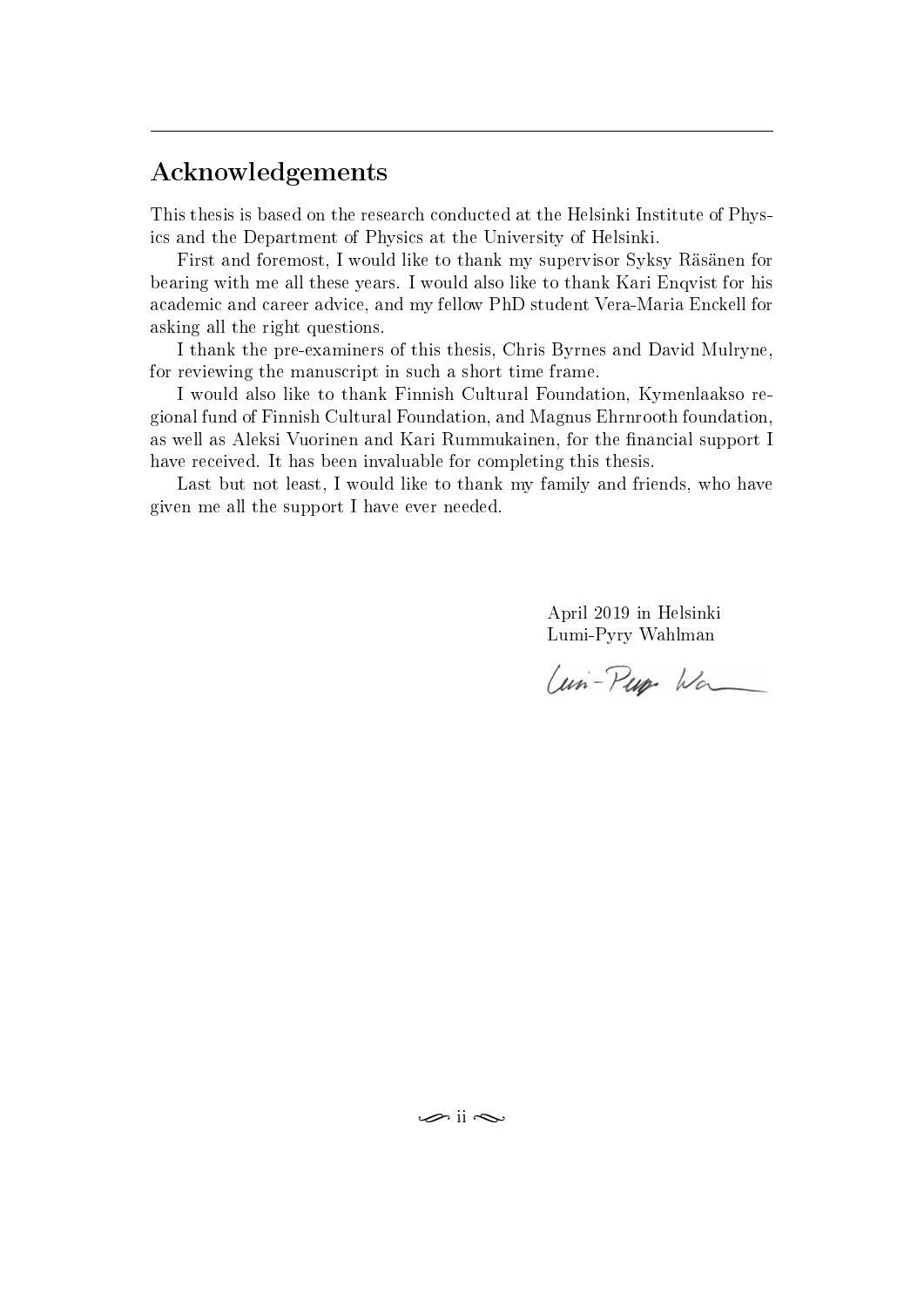## <span id="page-6-0"></span>List of Publications

This thesis is based on the following publications [\[1](#page-45-0)[4\]](#page-45-1)

- **I** Inflation without quantum gravity T. Markkanen, S. Räsänen, and P. Wahlman Phys. Rev. D 91 (8 2015), 084064.
- II Higgs inflation with loop corrections in the Palatini formulation S. Räsänen and P. Wahlman JCAP 1711.11 (2017), 047.
- **III** Inflation with  $R^2$  term in the Palatini formulation V.-M. Enckell, K. Enqvist, S. Räsänen, and L.-P. Wahlman JCAP 1902.02 (2019), 022.
- $\mathbf{IV}$  Higgs- $R^2$  inflation full slow-roll study at tree-level V.-M. Enckell, K. Enqvist, S. Räsänen, and L.-P. Wahlman Submitted to JCAP.

## The Contribution of the Author

**Article I:** The author made the analytical calculations together with Syksy Räsänen, and contributed to the article by supplementing the draft and creating table 1.

Article II: The author made the analytical calculations together with Syksy Räsänen, wrote the code used in the numerical analysis, created all figures, and wrote the section on numerical results in the article.

Article III: The author made the analytical calculations together with Syksy Räsänen and wrote the first draft of the article, after which it was jointly worked on.

Article IV: The author made the analytical calculations and numerical analysis in co-operation with Vera-Maria Enckell, and contributed to the writing of the article. The article is also featured in the PhD thesis of Vera-Maria Enckell.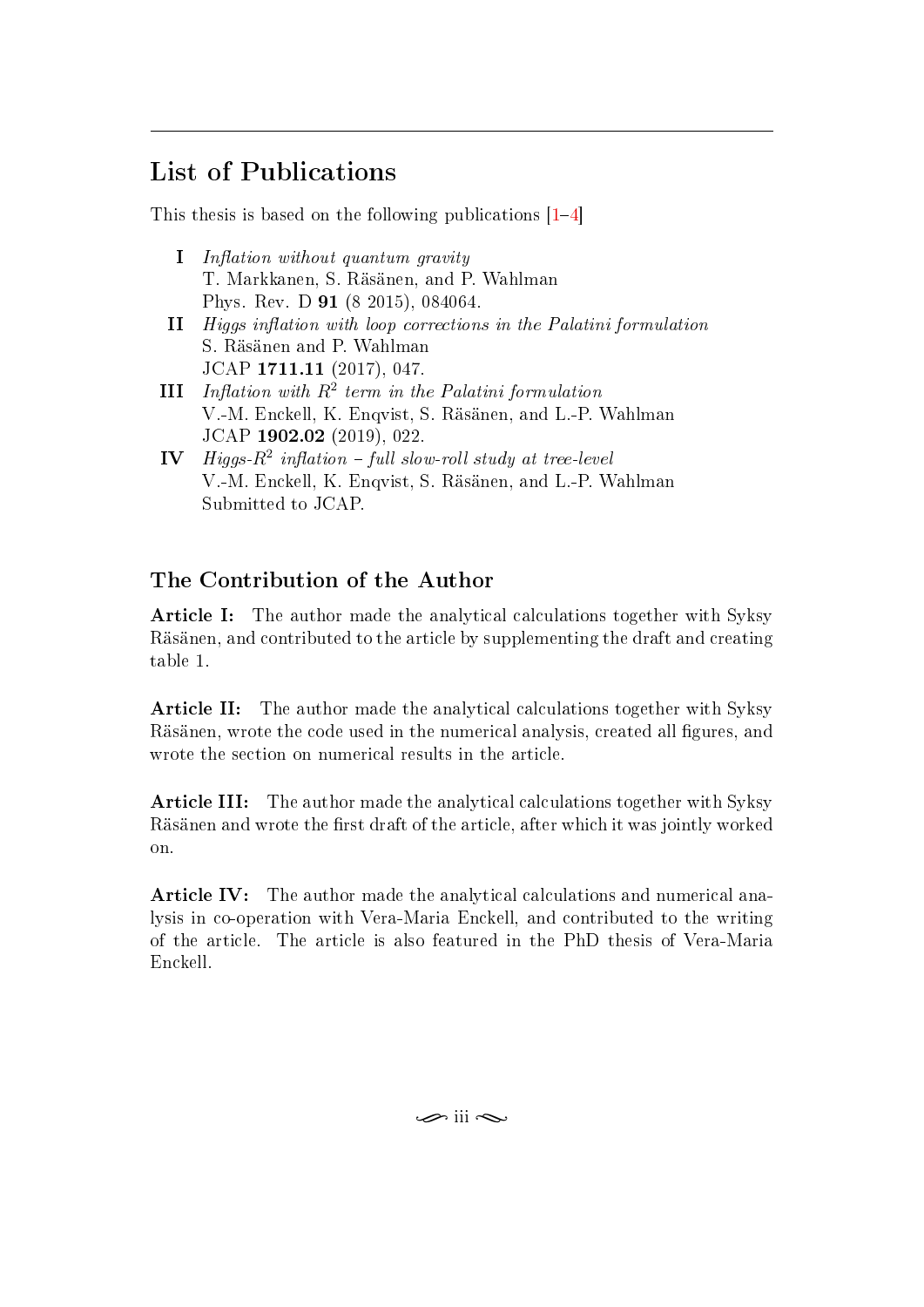## <span id="page-7-0"></span>Units and Conventions

We use the Einstein summation convention for repeated indices in tensors. We also use commas to denote partial derivatives

$$
g_{\mu\nu,\kappa} \equiv \partial_{\kappa} g_{\mu\nu} \tag{1}
$$

and semicolons to denote covariant derivatives

$$
R_{\mu\nu;\kappa} \equiv \nabla_{\kappa} R_{\mu\nu} \;, \tag{2}
$$

where  $\equiv$  signifies a definition. We use Greek alphabet for spacetime indices running from zero to three, lowercase Latin alphabet for spacetime indices running from one to three, and uppercase Latin alphabet for field space indices. For indices to be summed over we pick characters from the beginning of the alphabet (e.g.  $\alpha, \beta, \ldots$ ), while the characters denoting different components are chosen from the middle of the alphabet (e.g.  $\mu, \nu, \ldots$ ).

We use the  $(++)$  convention for quantities of General Relativity and denote the Minkowski metric with

$$
\eta_{\mu\nu} \equiv \text{diag}(-1, +1, +1, +1) \tag{3}
$$

We use natural units, in which the speed of light and reduced Planck constant are equal to one

<span id="page-7-1"></span>
$$
c = \hbar = 1 \tag{4}
$$

We also often set the reduced Planck mass to unity

$$
M_{\rm Pl} = \sqrt{\frac{\hbar c}{8\pi G}} = 1.
$$
\n<sup>(5)</sup>

We use a bar over a quantity to denote background quantities e.g.  $\bar{\varphi}$  is the background field. In the case of  $F(R)$  inflation in Chapter [6](#page-36-0) we also denote quantities of the usual Higgs inflation with a bar.

We denote quantities calculated in the Einstein frame with a tilde e.g.  $\tilde{g}_{\mu\nu}$ is the Einstein frame metric, while a hat is used to denote operators e.g.  $\phi$  is the field operator.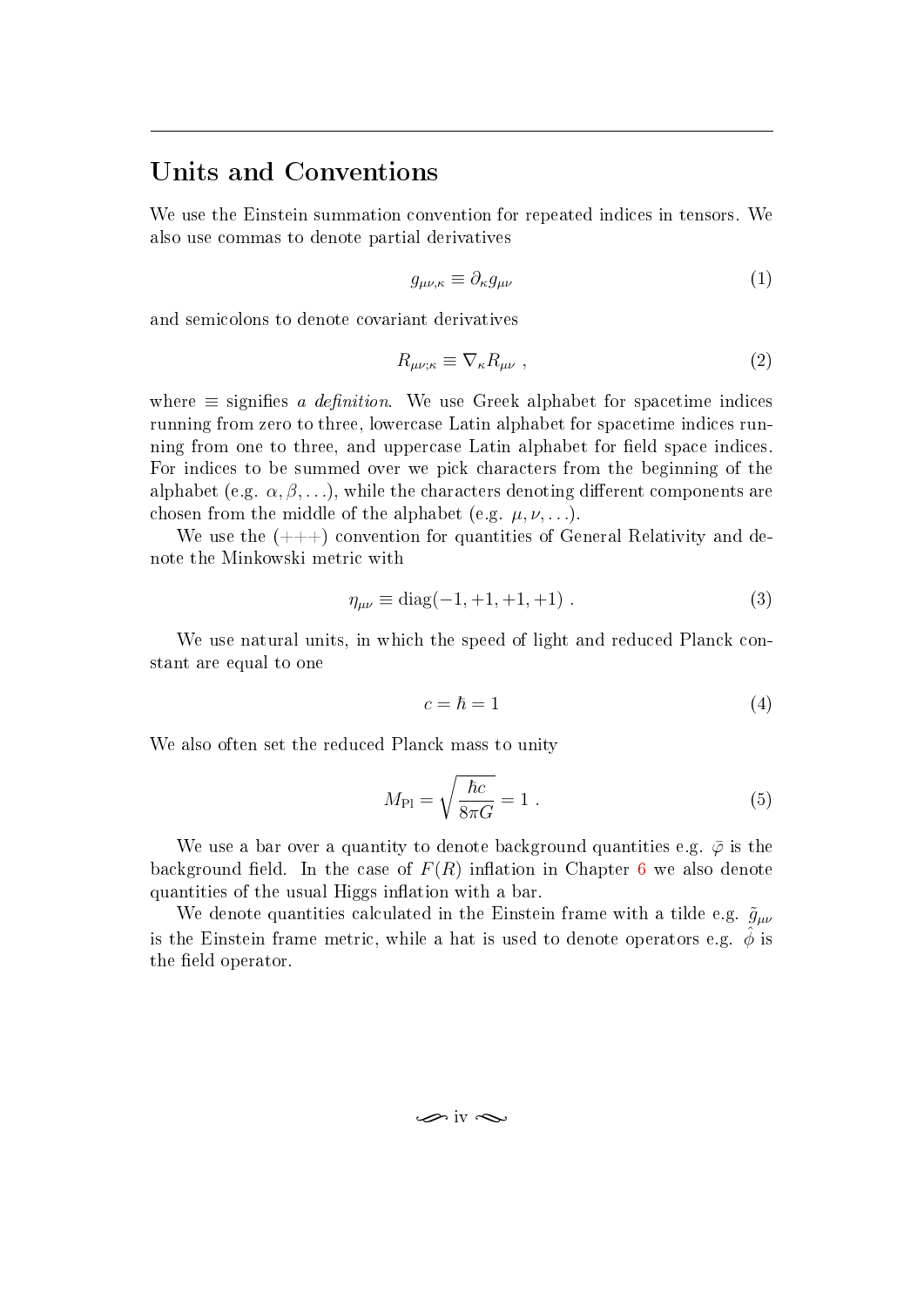# Contents

|                | Abstract                                                                              | المتحدث والمتحدث والمتحدث والمتحدث والمتحدث والمتحدث والمتحدث والمتحدث والمتحدث والمتحدث والمتحدث والمتحدث |  |  |  |  |  |  |  | $\mathbf{i}$   |
|----------------|---------------------------------------------------------------------------------------|------------------------------------------------------------------------------------------------------------|--|--|--|--|--|--|--|----------------|
|                |                                                                                       |                                                                                                            |  |  |  |  |  |  |  | ii             |
|                | List of Publications $\ldots \ldots \ldots \ldots \ldots \ldots \ldots \ldots \ldots$ |                                                                                                            |  |  |  |  |  |  |  | iii            |
|                | Units and Conventions $\ldots \ldots \ldots \ldots \ldots \ldots \ldots \ldots$       |                                                                                                            |  |  |  |  |  |  |  | iv             |
|                | Introduction                                                                          |                                                                                                            |  |  |  |  |  |  |  | 1              |
|                | <b>General Relativity</b>                                                             |                                                                                                            |  |  |  |  |  |  |  | 3              |
|                | 21                                                                                    |                                                                                                            |  |  |  |  |  |  |  | 3              |
|                | 2.2                                                                                   |                                                                                                            |  |  |  |  |  |  |  | $\overline{4}$ |
|                | 2.3 Einstein Frame                                                                    |                                                                                                            |  |  |  |  |  |  |  | $\overline{5}$ |
|                | Inflation                                                                             |                                                                                                            |  |  |  |  |  |  |  | $\overline{7}$ |
|                | 3.1                                                                                   |                                                                                                            |  |  |  |  |  |  |  | $\overline{7}$ |
|                | 3.2                                                                                   |                                                                                                            |  |  |  |  |  |  |  | 9              |
|                | 3.3                                                                                   |                                                                                                            |  |  |  |  |  |  |  | 12             |
|                | <b>Semiclassical Approximation</b>                                                    |                                                                                                            |  |  |  |  |  |  |  | 15             |
|                | 4.1                                                                                   |                                                                                                            |  |  |  |  |  |  |  | 15             |
|                | 4.2                                                                                   |                                                                                                            |  |  |  |  |  |  |  | 16             |
|                | 4.3 Hypersurface of Collapse                                                          |                                                                                                            |  |  |  |  |  |  |  | 17             |
| $\overline{5}$ | Loop Corrections                                                                      |                                                                                                            |  |  |  |  |  |  |  | 20             |
|                | 5.1                                                                                   | Loop Corrections and the Effective Potential                                                               |  |  |  |  |  |  |  | 20             |
|                | 5.2                                                                                   |                                                                                                            |  |  |  |  |  |  |  | 21             |
|                | 5.3                                                                                   |                                                                                                            |  |  |  |  |  |  |  | 23             |
|                | 5.3.1<br>Setup.                                                                       |                                                                                                            |  |  |  |  |  |  |  | 23             |
|                | 5.3.2                                                                                 |                                                                                                            |  |  |  |  |  |  |  | 24             |
|                | 5.3.3                                                                                 |                                                                                                            |  |  |  |  |  |  |  | 25             |
|                |                                                                                       |                                                                                                            |  |  |  |  |  |  |  |                |

 $\curvearrowleft$  v  $\curvearrowright$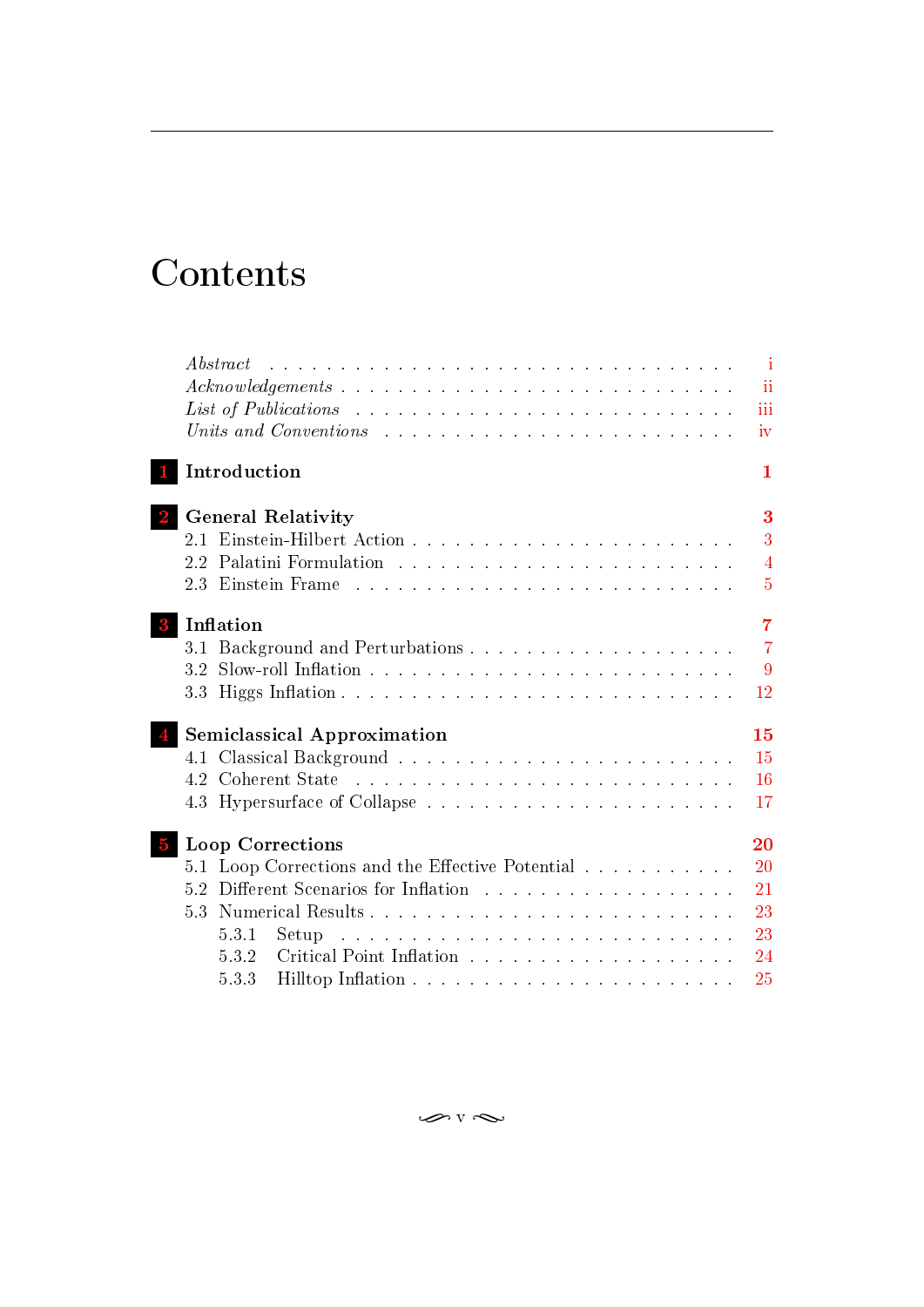| Corrections to Gravity<br>6.1 $F(R)$ Gravity as a Scalar-Tensor Theory<br>6.2 Two-Field Inflation in Metric Formulation<br>6.3 Single-Field Inflation in Palatini Formulation | 27<br>29<br>31       |
|-------------------------------------------------------------------------------------------------------------------------------------------------------------------------------|----------------------|
| Conclusions<br>Bibliography                                                                                                                                                   | 34<br>36             |
| <i>Appendices</i><br>$Slow\text{-}roll\; Parameters\;\dots\;\dots\;\dots\;\dots\;\dots\;\dots\;\dots\;\dots\;\dots\;\dots$<br>B                                               | 40<br>40<br>42<br>44 |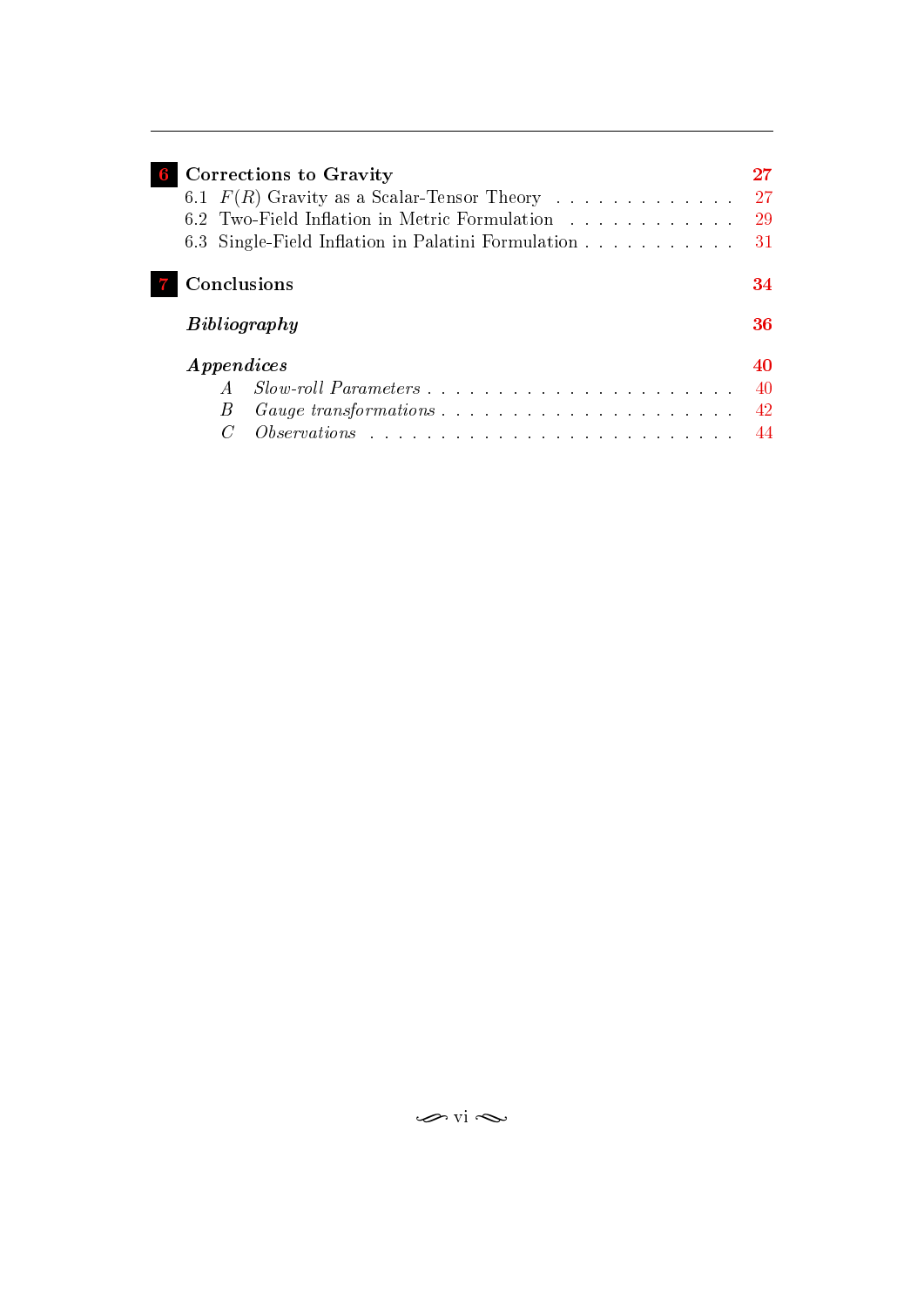## <span id="page-10-0"></span>1 Introduction

現実は大体一番詰まらない答えが真実だ。

In reality, the most boring answer is usually the right one.

Tet, the God of Games

 $\bullet$  \*  $\rightarrow$ 

Inflation can be described as an accelerating expansion of the early universe. Such a period explains cosmological observations of flatness, homogeneity, and isotropy of the universe at large scales, while also solving a multitude of other problems like the origin of perturbations, the horizon problem, and the relic problem [\[5\]](#page-45-3). However, inflation is not a precise model of the evolution of space $time - it$  is a concept. Inflation can be realised in many ways, and it can be estimated that there are currently over a hundred different models of inflation  $\lceil 6 \rceil$ .

While there are many models of inflation, one of them, the Higgs inflation, stands out in its minimalistic approach. In Higgs inflation the expansion of spacetime is driven by the Standard Model Higgs boson [\[7\]](#page-45-5). This model requires no new particles, and the properties of the Higgs boson are known from the measurements conducted at the Large Hadron Collider (LHC). The only new ingredient is a non-minimal coupling of the Higgs boson to gravity  $\xi$ , which is also the only free parameter in the model.

At classical level, Higgs inflation is a success: it predicts a spectral index  $n_s = 0.96$  and a tensor-to-scalar ratio  $r = 5 \times 10^{-3}$ , which agree well with the current observations of the Cosmic Microwave Background (CMB) measured by the Planck satellite [\[8\]](#page-45-6). However, loop corrections to the Higgs potential and the gravitational action complicate the picture. From the renormalisation group equations of the Standard Model we know that the value of the Higgs self-coupling at high energy scales can drastically differ from the value measured at the LHC  $[9]$ . In particular, such a strong running can foil the flat plateau of tree-level Higgs inflation. In addition, loop corrections to gravity are also known to destabilise pure Higgs inflation  $[10]$ .

There is, however, another fundamental source of uncertainty: the choice of the gravitational degrees of freedom. Higgs inflation is usually considered in the metric formulation of General Relativity, in which the metric is the only degree of freedom, but this need not necessarily be the case. One could instead take the metric and the connection as independent variables, which is the approach in the Palatini formulation  $[11]$ . For Higgs inflation, these two formulations yield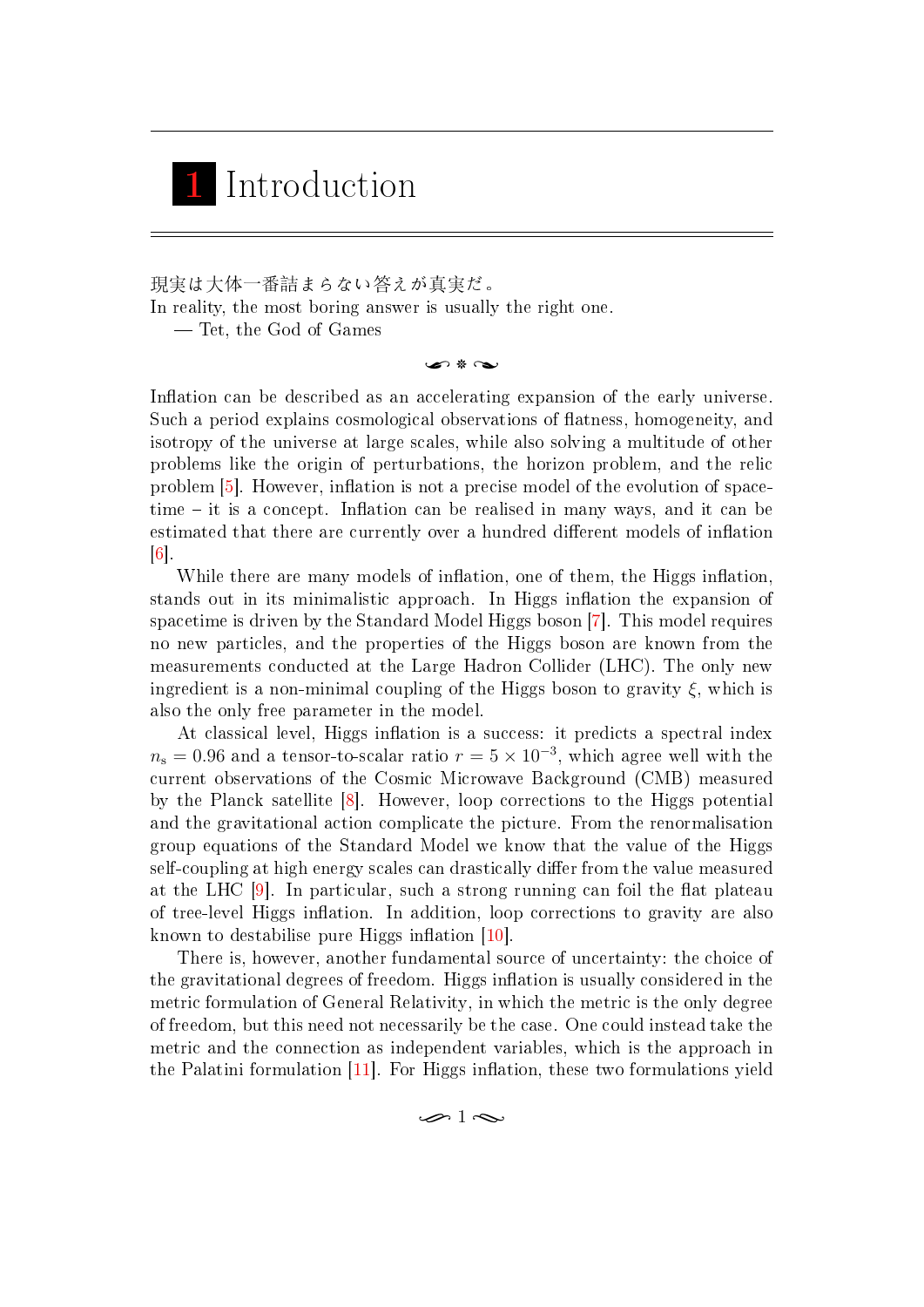different physical theories: in the Palatini formulation the tensor-to-scalar ratio is suppressed compared to the result of the metric formulation [\[12\]](#page-46-0).

This thesis focuses on probing the gravitational degrees of freedom through inflation, when Higgs is assumed to be the inflaton. In Chapter  $2$  we review the approaches to General Relativity in both formulations, and in Chapter [3](#page-16-0) we outline the concepts of slow-roll inflation and Higgs inflation. Chapter [4](#page-24-0) focuses on the quantum origin of perturbations and is based on [\[1\]](#page-45-0). In Chapter [5](#page-29-0) we investigate the effects of loop corrections on the shape of the Higgs self-potential and review the numerical results of  $[2]$ . Chapter [6](#page-36-0) is based on  $[3]$  and  $[4]$ , and focuses on the gravitational loop corrections parameterised as a dimension four correction to the Einstein-Hilbert action. In Chapter [7](#page-43-0) we summarise our findings and comment briefly on next generation experiments.

ا هي علا سعر،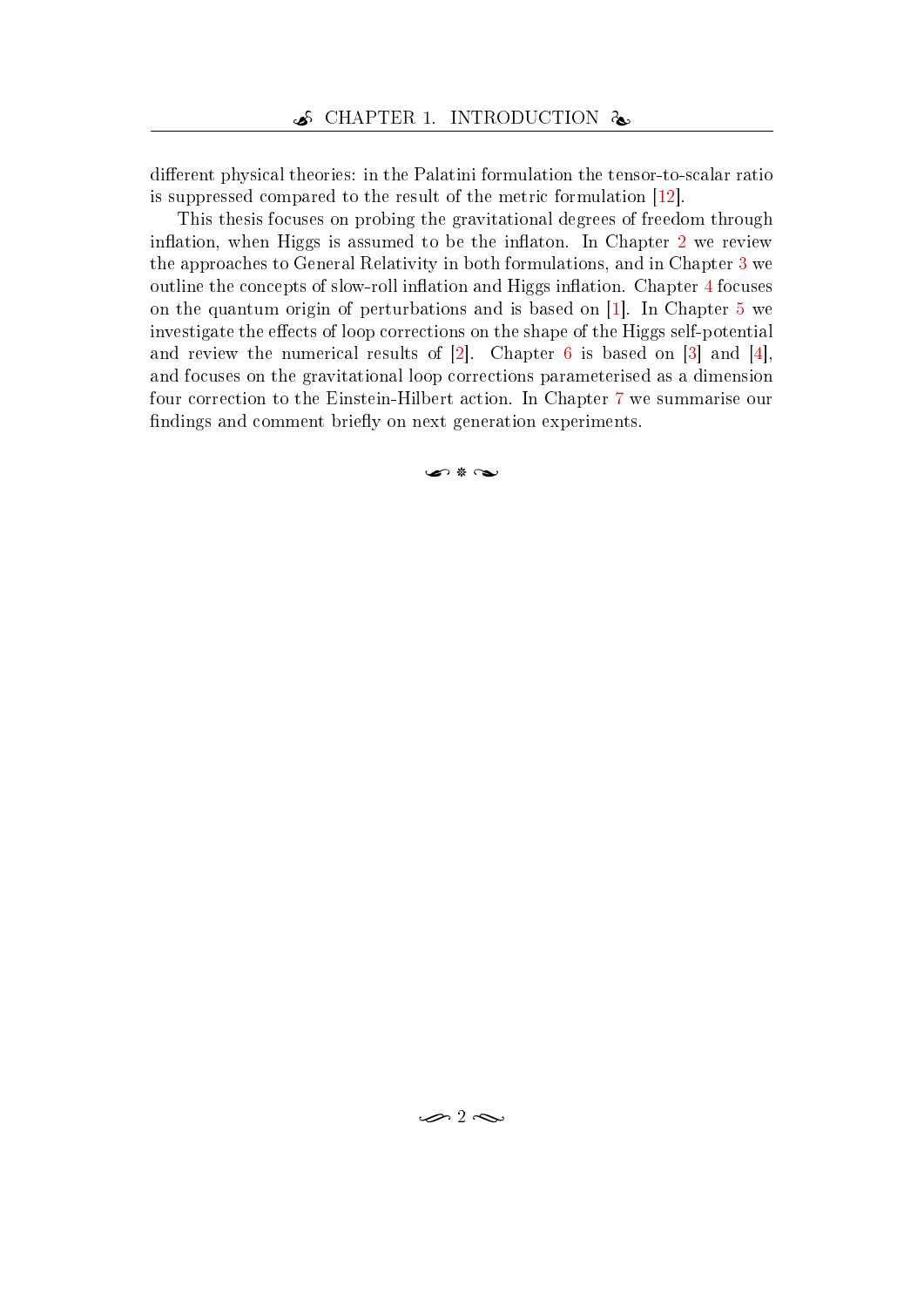<span id="page-12-0"></span>

時間があっとやまに流れていく。今だけはEinsteinに文句を言たい気分。 Time is flowing so fast. Right now I want to complain to Einstein. Kurisu Makise

n \* N

Let us begin by reviewing some key concepts of General Relativity. We focus on the gravitational degrees of freedom, which differ between the metric and Palatini formulation. We also demonstrate the difference of these two approaches in the simple case of a non-minimally coupled scalar field.

### <span id="page-12-1"></span>2.1 Einstein-Hilbert Action

The theory of General Relativity can be constructed from the simple Einstein-Hilbert action [\[13\]](#page-46-1)

$$
S = \int \mathrm{d}x \sqrt{-g} \frac{1}{2} M_{\rm Pl}^2 g^{\alpha \beta} R_{\alpha \beta} , \qquad (2.1)
$$

where  $M_{\text{Pl}}$  is the reduced Planck mass [\(5\)](#page-7-1),  $g_{\mu\nu}$  is the spacetime metric, g its determinant  $\det(g_{\mu\nu})$ , and  $R_{\mu\nu}$  is the Ricci tensor

<span id="page-12-2"></span>
$$
R_{\mu\nu} \equiv R^{\alpha}{}_{\mu\alpha\nu} \ . \tag{2.2}
$$

The Ricci tensor is a contraction of the Riemann tensor, which is defined in terms of the connection  $\Gamma^{\kappa}_{\mu\nu}$ 

$$
R^{\kappa}{}_{\lambda\mu\nu} \equiv \partial_{\mu}\Gamma^{\kappa}_{\nu\lambda} - \partial_{\nu}\Gamma^{\kappa}_{\mu\lambda} + \Gamma^{\kappa}_{\alpha\mu}\Gamma^{\alpha}_{\lambda\nu} - \Gamma^{\kappa}_{\alpha\nu}\Gamma^{\alpha}_{\lambda\mu} \ . \tag{2.3}
$$

The spacetime geometry is described by specifying the metric and the connection. In the metric formulation of General Relativity the connection is a priori chosen to be the Levi-Civita connection [\[12,](#page-46-0) [13\]](#page-46-1)

$$
\bar{\Gamma}^{\kappa}_{\mu\nu} \equiv \frac{1}{2} g^{\kappa\alpha} \left( g_{\alpha\mu,\nu} + g_{\alpha\nu,\mu} - g_{\mu\nu,\alpha} \right) , \qquad (2.4)
$$

which is the unique symmetric  $(\bar{\Gamma}^{\kappa}_{\mu\nu} = \bar{\Gamma}^{\kappa}_{\nu\mu})$  and metric compatible  $(g_{\mu\nu;\kappa} = 0)$ connection. The metric is then the only degree of freedom in the action [\(2.1\)](#page-12-2).

<span id="page-12-3"></span> $\rightarrow$  3  $\sim$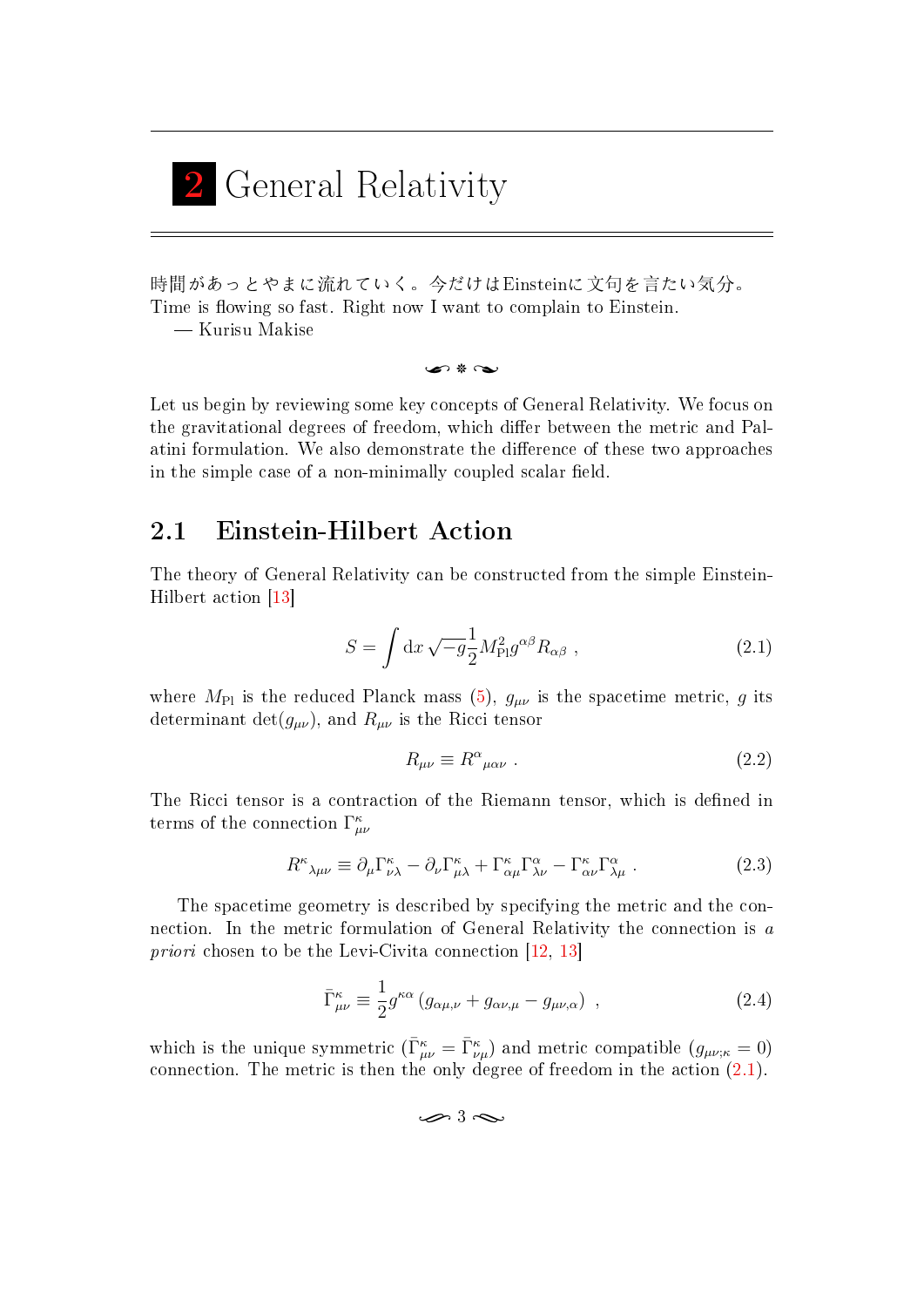To inspect the dynamics of the action [\(2.1\)](#page-12-2) let us take the variation of it with respect to the metric, ignore the boundary terms<sup>[1](#page-13-1)</sup>, and set the resulting tensor equal to zero. This yields the vacuum Einstein equation [\[13\]](#page-46-1)

$$
G_{\mu\nu} \equiv R_{\mu\nu} - \frac{1}{2} R g_{\mu\nu} = 0 , \qquad (2.5)
$$

where we have defined the Einstein tensor  $G_{\mu\nu}$  and R denotes the Ricci scalar

<span id="page-13-2"></span>
$$
R \equiv g^{\alpha\beta} R_{\alpha\beta} \tag{2.6}
$$

The Einstein equation [\(2.5\)](#page-13-2) is in fact a system of ten linearly independent nonlinear second order partial differential equations with four constraint equations from the Bianchi identities, which means that solving it is in general difficult.

### <span id="page-13-0"></span>2.2 Palatini Formulation

While the metric formulation of General Relativity is the most widely known one, there are other equally possible formulations. We focus on the Palatini formulation, which was first proposed by Albert Einstein  $[11]$ , but is often attributed to Attilio Palatini. In the Palatini formulation, both the metric and the connection are taken to be independent degrees of freedom. The variation with respect to the metric then yields the Einstein equation, while the variation with respect to the connection yields an equation of motion, from which the connection is to be solved. This is in contrast to the metric formulation where we assume the form [\(2.4\)](#page-12-3) for the connection.

In the case of Einstein-Hilbert action [\(2.1\)](#page-12-2) the variation with respect to the metric yields the same Einstein equation as in the metric formulation. However, the details differ slightly. Because the action does not contain explicit derivatives of the metric in the Palatini formulation there are no cumbersome boundary terms. Let us then consider the variation with respect to the connec-tion. We assume a symmetric connection<sup>[2](#page-13-3)</sup> for which the variation simplifies to the constraint [\[12\]](#page-46-0)

$$
g^{\mu\nu}{}_{;\kappa} = 0 \tag{2.7}
$$

<span id="page-13-1"></span> $<sup>1</sup>A$  careful reader will notice that the Einstein-Hilbert action has a non-vanishing boundary</sup> term that can be cancelled by including the York-Gibbon-Hawkins-term in the action [\[14\]](#page-46-2). We do not explicitly write such boundary terms in our actions, but we implicitly assume them to be present, while taking variations in the metric formulation.

<span id="page-13-3"></span><sup>2</sup>Strictly speaking the connection need not be symmetric. However, a non-symmetric connection introduces torsion, which complicates the equations. For simplicity we consider only torsionless connections.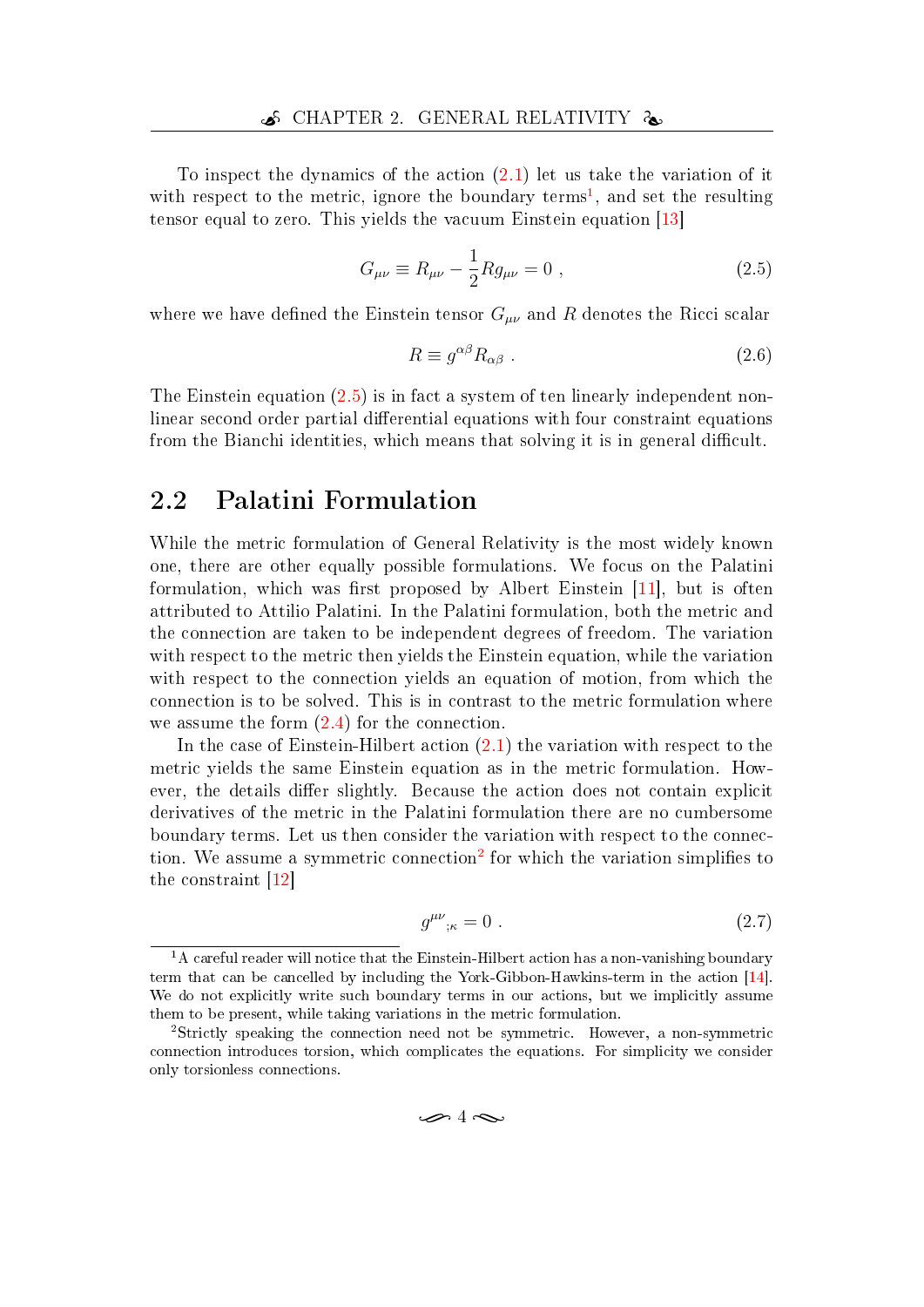This is nothing else, but the constraint for a metric compatible connection. Hence, the Palatini formulation leads to the exactly same physical theory as the metric formulation in the case of the Einstein-Hilbert action [\(2.1\)](#page-12-2).

While the two approaches are physically equivalent for the Einstein-Hilbert action, this is not the case in general. If the gravitational sector is more complicated, for example because of a non-minimal coupling of a matter field to gravity, the connection will no longer have the Levi-Civita form in the Palatini formulation. In particular, this is the case for Higgs inflation, in which the Higgs field is non-minimally coupled to gravity through an interaction term between the field and the Ricci scalar. We will demonstrate this in Section [3.3.](#page-21-0)

## <span id="page-14-0"></span>2.3 Einstein Frame

Thus far we have considered only an empty spacetime. Let us now add matter to the action in the form of a scalar field  $\phi$  and couple it non-minimally to gravity. The action then reads

$$
S = \int \mathrm{d}x \sqrt{-g} \left[ \frac{M_{\rm Pl}^2 + \xi \phi^2}{2} g^{\alpha \beta} R_{\alpha \beta} - \frac{1}{2} g^{\alpha \beta} \phi_{,\alpha} \phi_{,\beta} - V(\phi) \right] , \qquad (2.8)
$$

where the constant  $\xi$  is called the non-minimal coupling and  $V(\phi)$  is the selfinteraction potential of the scalar field. The action  $(2.8)$  is defined in the Jordan frame, where the field has a canonical kinetic term and the gravitational sector is non-trivial.

By taking the variation of  $(2.8)$  with respect to the connection we find  $[12]$ 

<span id="page-14-1"></span>
$$
\nabla_{\kappa} \left[ \left( M_{\text{Pl}}^2 + \xi \phi^2 \right) g^{\mu \nu} \right] = 0 \tag{2.9}
$$

As we mentioned in the previous section, Levi-Civita connection is no longer a solution to this equation, and therefore the metric and Palatini formulation are no longer physically equivalent. However, we can write the connection in terms of a Levi-Civita connection of a scaled metric

$$
\tilde{g}_{\mu\nu} \equiv \Omega^2 g_{\mu\nu} = (M_{\rm Pl} + \xi \phi^2) g_{\mu\nu} . \tag{2.10}
$$

In fact, we can express the action [\(2.8\)](#page-14-1) in terms of the new metric  $\tilde{g}_{\mu\nu}$ . Such a transformation is called a conformal transformation, and the resulting action reads [\[12,](#page-46-0) [13,](#page-46-1) [15,](#page-46-3) [16\]](#page-46-4)

$$
\tilde{S} = \int \mathrm{d}x \sqrt{-\tilde{g}} \left[ \frac{1}{2} \tilde{g}^{\alpha\beta} \tilde{R}_{\alpha\beta} - \frac{1}{2} \frac{1 + \alpha \xi \phi^2}{(1 + \xi \phi^2)^2} \tilde{g}^{\alpha\beta} \phi_{,\alpha} \phi_{,\beta} - U(\phi) \right] , \qquad (2.11)
$$

<span id="page-14-2"></span> $\sim$  5  $\sim$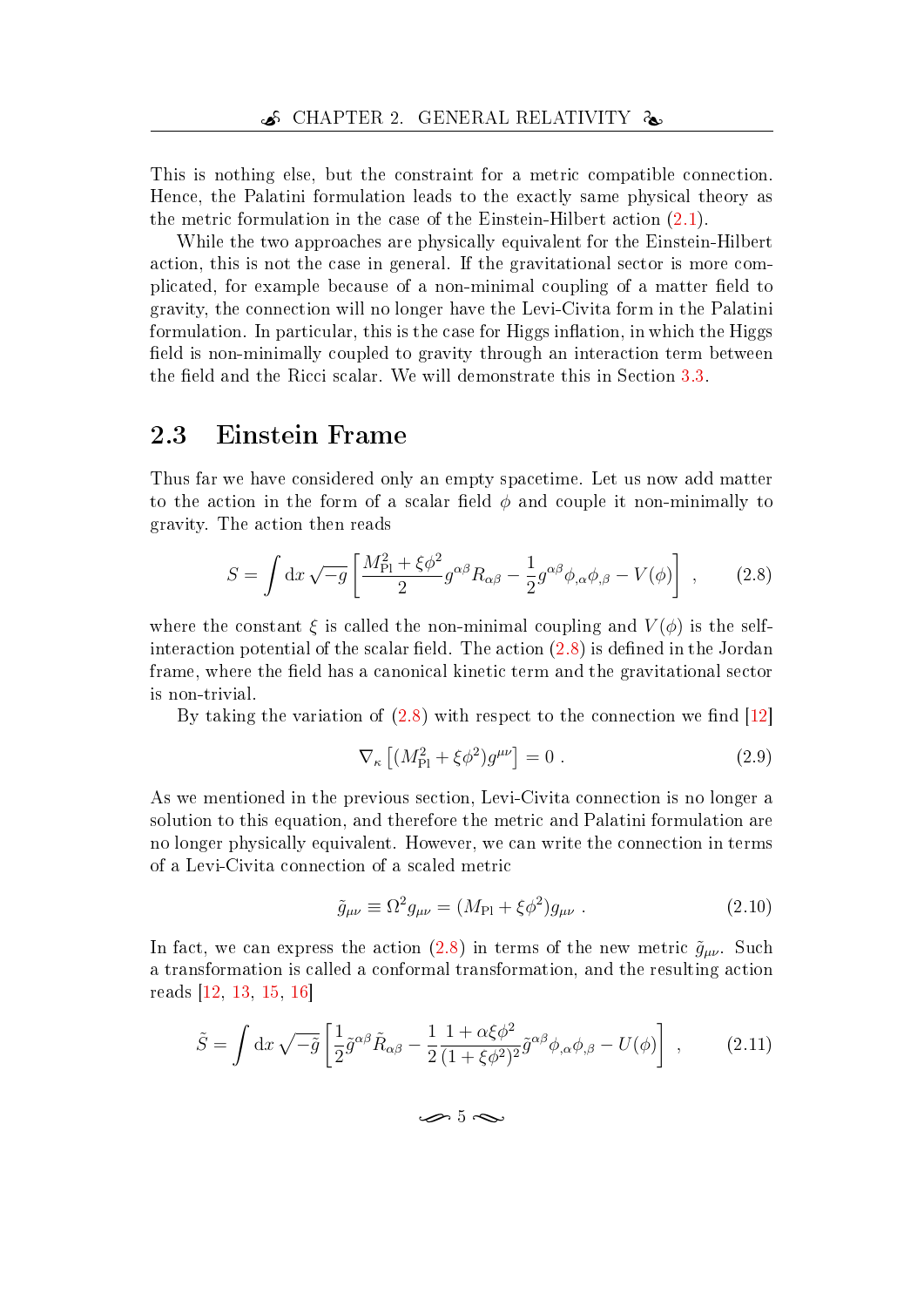where we have now set the reduced Planck mass to unity and defined the Einstein frame potential  $U(\phi) \equiv \Omega^{-4} V(\phi)$ . The details of the transformation differ between the two formulations and are encoded in the coefficient  $\alpha$ , which is one in the Palatini formulation and  $1+6\xi$  in the metric formulation.

The action  $(2.11)$  is now represented in the Einstein frame, where the gravitational sector is of the Einstein-Hilbert form [\(2.1\)](#page-12-2), but the kinetic term of the field is non-trivial. The kinetic term of the scalar field can be made canonical by transforming the field according to the differential equation

<span id="page-15-0"></span>
$$
\frac{\mathrm{d}\phi}{\mathrm{d}\chi} = \sqrt{\frac{(1+\xi\phi^2)^2}{1+\alpha\xi\phi^2}}\,,\tag{2.12}
$$

where  $\chi$  is the Einstein frame field. The action then becomes

$$
\tilde{S} = \int \mathrm{d}x \sqrt{-\tilde{g}} \left[ \frac{1}{2} \tilde{g}^{\alpha\beta} \tilde{R}_{\alpha\beta} - \frac{1}{2} \tilde{g}^{\alpha\beta} \chi_{,\alpha} \chi_{,\beta} - U(\chi) \right] \,. \tag{2.13}
$$

The difference between the two approaches and the effects of the non-minimal coupling  $\xi$  are now neatly encoded in the Einstein frame potential U and the field transformation  $(2.12)$ , while the Einstein equation has the standard form of a minimally coupled scalar field with a canonical kinetic term.

 $\bullet$   $\ast$   $\bullet$ 

Summary. In this chapter we have reviewed the action based approach to General Relativity. We also introduced the Palatini formulation, in which the metric and connection are independent degrees of freedom. Finally, we considered the difference between the metric and Palatini formulation, when a scalar field is non-minimally coupled to gravity. In particular, this is the situ-ation in Higgs inflation, which we consider in Section [3.3.](#page-21-0)

#### $\Omega * \Omega$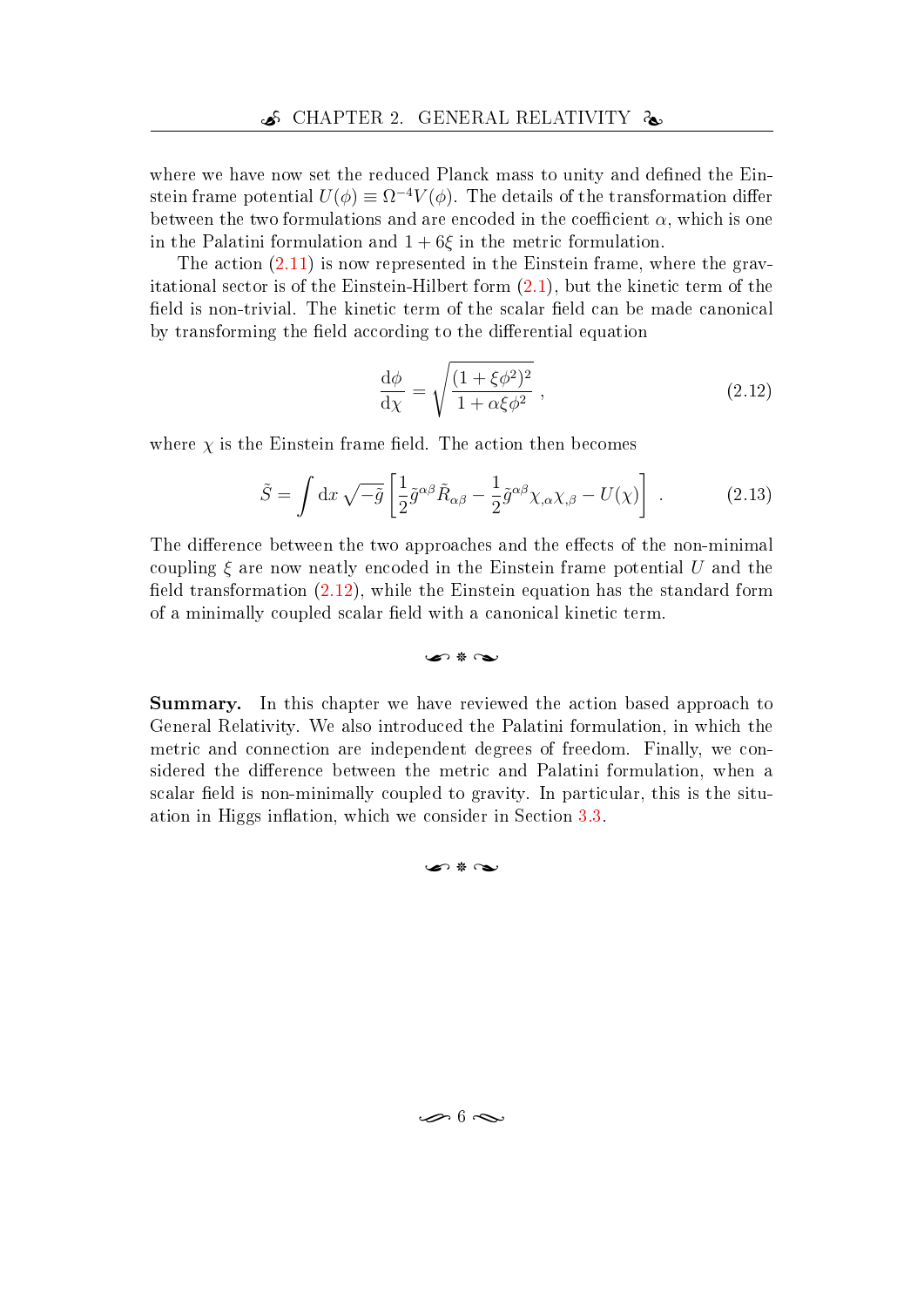<span id="page-16-0"></span>

宇宙には始まりはあるが、終わりはない。無限。 Space has a beginning but not an end.  $\overline{\phantom{a}}$  - Infinite. Rintarou Okabe

n \* G

Inflation can be described as a period of accelerating expansion of space. Such a phase explains a multitude of cosmological observations, including the origin of observed CMB perturbations. We are especially interested in Higgs inflation and review the classical level predictions of it in Section [3.3.](#page-21-0)

## <span id="page-16-1"></span>3.1 Background and Perturbations

If we assume that inflation has lasted long enough, the universe will be isotropic, homogeneous, and flat  $[5, 17-20]$  $[5, 17-20]$  $[5, 17-20]$  $[5, 17-20]$  $[5, 17-20]$ . It can then be described by the flat Friedman-Lemaître-Robertson-Walker (FLRW) metric

$$
ds^{2} = -dt^{2} + a(t)^{2} \delta_{ab} dx^{a} dx^{b} , \qquad (3.1)
$$

where  $a(t)$  is the scale factor, which grows exponentially during inflation. For convenience, it is useful to define the conformal time  $\eta$  that satisfies

$$
\frac{\mathrm{d}\eta}{\mathrm{d}t} \equiv \frac{1}{a(t)} \ . \tag{3.2}
$$

In terms of the conformal time the metric reads

$$
ds^{2} = a(\eta)^{2} \left[ -d\eta^{2} + \delta_{ab} dx^{a} dx^{b} \right] = a^{2} \eta_{\alpha\beta} dx^{\alpha} dx^{\beta} . \qquad (3.3)
$$

We denote derivatives with respect to the coordinate time with a dot (e.g.  $\partial_t a = \dot{a}$ , while the derivatives with respect to conformal time are denoted with a prime (e.g.  $\partial_{\eta}a = a'$ ), unless otherwise stated.

Let us now consider a minimally coupled scalar field  $\phi$  in a FLRW background. The action then reads

$$
S = \int d^4x \left[ \frac{1}{2} R - g^{\alpha\beta} \phi_{,\alpha} \phi_{,\beta} - V(\phi) \right] . \tag{3.4}
$$

 $\sim$  7  $\sim$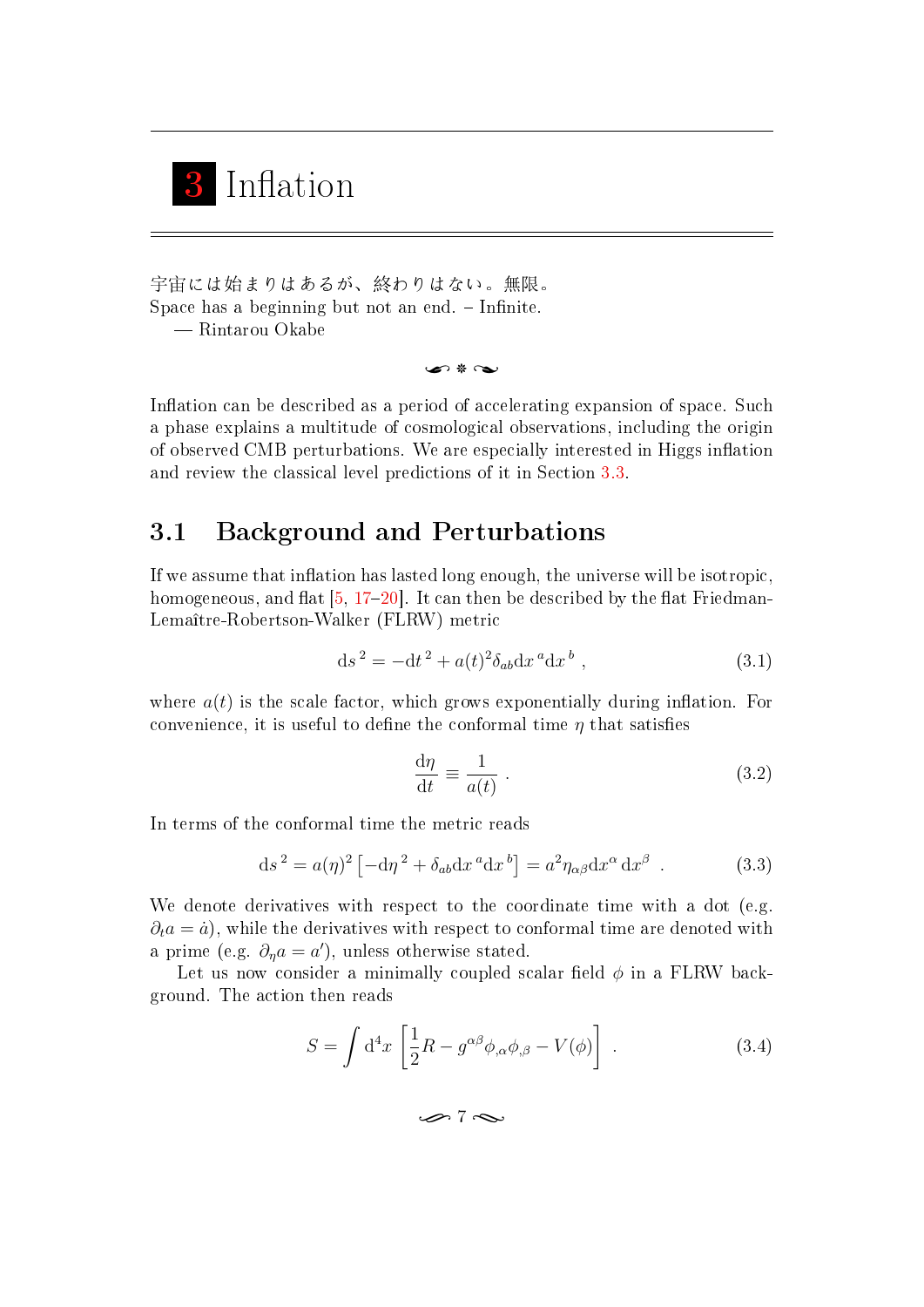We also divide the field into an isotropic and homogeneous background  $\varphi$  and a small perturbation  $\delta\phi$ 

$$
\phi = \varphi + \delta\phi \tag{3.5}
$$

Let us first consider the evolution of the background field. The Einstein equations are to zeroth order in perturbations [\[21\]](#page-46-7)

$$
3H^2 = \frac{1}{2}\dot{\varphi}^2 + V(\varphi)
$$
 (3.6)

$$
2\dot{H} + 3H^2 = -\frac{1}{2}\dot{\varphi}^2 + V(\varphi) , \qquad (3.7)
$$

where  $H$  is the Hubble parameter

$$
H \equiv \frac{\dot{a}}{a} \tag{3.8}
$$

and a dot denotes derivative with respect to the coordinate time  $t$ . By taking the difference of the two equations we obtain the momentum equation

$$
2\dot{H} = -\dot{\varphi}^2 \,,\tag{3.9}
$$

which allows us to write the background equations in terms of the Hubble slowroll parameters  $\epsilon_H$ ,  $\eta_H$ , and  $\zeta_H$  given in Appendix [A.](#page-49-0)

The equation of motion for the background field is  $[21]$ 

$$
V'(\varphi) = -\ddot{\varphi} - 3H\dot{\varphi} = -(3 + \epsilon_H - \eta_H)H\dot{\varphi} , \qquad (3.10)
$$

where a prime denotes a derivative of the potential with respect to the background field  $\varphi$ . Differentiating with respect to the coordinate time we find

<span id="page-17-0"></span>
$$
V''(\varphi) = (3\eta_H + \zeta_H)H^2 \,, \tag{3.11}
$$

which yields the effective mass of perturbations.

Let us then consider perturbations. In addition to the field perturbation  $\delta\phi$ . we also need to consider perturbations of the FLRW metric

$$
ds^{2} = a^{2} \left[ \eta_{\alpha\beta} + h_{\alpha\beta} \right] dx^{\alpha} dx^{\beta} , \qquad (3.12)
$$

where  $\eta_{\mu\nu}$  is the Minkowski metric and

$$
h_{\mu\nu} = \begin{pmatrix} -2A & B_{,i} \\ B_{,i} & -2\psi\delta_{ij} + 2E_{,ij} \end{pmatrix}
$$
 (3.13)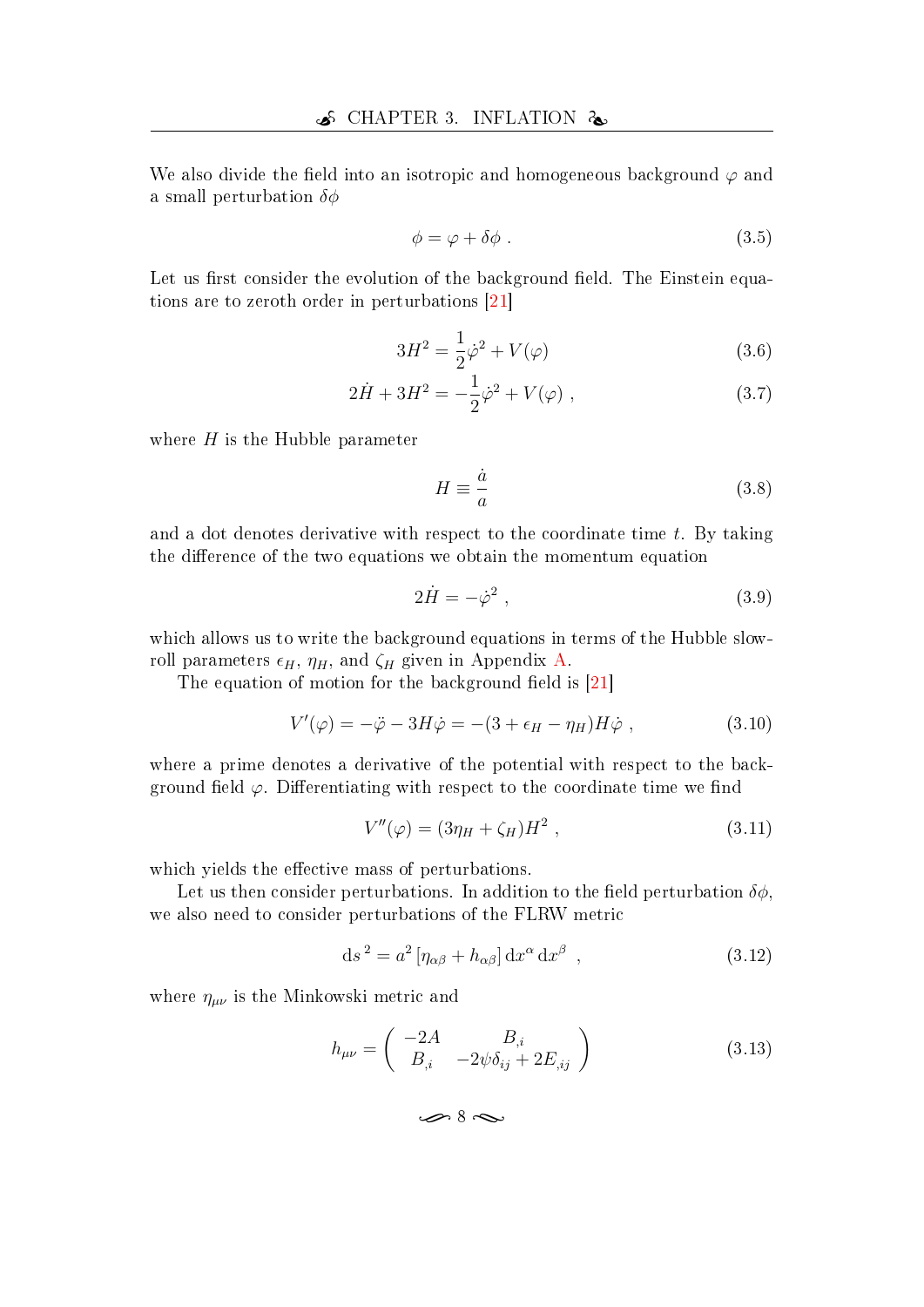is a small scalar perturbation. The scalars A, B, E, and  $\psi$  are functions of both time and spatial coordinates. There are four degrees of freedom in the perturbed metric, but the perturbed Einstein equations determine only two of these. The remaining two degrees of freedom can be chosen arbitrarily, which introduces a gauge redundancy. The details of details of gauge transformations are covered in Appendix [B.](#page-51-0)

Eventually we want to quantise the perturbations. However, neither the field perturbation nor the metric perturbations alone satisfy the canonical commutation relations. In fact, the Sasaki-Mukhanov variable

<span id="page-18-2"></span>
$$
v = \delta\phi + \frac{\dot{\varphi}}{H}\psi\tag{3.14}
$$

is the only combination of perturbations that satisfies the canonical commutation relations [\[21\]](#page-46-7). It is therefore this quantity, that we use when quantising the perturbations. For convenience, we use the spatially flat gauge, where  $\psi = E = 0$  and the Sasaki-Mukhanov variable corresponds to the field perturbation. The equation of motion for the field perturbation can then be written to first order in the perturbations as  $[1]$ 

$$
\delta\phi_{\vec{k}}'' + 2\mathcal{H}\delta\phi_{\vec{k}}' + \left[k^2 - 6\epsilon_H + 3\eta_H - 4\epsilon_H^2 + 4\epsilon_H\eta_H + \zeta_H\right]\delta\phi_{\vec{k}} = 0 \,, \qquad (3.15)
$$

where we have made a Fourier transformation to momentum space, prime denotes a derivative with respect to the conformal time, and the conformal Hubble parameter is  $\mathcal{H} \equiv a'/a$ .

## <span id="page-18-0"></span>3.2 Slow-roll Inflation

Thus far we have written all equations in terms of the Hubble slow-roll parameters without any approximations. Let us now make the assumption, that the scalar field rolls slowly down its potential. We can then use the slow-roll approximation [\[22,](#page-46-8) [23\]](#page-47-0)

$$
|\ddot{\varphi}| \ll |\dot{\varphi}H| \quad \text{and} \quad \dot{\varphi}^2 \ll V(\varphi) \tag{3.16}
$$

Under the slow-roll conditions the Einstein equations and the equation of motion for the field become approximately

$$
3H^2 \approx V \tag{3.17}
$$

<span id="page-18-1"></span>
$$
\frac{V'}{V} \approx -\frac{\dot{\varphi}}{H} \ . \tag{3.18}
$$

 $\sim 9$  form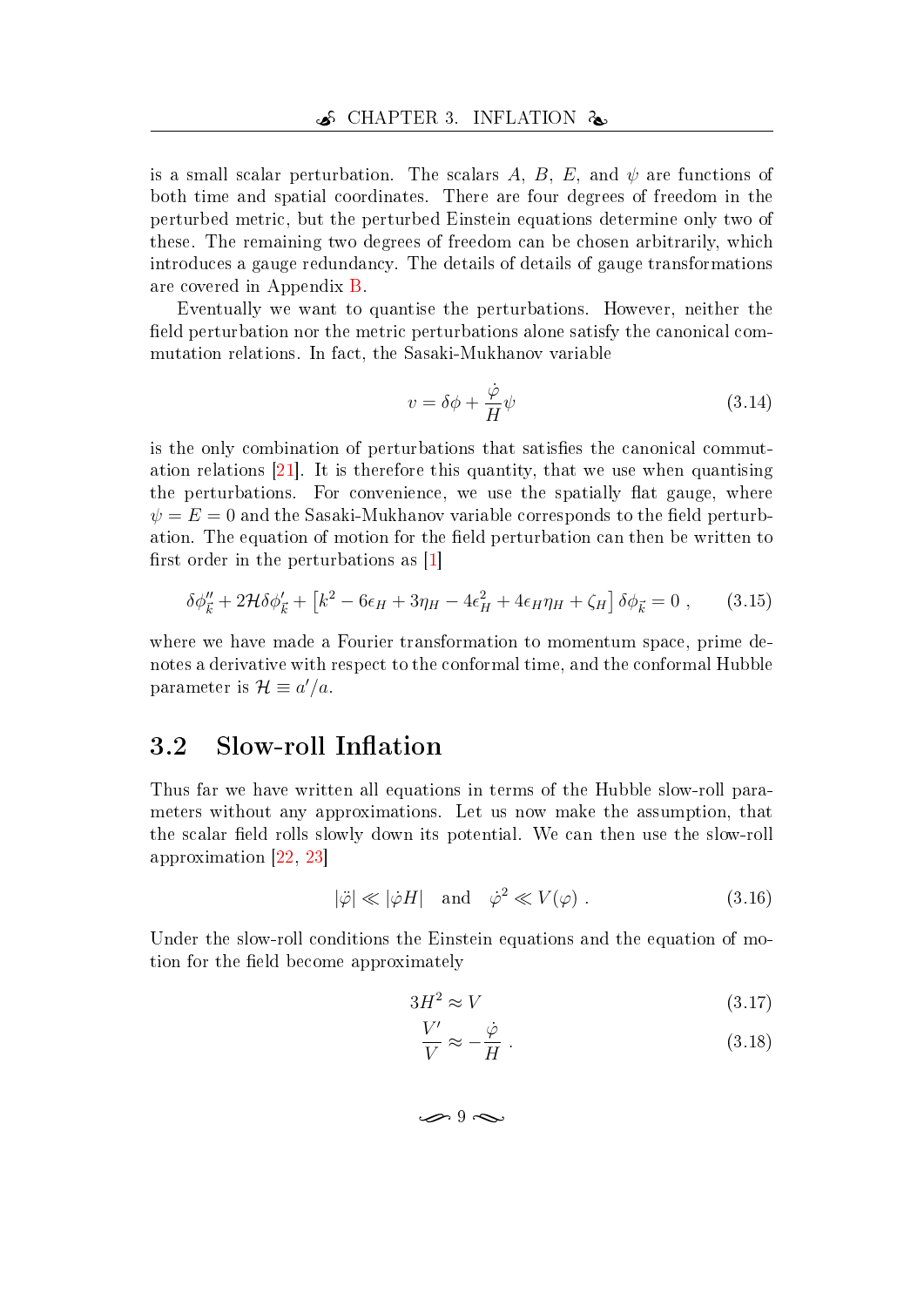The Hubble slow-roll parameters are then related to the potential slow-roll parameters  $\epsilon_V$ ,  $\eta_V$ , and  $\zeta_V$ , defined in Appendix [A.](#page-49-0) In particular  $\epsilon_H \approx \epsilon_V$ and  $\eta_H \approx \eta_V$  in our notation. When the slow-roll conditions are satisfied, the potential slow-roll parameters are small

$$
\epsilon_V \ll 1 \;, \quad |\eta_V| \ll 1 \;. \tag{3.19}
$$

However, while the above conditions are necessary, they are not sufficient to satisfy the slow-roll assumptions [\(3.16\)](#page-18-1).

During slow-roll the equation of motion for the field perturbation  $(3.15)$ simplifies to

$$
\delta\phi_{\vec{k}}'' + 2\mathcal{H}\delta\phi_{\vec{k}}' + k^2\delta\phi_{\vec{k}} = 0.
$$
 (3.20)

Let us now quantise the perturbations by replacing the field perturbation with the operator

<span id="page-19-0"></span>
$$
\delta\hat{\phi} = \sum_{k} \left[ \hat{a}_{\vec{k}} u_{\vec{k}} + \hat{a}_{\vec{k}}^{\dagger} u_{\vec{k}}^* \right] , \qquad (3.21)
$$

where  $\hat{a}_{\vec{k}}$  and  $\hat{a}_{\vec{k}}^{\dagger}$  $\frac{1}{k}$  are the annihilation and creation operator respectively, and  $u_{\vec{k}}$ are the corresponding mode functions. Assuming the Bunch-Davies vacuum, the correctly normalised mode functions are then [\[5,](#page-45-3) [21\]](#page-46-7)

$$
u_{\vec{k}} = \frac{1}{(2\pi)^{\frac{3}{2}}} \frac{H}{\sqrt{2k^3}} \left( i + \frac{k}{aH} \right) \exp\left( i \frac{k}{aH} \right) . \tag{3.22}
$$

Eventually we would like to compare the theoretical predictions of a model to observations. We cannot predict the amplitudes of the individual wave-modes observed in CMB, but we can extract the power spectrum of the perturbations from the observations  $[8]$ . We define the power spectrum of the field perturbations to be

$$
\mathcal{P}_{\phi} \equiv \mathcal{P}_{\delta\phi} = (2\pi)^3 \frac{k^3}{2\pi^2} \left| u_{\vec{k}} \right|^2 \tag{3.23}
$$

By substituting the modes [\(3.22\)](#page-19-0) and taking the super-Hubble limit  $k \ll aH$ , we find the power spectrum to be

$$
\mathcal{P}_{\phi} = \left(\frac{H}{2\pi}\right)^2 \tag{3.24}
$$

However, we do not observe the power spectrum of the field directly. What we can extract from the CMB is the spectrum of the comoving curvature perturbation, defined in the spatially flat gauge as

$$
\mathcal{R} \equiv -\frac{H}{\dot{\varphi}} \delta \phi \; . \tag{3.25}
$$

$$
\textcolor{blue}{\textbf{8} \text{--} 10} \textcolor{red}{\textbf{8} \text{--} 10}
$$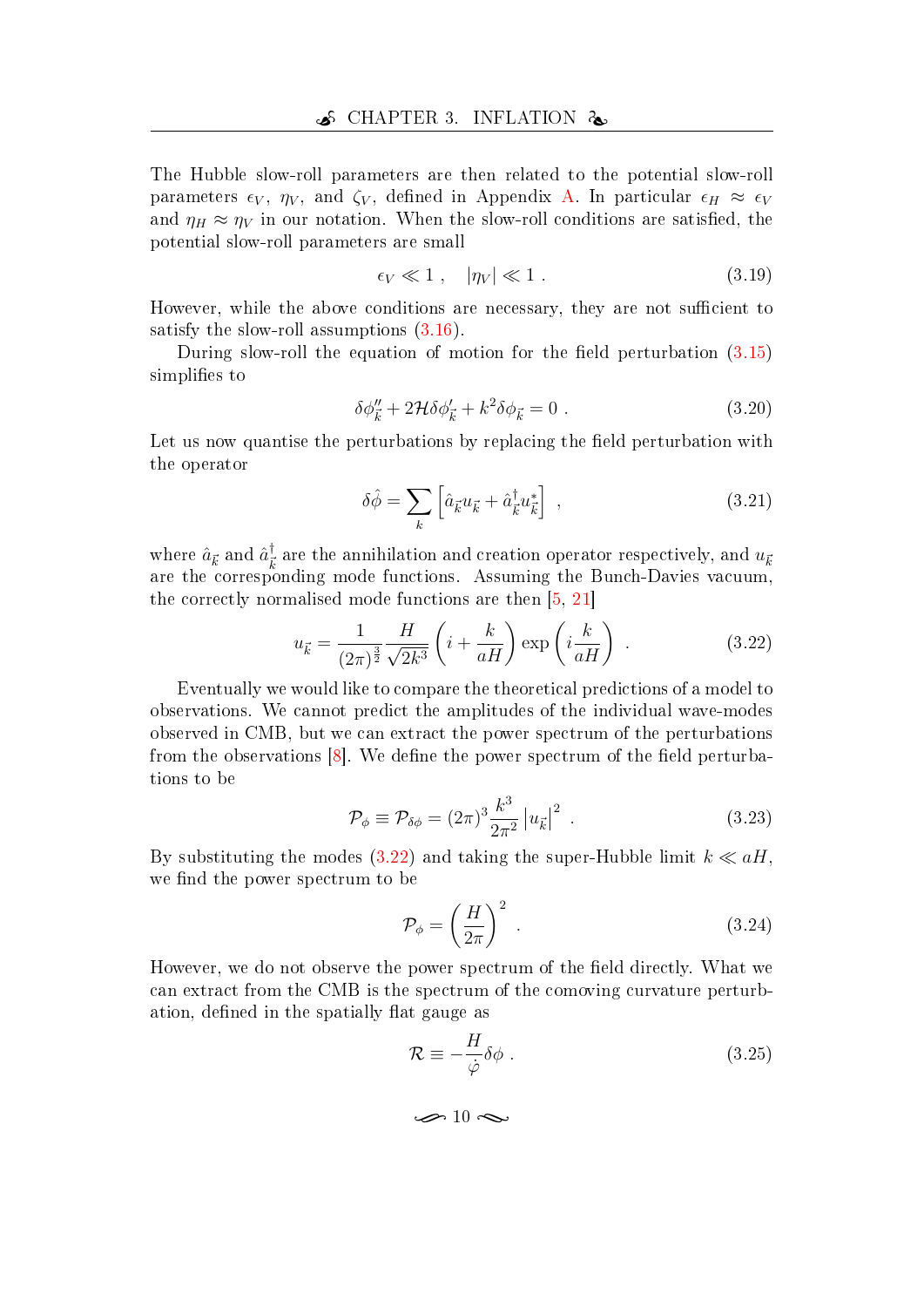The spectrum of the comoving curvature perturbation can finally be expressed as

$$
\mathcal{P}_{\mathcal{R}} = \left(\frac{\mathcal{H}}{\varphi'}\right)^2 \mathcal{P}_{\phi} = \left(\frac{H^2}{2\pi\dot{\varphi}}\right)^2 = \frac{1}{24\pi} \frac{V(\varphi)}{\epsilon_V} . \tag{3.26}
$$

While we have focused on scalar perturbations, a similar treatment is possible for tensor perturbations as well. The resulting tensor spectrum can be expressed in terms of the field spectrum as

<span id="page-20-0"></span>
$$
\mathcal{P}_{\tau} = 8\mathcal{P}_{\delta\phi} \tag{3.27}
$$

An important observable quantity is then the tensor-to-scalar ratio

$$
r \equiv \frac{\mathcal{P}_{\tau}}{\mathcal{P}_{\mathcal{R}}} = 8 \left( \frac{\dot{\varphi}}{H} \right)^2 = 16 \epsilon_V , \qquad (3.28)
$$

which can be used to differentiate between the metric and Palatini formulation, as we will demonstrate in the next section.

The next ingredient we need is the time at which the perturbations were generated. To this end, we define the number of e-folds

$$
N = -\int_{a_{\text{end}}}^{a} d\ln a = -\int_{\varphi_{\text{end}}}^{\varphi} d\varphi \frac{H}{\dot{\varphi}} \approx \int_{\varphi_{\text{end}}}^{\varphi} d\phi \frac{V}{V'},
$$
(3.29)

where the last approximation is valid under the slow-roll conditions. By definition, the number of e-folds measures the expansion of space in logarithmic scale. The subscript end refers to end of inflation, which we define to be the point when either  $\epsilon_V$  or  $|\eta_V|$  becomes of the order of unity, whichever occurs first. A positive N then means that we are still in the slow-roll phase.

The observed CMB perturbations were generated around the time when the pivot scale  $k_* = 0.05 \text{ Mpc}^{-1}$  exited the horizon. In terms of e-folds the pivot scale corresponds to [\[2,](#page-45-10) [22\]](#page-46-8)

$$
N_{*} = 61 - \Delta N_{\text{reh}} + \frac{1}{4} \ln \frac{V_{*}}{V_{\text{end}}} + \frac{1}{4} \ln V_{*}
$$
  

$$
\approx 52 + \frac{1}{4} \ln \frac{r_{*}}{0.079},
$$
 (3.30)

where  $\Delta N_{\text{reh}}$  is the number of e-folds accumulated during preheating. On the second line we have taken  $\Delta N_{\text{reh}} = 4$ , which is the result for Higgs inflation in the metric formulation with the Standard Model particle content  $[24-26]$  $[24-26]$  $[24-26]$ . We have also neglected the change in the potential between the pivot scale and the end of inflation, written  $\bar{V}_* = \frac{3\pi^2}{2} A_s r_*$ , and substituted the observed value

<span id="page-20-1"></span> $\approx$  11  $\approx$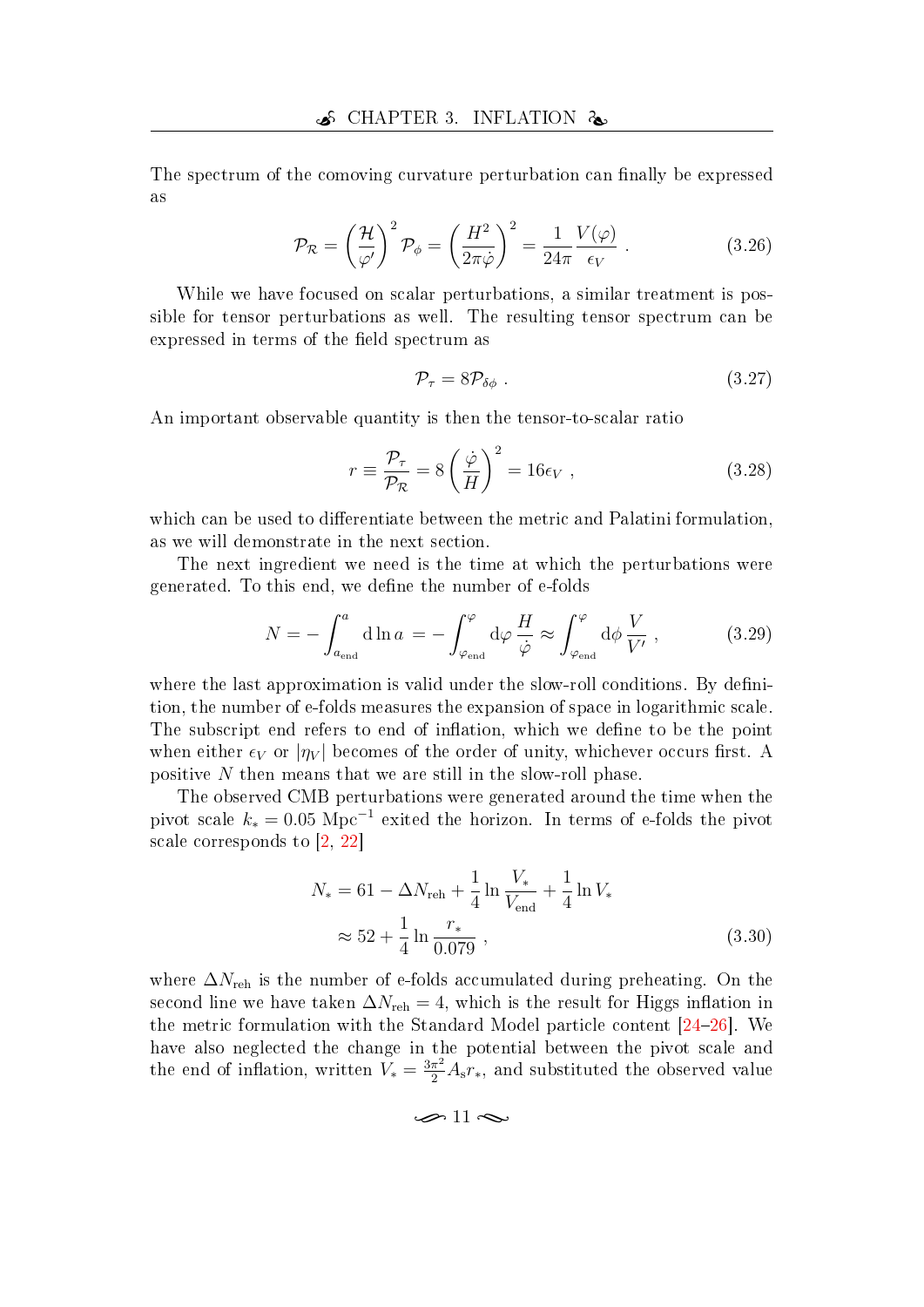$24\pi^2 A_s = 5 \times 10^{-7}$ . Finally, we have inserted the maximum value allowed by observations  $r_* = 0.079$  as the point of comparison in the logarithm.

Now we have an expression for the spectrum of perturbations at the time the observed CMB perturbations were generated. However, it would be tedious to compare our theoretical predictions with the observations by tting the theoretical spectrum to the observational data. Fortunately, the CMB spectrum is almost scale-invariant [\[8\]](#page-45-6), which allows us to expand the power spectrum of the curvature perturbation as

$$
\ln \mathcal{P}_{\mathcal{R}} = \ln A_{s} + (n_{s} - 1) \ln \frac{k}{k_{*}} + \frac{1}{2} \alpha_{s} \ln^{2} \frac{k}{k_{*}} + \mathcal{O}\left(\ln^{3} \frac{k}{k_{*}}\right) ,\qquad (3.31)
$$

where  $A_{\rm s}$  is the amplitude of perturbations,  $n_{\rm s}$  is the spectral index, and  $\alpha_{\rm s}$ is the running of the spectral index. We also denote  $\ln^n x = (\ln x)^n$ . In the slow-roll approximation we can express these quantities to leading order in the potential slow-roll parameters as [\[23\]](#page-47-0)

$$
A_{\rm s} = \frac{1}{24\pi} \frac{V}{\epsilon_V} \tag{3.32}
$$

$$
n_{\rm s} = 1 - 6\epsilon_V + 2\eta_V \tag{3.33}
$$

$$
\alpha_{\rm s} = -24\epsilon_V^2 + 16\epsilon_V \eta_V - 2\zeta_V \,,\tag{3.34}
$$

which makes the comparison between predictions and observations simple. Thus far we have been laying down the general framework for slow-roll inflation  $-\text{ let }$ us next demonstrate our machinery in action.

## <span id="page-21-0"></span>3.3 Higgs Inflation

Higgs inflation is an appealing model due to its minimalistic nature and a straightforward connection to collider physics [\[7,](#page-45-5) [27\]](#page-47-3). As the name suggests, in Higgs inflation the Higgs boson, the unique scalar field in the Standard Model of particle physics, drives the inflation. The only extension to the Standard Model is the non-minimal coupling to gravity  $\xi$ , which is required in order to achieve the correct amplitude for the power spectrum.

The relevant part of the Standard Model action is

$$
S = \int \mathrm{d}x \sqrt{-g} \left[ \frac{M^2 + \xi h^2}{2} R - g^{\alpha \beta} h_{,\alpha} h_{,\beta} - V(h) \right] , \qquad (3.35)
$$

where h is the radial mode of the Higgs doublet (which dominates during inflation). The Higgs self-interaction potential is

$$
V(h) = \frac{1}{4}\lambda (h^2 - \nu^2)^2 \,, \tag{3.36}
$$

 $\rightarrow$  12 $\sim$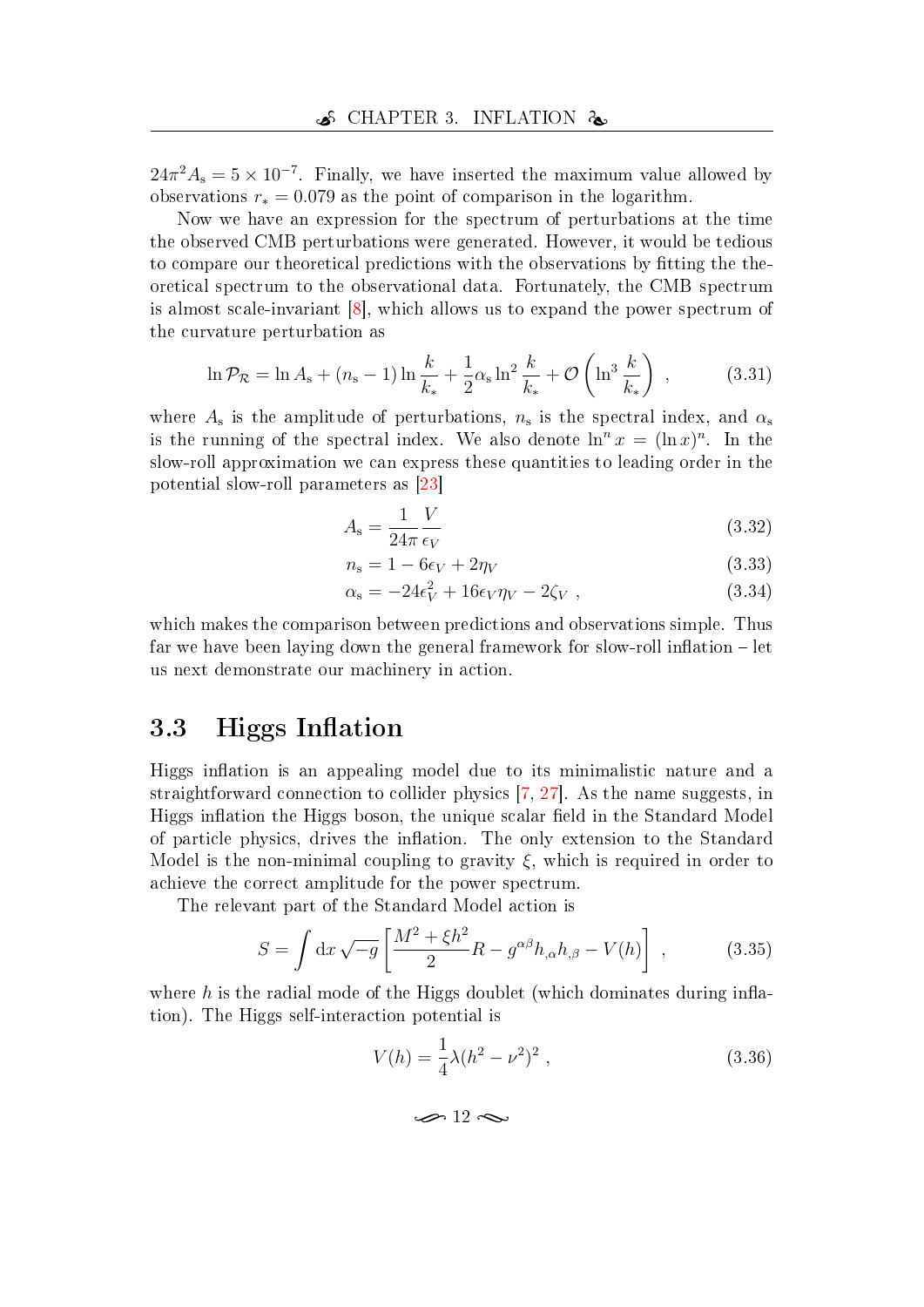where  $\lambda$  is the Higgs self-coupling and  $\nu = 246$  GeV the vacuum expectation value of the Higgs boson  $[7]$ . During inflation, the vacuum expectation value is negligible compared to the field value,  $\nu \ll h$ .

After transforming the action to Einstein frame, we find the potential to be

<span id="page-22-2"></span><span id="page-22-0"></span>
$$
U(h) = \frac{\lambda}{4\xi^2} \left(\frac{\xi h^2}{1 + \xi h^2}\right)^2 ,
$$
 (3.37)

which is flat at large values of  $h$ . Such a flat region of the potential is a prime candidate for slow-roll inflation, because the derivatives of the potential are small. In the case  $\xi h^2 \gg 1$ , the field transformation [\(2.12\)](#page-15-0) yields [\[2\]](#page-45-10)

$$
\sqrt{\xi}h \simeq \frac{1}{2\sqrt{\alpha}} \left(\frac{1-\beta}{1+\beta}\right)^{-\frac{1}{2}\beta} \exp\left(\sqrt{\frac{\xi}{\alpha}}\chi\right) ,\qquad (3.38)
$$

where  $\beta \equiv$ √  $\overline{\alpha - 1}\alpha$ . At large field values the suppression of the potential is thus exponential i.e. Higgs inflation belongs to the class of plateau inflation. In general we will not use approximate field transformations, such as  $(3.38)$ , but will instead write everything in terms of the Jordan frame fields, and use the exact transformation [\(2.12\)](#page-15-0) to replace derivatives with respect to the Einstein frame field.

From [\(3.29\)](#page-20-0) the number of e-folds at the pivot scale is

$$
N_{*} = \int_{h_{\text{end}}}^{h_{*}} dh \left(\frac{d\chi}{dh}\right)^{2} \frac{U}{U'} = \int_{h_{\text{end}}}^{h_{*}} dh \frac{h}{4} \frac{1 + \alpha \xi h^{2}}{1 + \xi h^{2}}
$$

$$
\approx \int_{h_{\text{end}}}^{h_{*}} dh \frac{\alpha h}{4}
$$

$$
\approx \frac{1}{2} \alpha h_{*}^{2}, \qquad (3.39)
$$

where we have on the first line transformed the integral measure and the derivative of the potential, on the second line approximated  $\xi h^2 \gg 1$  to leading order, and on the third line dropped the  $h_{end}$  term, which is typically small. The last line also justifies the  $\xi h^2 \gg 1$  approximation as  $N_* \sim 50$ . We can now use  $(3.39)$  to replace the field value at the pivot scale for the number of e-folds. The slow-roll parameters then read to leading order in  $1/N_*$ 

<span id="page-22-1"></span>
$$
\epsilon_V = \frac{\alpha}{8\xi N_*^2} \tag{3.40}
$$

$$
\eta_V = -\frac{1}{N_*} \tag{3.41}
$$

$$
\zeta_V = \frac{1}{N_*^2} \; . \tag{3.42}
$$

 $\sim$  13  $\sim$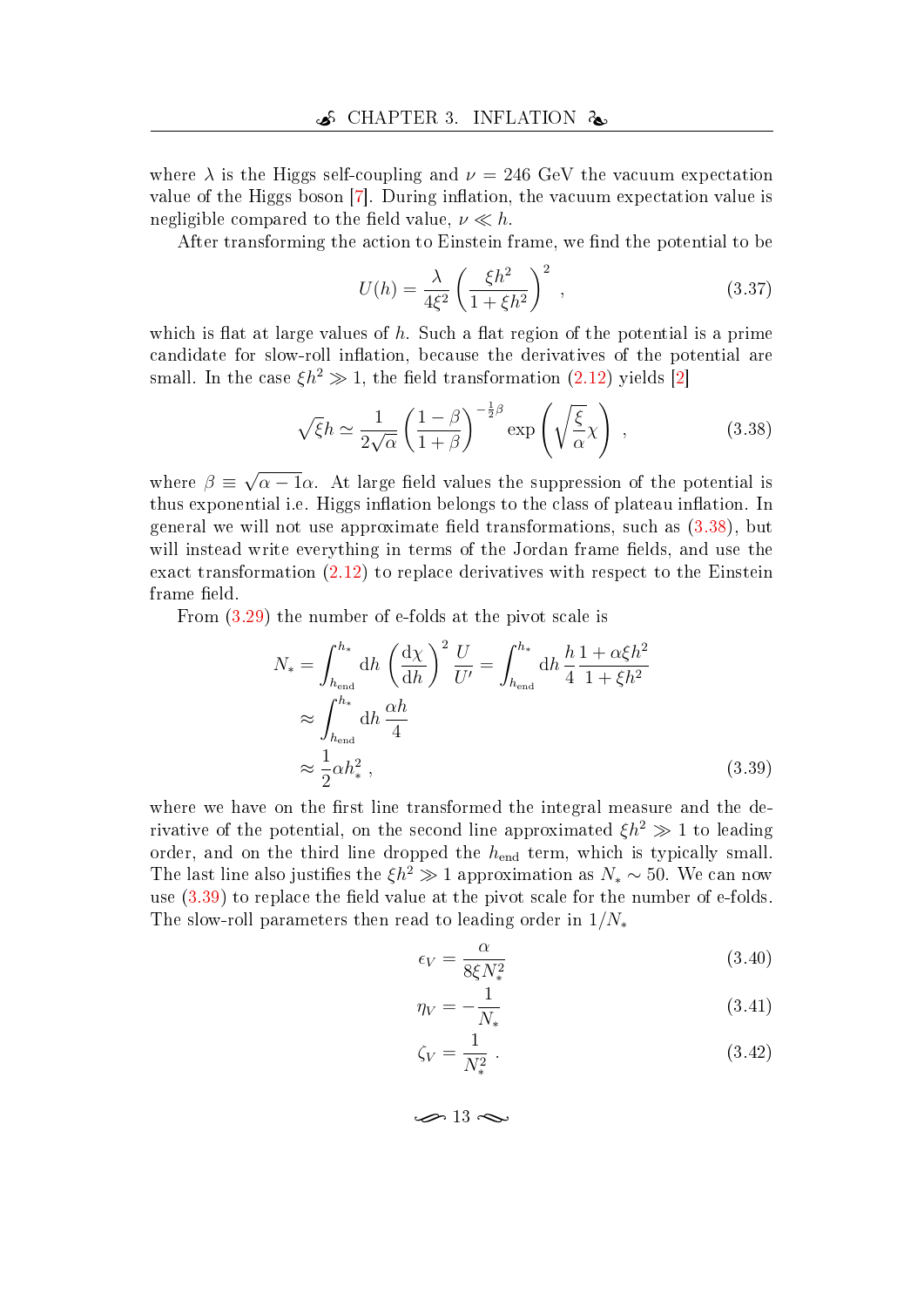The observables can now be expressed as

$$
24\pi^2 A_s = \frac{2\lambda}{\alpha \xi} N_*^2 \tag{3.43}
$$

<span id="page-23-1"></span><span id="page-23-0"></span>
$$
r = \frac{2\alpha}{\xi N_*^2} \tag{3.44}
$$

$$
n_{\rm s} - 1 = -\frac{2}{N_*} \tag{3.45}
$$

$$
\alpha_{\rm s} = \frac{2}{N_*^2} \tag{3.46}
$$

The difference between the metric and Palatini formulation is the magnitude of  $\xi$  and the suppression of the tensor-to-scalar ratio by a factor of  $\xi$ . Let us now take  $N_* = 50$  and  $\lambda = 0.1$ , which is the value of the coupling at the Electro-Weak minimum. In the metric formulation the correct amplitude is then reproduced for  $\xi = 10^4$  while the tensor-to-scalar ratio is  $r = 5 \times 10^{-3}$ . In the Palatini formulation the non-minimal coupling has to be larger,  $\xi = 10^9$ , while the tensor-to-scalar ratio is smaller  $r = 8 \times 10^{-13}$ . In both cases the spectral index and its running are  $n_{\rm s}=0.96$  and  $\alpha_{\rm s}=8\times 10^{-4}.$  These predictions agree with the observed values listed in Appendix [C.](#page-53-0)

#### Summary. In this chapter we have reviewed the key concepts of inflation, focusing on slow-roll inflation. We derived the slow-roll formulae for the tensorto-scalar ratio r, spectral index  $n_{\rm s}$ , and the running of the spectral index  $\alpha_{\rm s}$ , which are the main observables extracted from the observed CMB perturbations. We then applied our machinery to the case of Higgs inflation, in which the metric and Palatini formulation can be distinguished by the magnitude of the tensor-to-scalar ratio.

u 8 U

#### $\epsilon$   $\ast$   $\infty$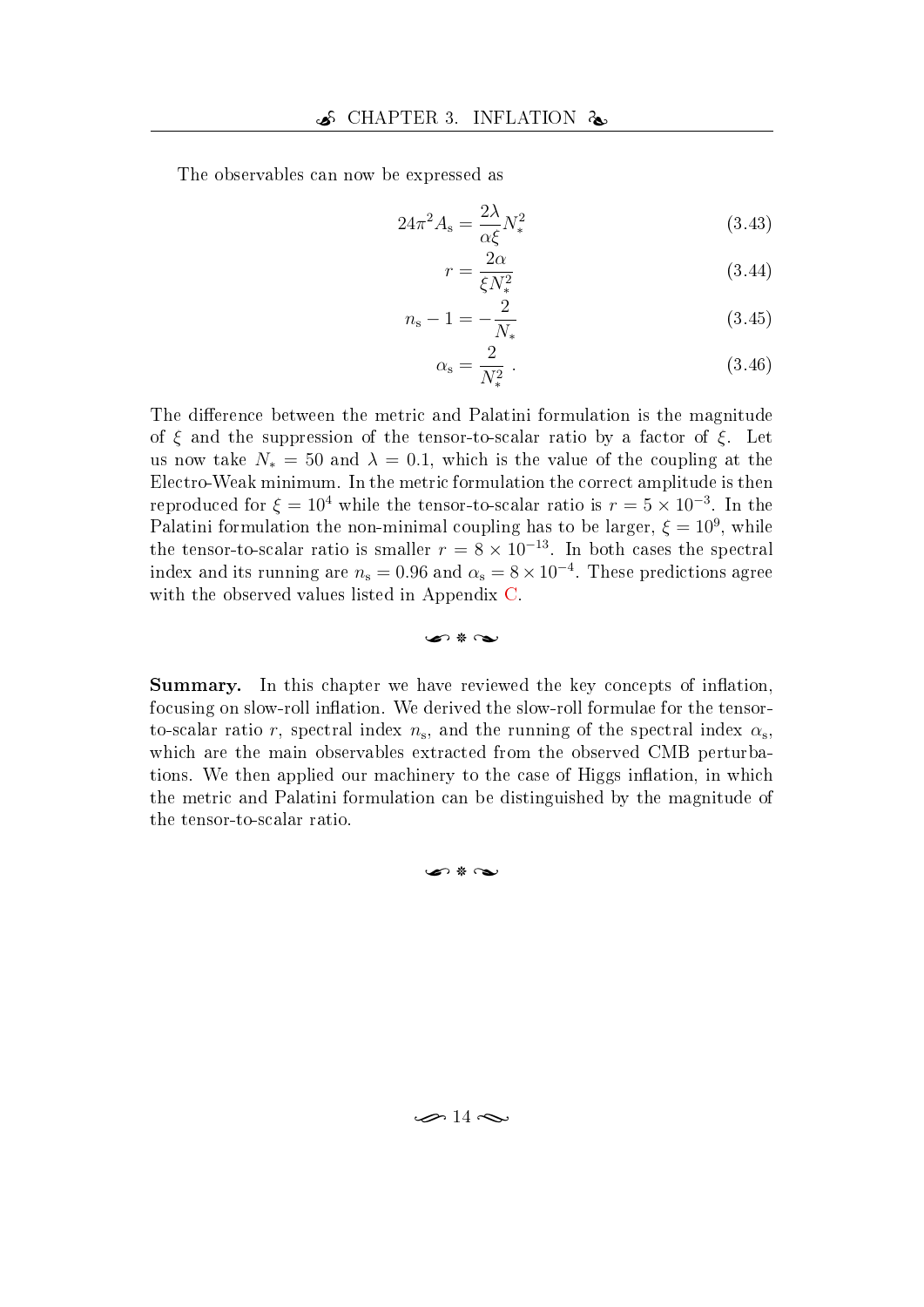## <span id="page-24-0"></span>4 Semiclassical Approximation

信じるな、疑え。 Have suspicions, not faith. Deishuu Kaiki

 $\sim$  8  $\sim$ 

While inflation is usually considered in an approximation, where both the metric and inflaton perturbations are quantised, this need not be the case. We could instead consider quantum perturbations of the inflaton in a classical spacetime, as is done in curved space field theory. We do not know a priori, which approximation of the complete quantum theory (with quantised gravity) is accurate at the energy scale of inflation. Therefore the only possibility to differentiate between them is by comparing the predicted spectrum of perturbations to CMB observations.

## <span id="page-24-1"></span>4.1 Classical Background

Let us now outline the framework used in [\[1\]](#page-45-0), where we consider a quantised scalar field on a classical background. At first, the field is in a superposition state and the spacetime is described exactly by the at FLRW metric (i.e. it is completely homogeneous and isotropic). At some point the field collapses to a definite value, which breaks the symmetry of the initial state leading to metric perturbations. For simplicity, we assume an instantaneous global collapse of all wave-modes to a definite state on some spacelike hypersurface.

Let us first consider the classical case. For the action  $(2.8)$  variation with respect to the metric yields  $G_{\mu\nu} = T_{\mu\nu}$ . The stress-energy tensor  $T_{\mu\nu}$  is in the metric case [\[1,](#page-45-0) [28\]](#page-47-4)

$$
T_{\mu\nu} = S_{\mu\nu} - \xi \left[ G_{\mu\nu} - \nabla_{\mu} \nabla_{\nu} + g_{\mu\nu} \Box \right] \phi^2 \,, \tag{4.1}
$$

where the square denotes the d'Alembertian  $\square \equiv g^{\alpha\beta}\nabla_\alpha\nabla_\beta$  and

$$
S_{\mu\nu} \equiv \phi_{,\mu}\phi_{,\nu} - g_{\mu\nu} \left[ \frac{1}{2} g^{\alpha\beta} \phi_{,\alpha} \phi_{,\beta} + V(\phi) \right] . \tag{4.2}
$$

In the Palatini formulation, the stress-energy tensor differs in that there are no derivative terms in the square brackets of [\(4.1\)](#page-24-2). For cosmological purposes, it

<span id="page-24-2"></span> $\infty$  15  $\infty$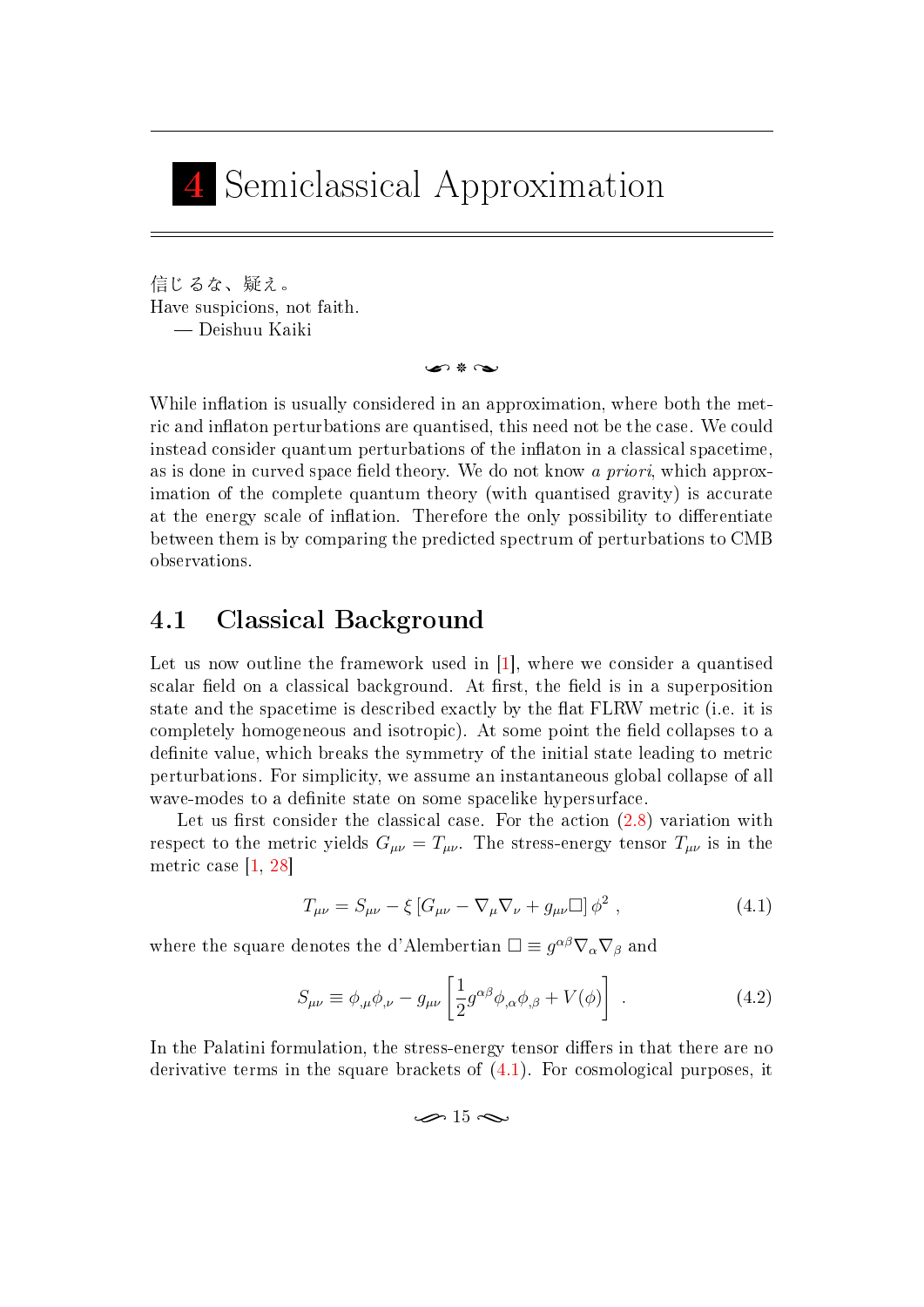is easier to use the Einstein equation to solve  $G_{\mu\nu}$  and define the stress-energy tensor as

$$
T_{\mu\nu} \equiv \frac{1}{1 + \xi \phi^2} \left[ S_{\mu\nu} + \xi (\nabla_{\mu} \nabla_{\nu} - g_{\mu\nu} \square \phi^2) \right] , \qquad (4.3)
$$

With this definition we recover the usual Einstein equation for the standard cosmology (i.e. the stress-energy tensor is independent of the Einstein tensor  $G_{\mu\nu}$ , which is set equal to  $(4.3)$ .

### <span id="page-25-0"></span>4.2 Coherent State

Before the collapse, the field and metric are connected through the semiclassical Einstein equation

<span id="page-25-1"></span>
$$
G_{\mu\nu} = \langle T_{\mu\nu} \rangle \tag{4.4}
$$

where  $G_{\mu\nu}$  is the classical Einstein tensor calculated from the FLRW metric and  $\langle T_{\mu\nu} \rangle$  is the expectation value of the stress-energy tensor [\(4.3\)](#page-25-1) in some quantum state. Let us now divide the field to a classical background  $\varphi$  and a quantised perturbation  $\delta\hat{\phi}$ . By taking the variation of [\(2.8\)](#page-14-1) with respect to the field we find (for super-Hubble wavelengths)

$$
\varphi'' + 2\mathcal{H}\varphi' - 6\xi(\mathcal{H}' + \mathcal{H}^2)\varphi + a^2V'(\varphi) = 0
$$
\n(4.5)

$$
u''_{\vec{k}} + 2\mathcal{H}u'_{\vec{k}} - 6\xi(\mathcal{H}' + \mathcal{H}^2)u_{\vec{k}} + a^2V''(\varphi)u_{\vec{k}} = 0 , \qquad (4.6)
$$

for the background and wave-modes. It is important to note, that under the slow-roll conditions the mode equation is to leading order the same as in the usual framework of inflation  $(3.22)$ . This need not be the case in general.

Our next ingredient is the quantum state. As discussed in [\[1\]](#page-45-0), we can assume the expectation value of the field to be zero in the Bunch-Davies vacuum and choose a coherent state for the field. Such a state is defined as

<span id="page-25-2"></span>
$$
\hat{U}|0\rangle \equiv e^{N\hat{a}_0 + N^*\hat{a}_0^\dagger}|0\rangle \tag{4.7}
$$

where  $|0\rangle$  denotes the vacuum state. The function N, not to be confused with the number of e-folds, is fixed by hand so that the expectation value of the field follows the background evolution  $\langle \phi \rangle = \varphi$ , where  $\phi \equiv \varphi + \delta \phi$  is the field operator. We can then calculate the expectation value of the stress-energy tensor [\(4.3\)](#page-25-1) in the state [\(4.7\)](#page-25-2) by replacing the classical field  $\phi$  with the operator  $\phi$ . As argued in [\[1\]](#page-45-0), it reduces to the classical form  $(4.3)$  with the full field replaced by the background, when the power spectrum of the perturbation  $\delta\hat{\phi}$  is small.

$$
\mathcal{A} \approx 16 \, \infty
$$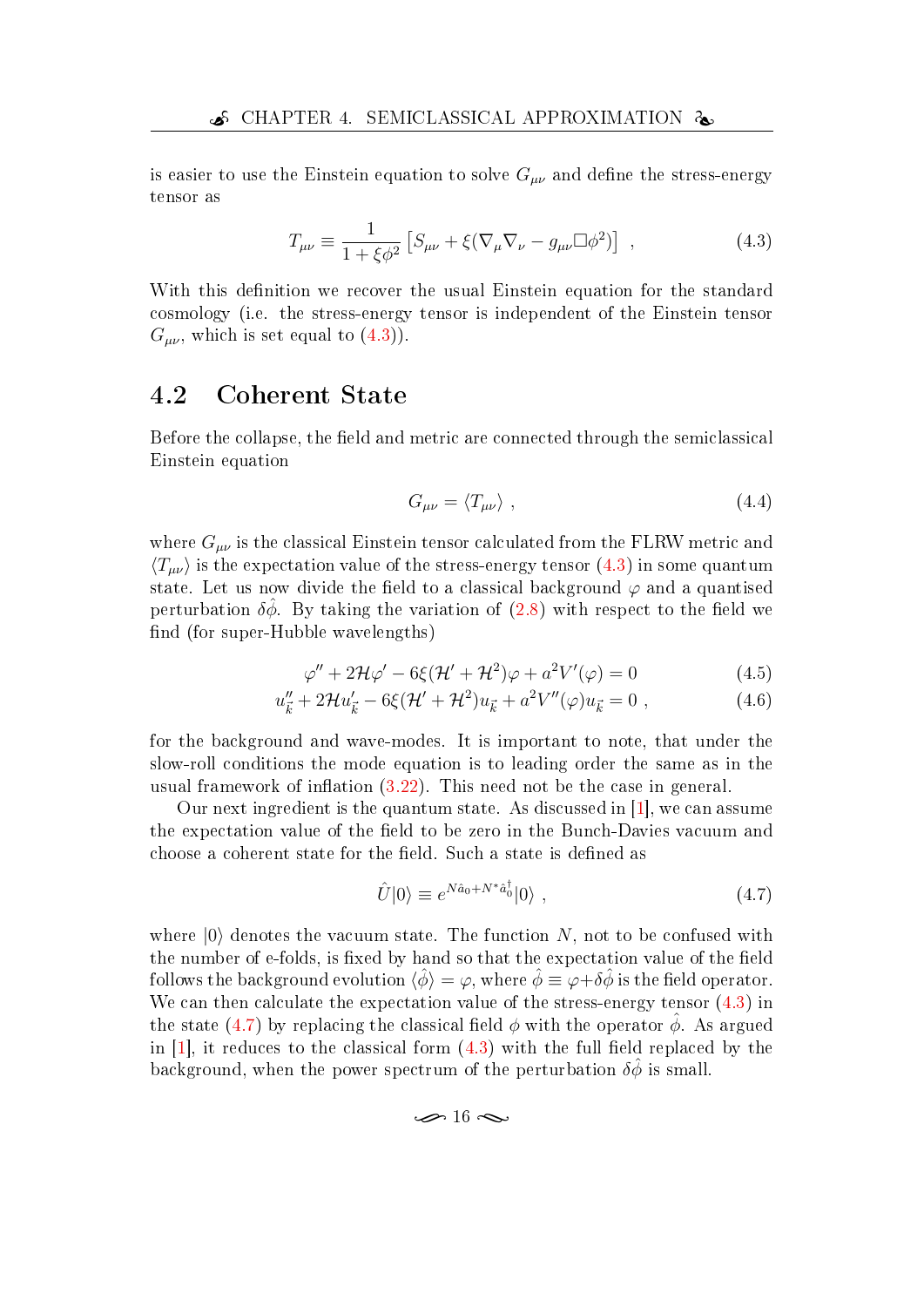| Constant        | Curvature perturbation $\mathcal R$                                                                                                                                             |
|-----------------|---------------------------------------------------------------------------------------------------------------------------------------------------------------------------------|
| $C=0$           | $-(1-\chi_1)\mathcal{H}\frac{\delta\phi_{\vec{k}}}{\phi'}-\frac{\delta\phi_{\vec{k}}'}{\phi'}$                                                                                  |
| $\theta$        | $-3\epsilon_H \frac{\mathcal{H}^2}{k^2} \left[ (3+\chi_1)\mathcal{H} \frac{\delta \phi_{\vec{k}}}{\phi'} + \frac{\delta \phi'_{\vec{k}}}{\phi'} \right]$                        |
| $\sigma=0$      | $-2\big(1-\chi_1\big)\mathcal{H}\frac{\delta\phi_{\vec{k}}}{\mathcal{A}'}-2\frac{\delta\phi'_{\vec{k}}}{\mathcal{A}}$                                                           |
| $\dot{\varphi}$ | $-\frac{\mathcal{H}^2}{k^2}\left[ \left(3\chi_1+\chi_2\right)\mathcal{H}\frac{\delta\phi_{\vec{k}}}{\phi'}+\chi_1\frac{\delta\phi_{\vec{k}}'}{\phi'}\right]$                    |
| $\rho$          | $3\frac{\mathcal{H}^2}{k^2}\left[ (3+\chi_1)\mathcal{H}\frac{\delta\phi_{\vec{k}}}{\phi'}+\frac{\delta\phi'_{\vec{k}}}{\phi'}\right]$                                           |
| $\mathcal{p}$   | $-\frac{\mathcal{H}^2}{k^2}\left[ \left(9+9\chi_1+2\chi_2\right)\mathcal{H}\frac{\delta\phi_{\vec{k}}}{\phi'}+\left(3+2\chi_1\right)\frac{\delta\phi_{\vec{k}}'}{\phi'}\right]$ |
| R               | $-3\frac{\mathcal{H}^2}{k^2}\left[\left(6+5\chi_1+\chi_2\right)\mathcal{H}\frac{\delta\phi_{\vec{k}}}{\phi'}+\left(2+\chi_1\right)\frac{\delta\phi_{\vec{k}}'}{\phi'}\right]$   |
| $^{(3)}R = 0$   | $-2\mathcal{H} \frac{\partial \phi_{\vec{k}}}{\partial \phi}$                                                                                                                   |

<span id="page-26-1"></span>Table 4.1: Curvature perturbation for different choices of what is kept constant (in the case of C,  $\sigma$  and <sup>(3)</sup>R, kept zero) on the hypersurface of collapse. All quantities are evaluated at the time of collapse. We have also taken  $\xi = 0$  and denoted  $\chi_1 \equiv \epsilon_H - \eta_H$  and  $\chi_2 \equiv \epsilon_H \chi_1 - \eta_{H2}$ . The table is from [\[1\]](#page-45-0).

## <span id="page-26-0"></span>4.3 Hypersurface of Collapse

Let us then focus on the actual collapse. When the field collapses to a definite value, the stress-energy tensor acquires perturbations in a discontinuous jump. These perturbations seed scalar metric perturbations, and the metric can be written in the perturbed form  $(3.12)$ . The evolution equations for the background and perturbations are then derived in the Jordan frame according to the procedure of Section [3.1.](#page-16-1) The full equations are given in [\[1\]](#page-45-0).

An important difference to the usual treatment is that the perturbations are not continuous across the collapse. Before the collapse, the metric is homogeneous and isotropic and the field has quantum perturbations. After the collapse, both the metric and the field have classical perturbations, which we need to match with the quantum perturbations at the time of collapse. While the field itself is discontinuous at the collapse, its power spectrum is continuous. We therefore equate the pre-collapse power spectrum of the quantised

 $\sim$  17  $\sim$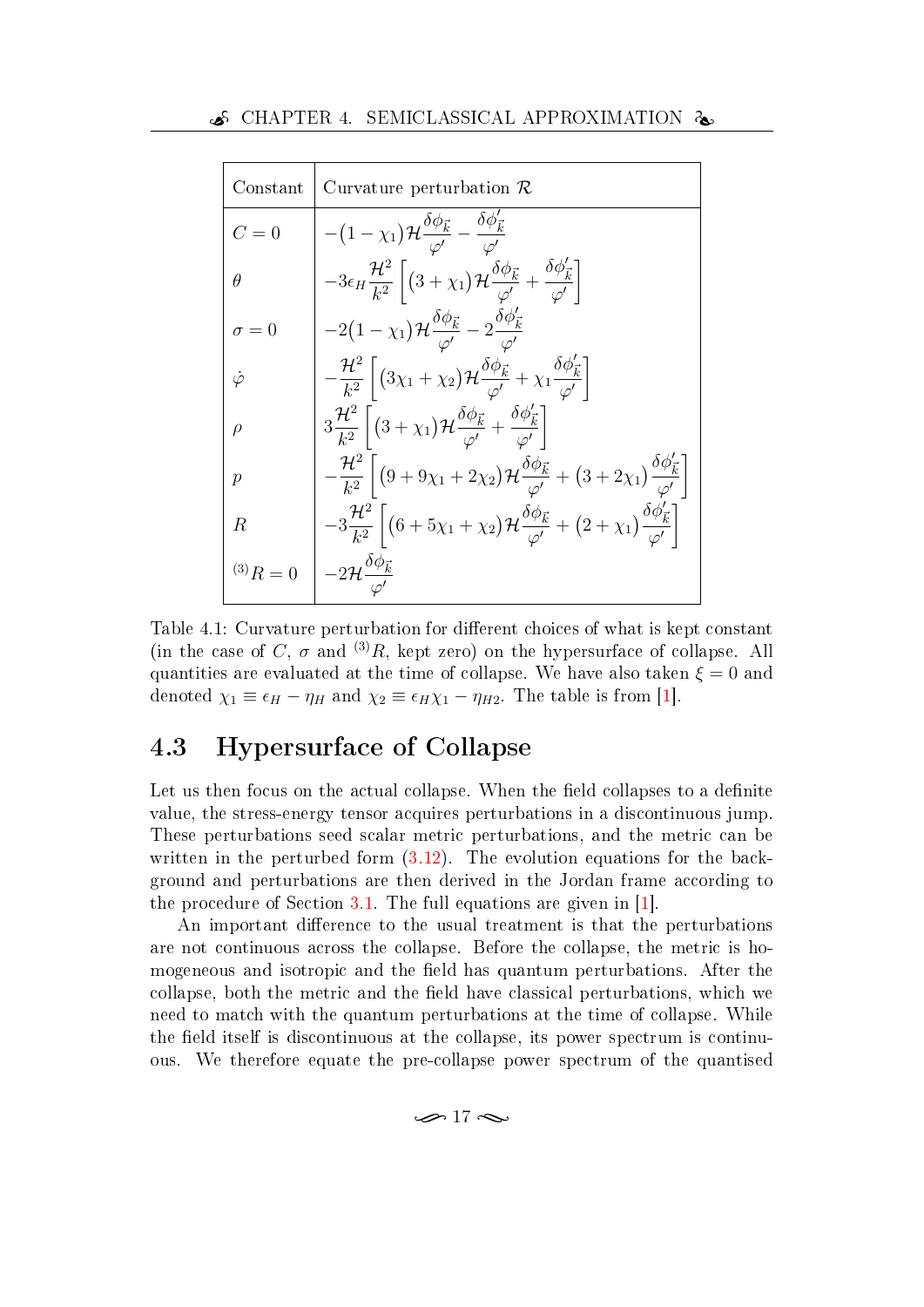field perturbations with the post-collapse power spectrum of the classical field perturbations on some spacelike hypersurface of collapse. A similar matching is possible for the power spectrum of the first time derivative of the field, but not for higher order derivatives, which are always discontinuous.

Unlike in the usual treatment, the power spectrum of the curvature perturbation at horizon exit now depends on the hypersurface of collapse. There is no theoretical argument for choosing one hypersurface over another and it is possible to obtain an arbitrary power spectrum by choosing a suitable hypersurface. However, some choices are arguably more 'natural'. In Table [4.1](#page-26-1) we list the curvature perturbation in terms of the field perturbation for some reasonable choices of the hypersurface. In each case we have chosen a quantity, which is kept constant. These are the expansion rate  $\theta$ , shear  $\sigma$ , energy density  $\rho$ , pressure p, Ricci scalar R, and spatial curvature scalar  $(3)R$ . The case  $C \equiv B - E' = 0$  corresponds to the conformal-Newtonian gauge.

There are two kinds of modifications to the amplitude: either it is multiplied by a factor of  $(k/\mathcal{H})^{-4}$  or there is a uniform change. In the former case, the spectrum is not close to scale invariant and matching on these hypersurfaces is thus excluded by observations. In the latter case (i.e. for the hypersurfaces with  $C = 0$ ,  $\sigma = 0$ , and  $^{(3)}R = 0$ , the amplitude depends on when the collapse happens, which makes it model dependent.

**Minimal coupling.** When the field is minimally coupled, the background equations are the same as in the usual case up to slow-roll suppressed corrections. Therefore the spectrum of the field is essentially the same as in the usual case, if the collapse happens during the slow-roll phase. In the case  $C = 0$ , the spectrum differs from the usual one only by slow-roll suppressed corrections. In the  $\sigma = 0$  and  $^{(3)}R = 0$  cases, the amplitude is multiplied by a factor of two. but other observables remain the same (up to slow-roll suppressed corrections). If the collapse happens after inflation, for example during preheating, the amplitude can change by an arbitrary amount (although non-Gaussianity imposes some constraints as discussed in [\[1\]](#page-45-0)).

Non-minimal coupling. When the field is non-minimally coupled to gravity, the equation of motion for the mode functions can be expressed as [\[1\]](#page-45-0)

$$
\frac{d^2 u_{\vec{k}}}{dN^2} + 3\frac{du_{\vec{k}}}{dN} + (3\eta_H + \zeta_H)u_{\vec{k}} + 6\frac{\xi\bar{\varphi}^2}{1 + \xi\bar{\varphi}^2} \left(\xi[4 - 2\epsilon_H + 3\eta_H - \zeta_H] - \frac{\bar{\varphi}'}{\mathcal{H}\bar{\varphi}}[2 + 3\xi + (1 + 3\xi)(\epsilon_H - \eta_H)]\right)u_{\vec{k}} = 0.
$$
\n(4.8)

<span id="page-27-0"></span> $\sim$  18  $\sim$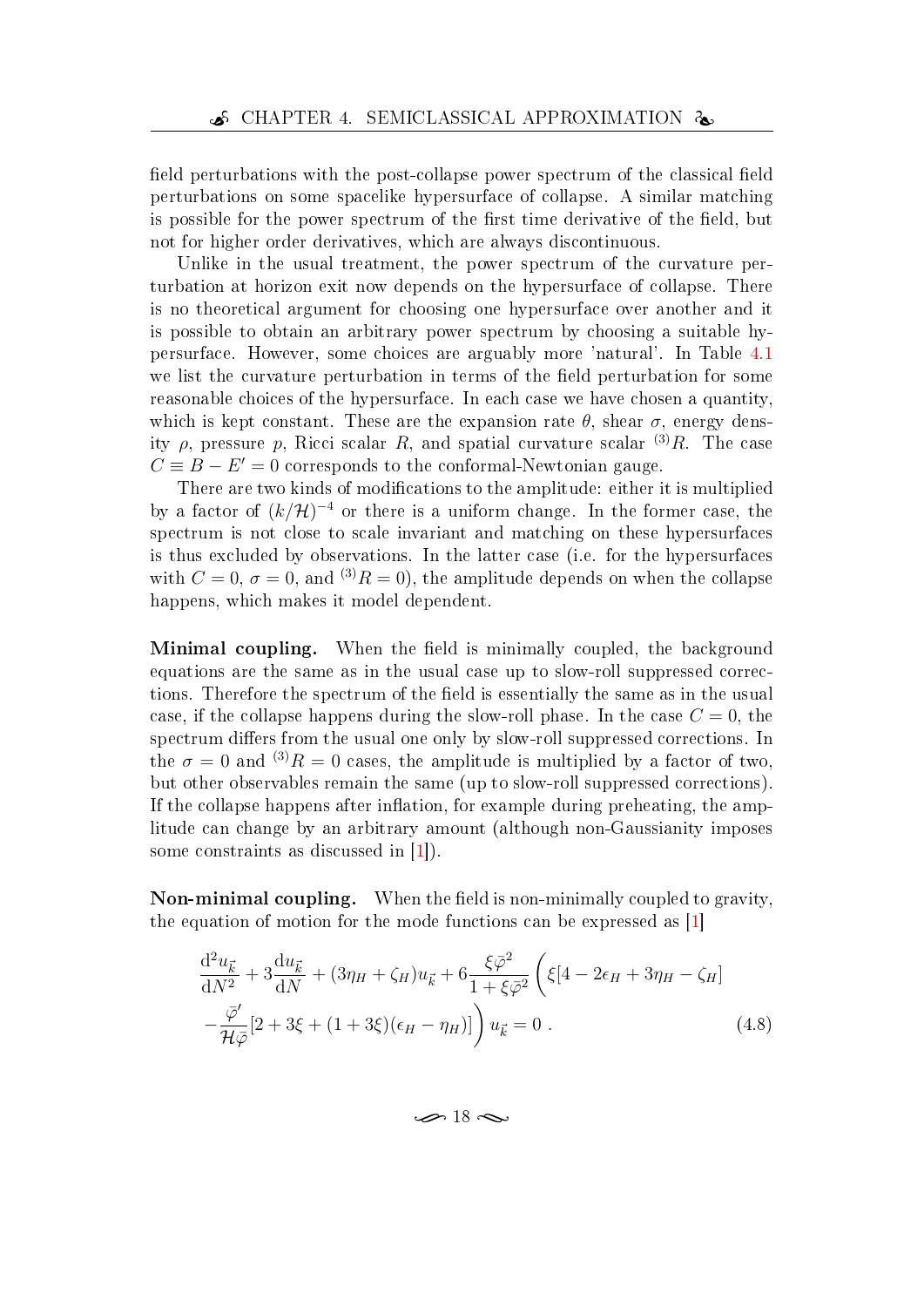In order to obtain nearly scale invariant spectrum, the effective mass of the field must be small i.e. the last term in  $(4.8)$  must vanish. This is only possible, if either the non-minimal coupling has negligible effect on the dynamics, or  $\xi \ll 1$  and the background field is super-Planckian  $\bar{\varphi} \gg 1$  (so that  $\xi \bar{\varphi}^2 \gtrsim 1)$ [\[1\]](#page-45-0). Therefore we do not obtain a scale invariant spectrum for the curvature perturbation (at least not for sub-Planckian field values). In the Palatini formulation the situation is similar  $-$  the mode equation [\(4.8\)](#page-27-0) would only differ in terms proportional to  $\bar{\varphi}'$  that are anyway negligible during slow-roll. In particular this implies, that the metric perturbations must be quantised in Higgs inflation.

#### u 8 U

Summary. We have shown in [\[1\]](#page-45-0) that it is possible to obtain a scale invariant scalar power spectrum without quantising the metric perturbations, as long as the inflaton is minimally coupled to gravity. However, the tensor power spectrum is negligible in such a model, because the scalar perturbations seed tensor perturbations only at second order. A detection of primordial tensor amplitude could therefore be used as a proof of the quantisation of the metric perturbations at the time of inflation.

On the other hand we have also shown in [\[1\]](#page-45-0) that the power spectrum is not close to scale invariant, if the inflaton is coupled non-minimally to gravity (as is the case in Higgs inflation). Thus if the Higgs boson is assumed to be the inflaton, we must quantise the metric perturbations.

 $\sim$  \*  $\sim$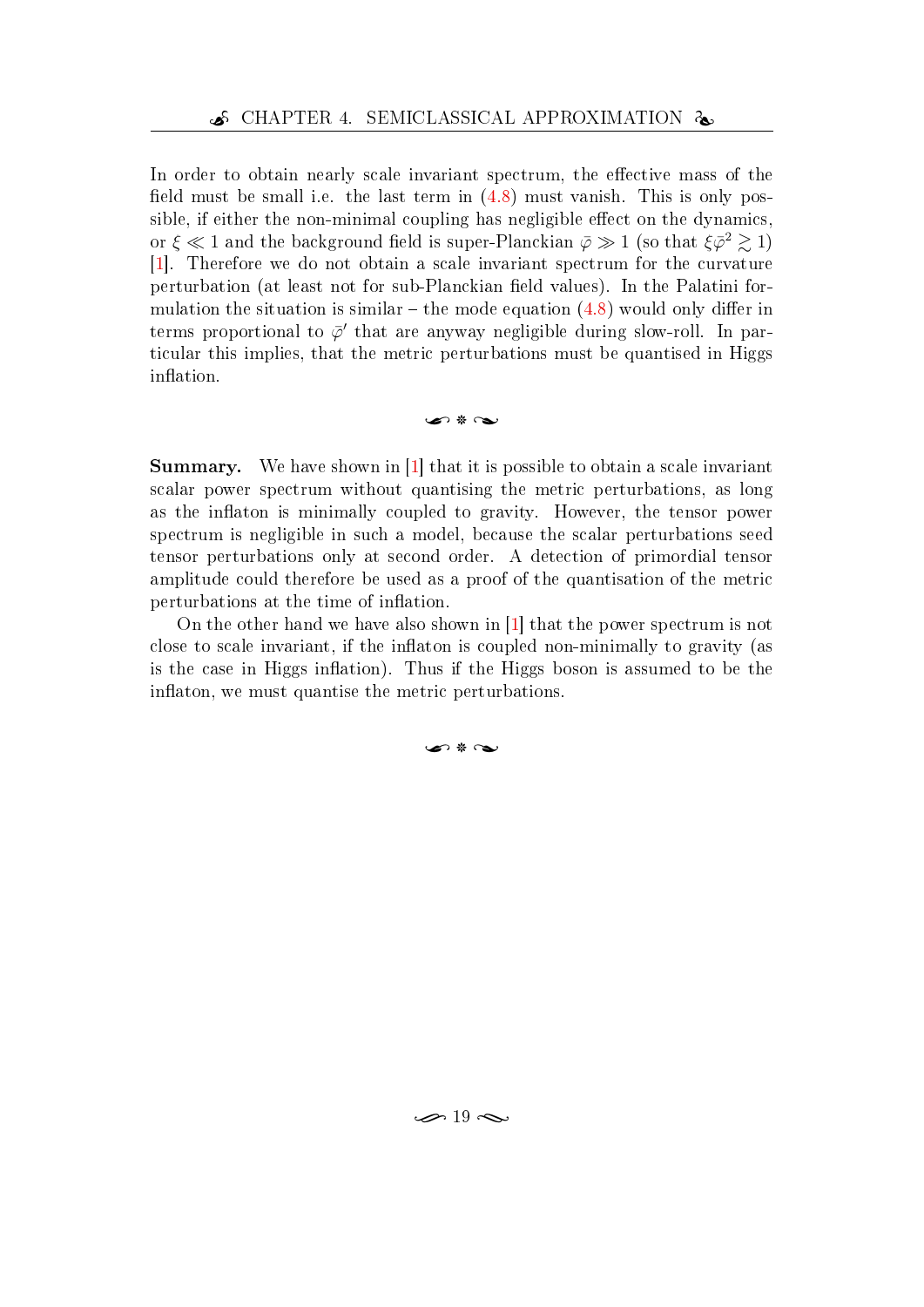# <span id="page-29-0"></span>5 Loop Corrections

疑い致せば切がないか。 I guess once you start doubting, there is no end to it. Batou

ค \* ๛

While Higgs inflation predicts a almost scale-invariant spectrum with a spectral index and a tensor-to-scalar ratio that agree with the observations, there are some dark clouds in a perfect sky. From the renormalisation group running of the Standard Model, it is known that the Higgs self-coupling  $\lambda$  decreases, when the energy scale increases. Because the energy scale is large during inflation, a strong running could foil slow-roll inflation.

## <span id="page-29-1"></span>5.1 Loop Corrections and the Effective Potential

Let us now consider the effect of loop-corrections on the predictions of Higgs inflation. The numerical solution to the renormalisation group equations of the Standard Model shows that the Higgs self-coupling has a minimum around the  $10^{17} \dots 10^{18}$  GeV scale [\[9,](#page-45-7) [29\]](#page-47-5). The precise location of the minimum and the value of the coupling at the minimum are sensitive to the masses of the Higgs boson and the top quark, which are measured at low energy scale in collider experiments  $[9, 29-32]$  $[9, 29-32]$  $[9, 29-32]$  $[9, 29-32]$  $[9, 29-32]$ . For the current experimental and theoretical errors the Higgs self-coupling could run all the way to negative values.

Furthermore, the Standard Model becomes non-perturbative between the low energy scale and the scale of inflation. Because there can be threshold corrections at this intermediate scale (i.e. corrections from new physics), the uncertainty in the couplings at the scale of inflation is even larger, which makes them essentially free parameters.

The Higgs self-coupling can be approximated around its minimum as [\[30\]](#page-47-7)

$$
\lambda(h) = \lambda_0 + \frac{b}{4} \ln^2 \left( \frac{\xi h^2}{\kappa^2 (1 + \xi h^2)} \right) , \qquad (5.1)
$$

where  $\lambda_0$  is the value of the coupling at the minimum,  $\kappa$  is related to the location of the minimum, and the constant  $b = 2.3 \times 10^{-5}$  is determined from the Standard Model running. As discussed in the previous paragraph,  $\kappa$  and  $\lambda_0$ 

<span id="page-29-2"></span> $\infty$  20  $\infty$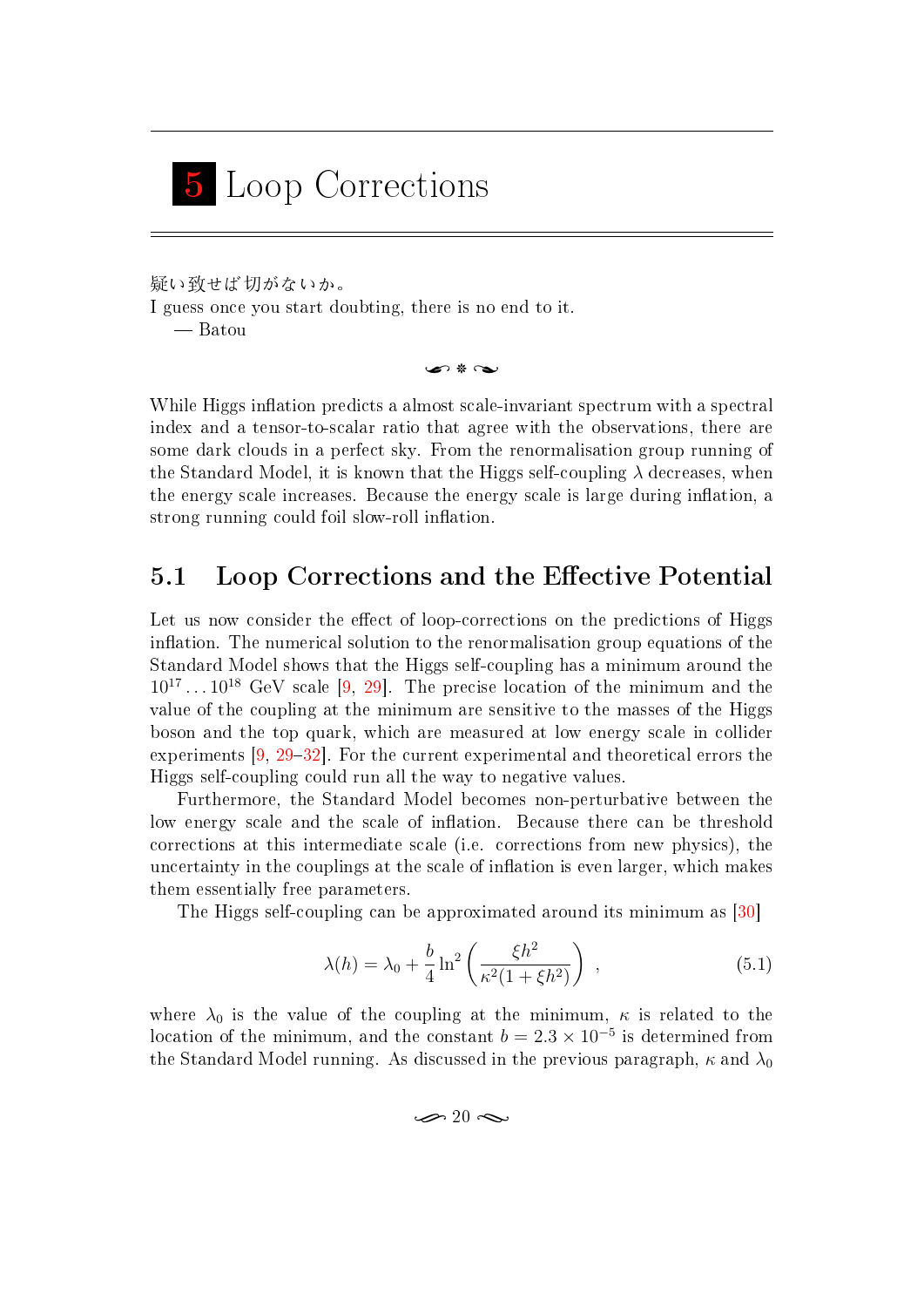can be treated as free parameters because of the threshold corrections. There are two different conventions for  $\kappa$  in the literature: one in which  $\kappa$  is of order one [\[9,](#page-45-7) [30,](#page-47-7) [31\]](#page-47-8) and one in which  $\kappa = \sqrt{\xi} \tilde{\kappa}$  with  $\tilde{\kappa}$  of order one [\[29,](#page-47-5) [32\]](#page-47-6). We consider both cases. To guarantee the stability of the electro-weak vacuum, we only allow positive values for  $\lambda_0$ .

The effective Einstein frame potential is obtained by replacing  $\lambda$  in [\(3.37\)](#page-22-2) with the function  $(5.1)$ . The resulting potential then reads  $|2|$ 

$$
U(h) = \frac{1}{4} \left[ \lambda_0 + \frac{b}{4} \ln^2 \left( \frac{\xi h^2}{\kappa^2 (1 + \xi h^2)} \right) \right] \left( \frac{\xi h^2}{1 + \xi h^2} \right)^2
$$
  

$$
\equiv \frac{\lambda_0 \kappa^4}{4\xi^2} (1 + c \ln^2 x) x^2
$$
 (5.2)

where  $c \equiv b/(4\lambda_0)$ ,  $\ln^2 x = (\ln x)^2$ , and

$$
x \equiv \frac{\xi h^2}{\kappa^2 (1 + \xi h^2)}.
$$
\n(5.3)

Note that x runs from zero to one when h runs from zero to infinity. The approximation  $(5.1)$  is good as long as the logarithm of x is less than one, which is the case during inflation (as long as  $\kappa$  is close to one).

### <span id="page-30-0"></span>5.2 Different Scenarios for Inflation

Depending on the value of c, the shape of the potential can change drastically. In the case  $c < 4$ , the potential is monotonic and there is a plateau at large values of the field. For  $c = 4$  (or equivalently  $\lambda_0 = b/16$ ), an inflection point emerges below the plateau at  $\ln x = -1/2$ . If  $c < 4$ , the potential can have a local maximum (a hilltop) and a second minimum, in addition to the usual electro-weak vacuum. These three cases are illustrated in Figure [5.1.](#page-31-0) Note that the seemingly steep slope near  $x \sim 1$  is stretched to a plateau, when the potential is plotted as a function of the field  $h$ .

For the case  $c \ll 4$ , illustrated with a solid green line in Figure [5.1,](#page-31-0) we can have the usual plateau inflation discussed in Section [3.3.](#page-21-0) However, when  $c \lesssim 4$ the situation changes. Then we have a second flat region below the plateau, as shown in Figure [5.1](#page-31-0) with a dashed blue line, and a significant number of e-folds can be accumulated there. Such a setup is called critical point inflation and it has been studied in the metric formulation in  $[29-35]$  $[29-35]$  $[29-35]$ . The predictions of critical point inflation can differ significantly from the plateau case, because the field can start in the steeper part of the potential and then roll to the flat

$$
\mathcal{D}21 \mathcal{D}
$$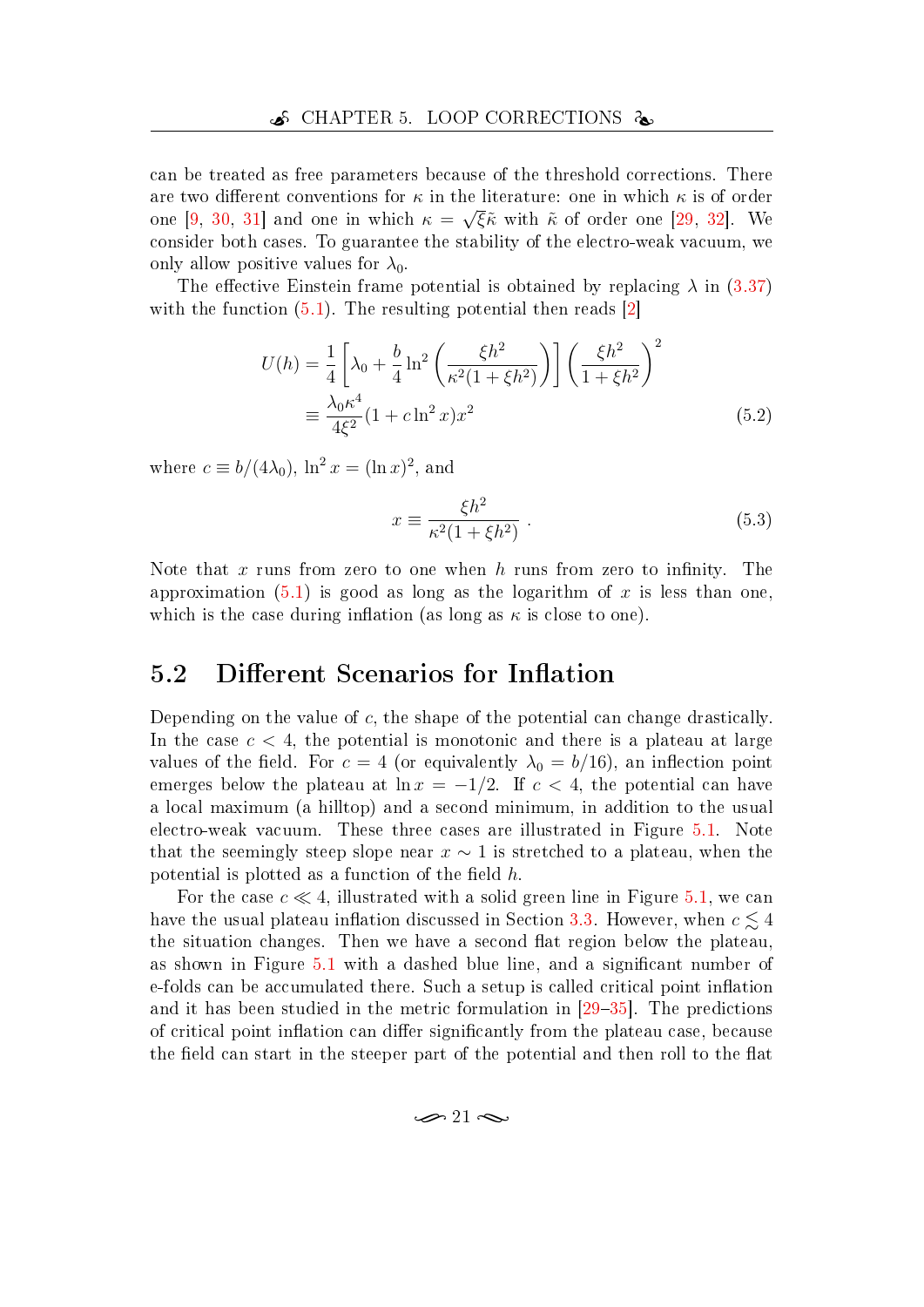

<span id="page-31-0"></span>Figure 5.1: The potential as a function of x for  $c = 2, 4, 6$  (solid green, dashed blue, dotted red). The top curve is relevant for hilltop and false vacuum in flation, the middle curve for critical point inflation and the bottom curve for plateau inflation. The figure is from  $[2]$ .

region around the inflection point, where most of the e-folds are accumulated. In particular, this can lead to a large tensor-to-scalar ratio  $[29, 30]$  $[29, 30]$  $[29, 30]$ .

When  $c > 4$ , we can have two flat regions, where inflation can occur: a hilltop and a local minimum. This situation is illustrated in Figure [5.1](#page-31-0) with a dotted red line. The hilltop exists for  $\ln \kappa < \frac{1}{4} \dots \frac{1}{2}$  $\frac{1}{2}$  (depending on the value of  $c)$  and inflation on top of it is fine-tuned, because the inflaton must somehow be on the top of the hill at the beginning of the slow-roll phase, and roll to the electroweak vacuum (instead of the false vacuum at the second minimum). Such a model has been considered in [\[34,](#page-47-9) [36\]](#page-48-1). Another possibility is false vacuum inflation at the second minimum. In that case we need to add another scalar field to the model, which makes the setup less minimal. The predictions are also the same (up to slow-roll suppressed corrections) in both the metric and Palatini formulation [\[2\]](#page-45-10), which makes this model less interesting from our point of view.

Let us now focus on critical point inflation and hilltop inflation, which are the two most interesting cases. The exact expressions for the slow-roll paramet-

$$
\infty 22 \infty
$$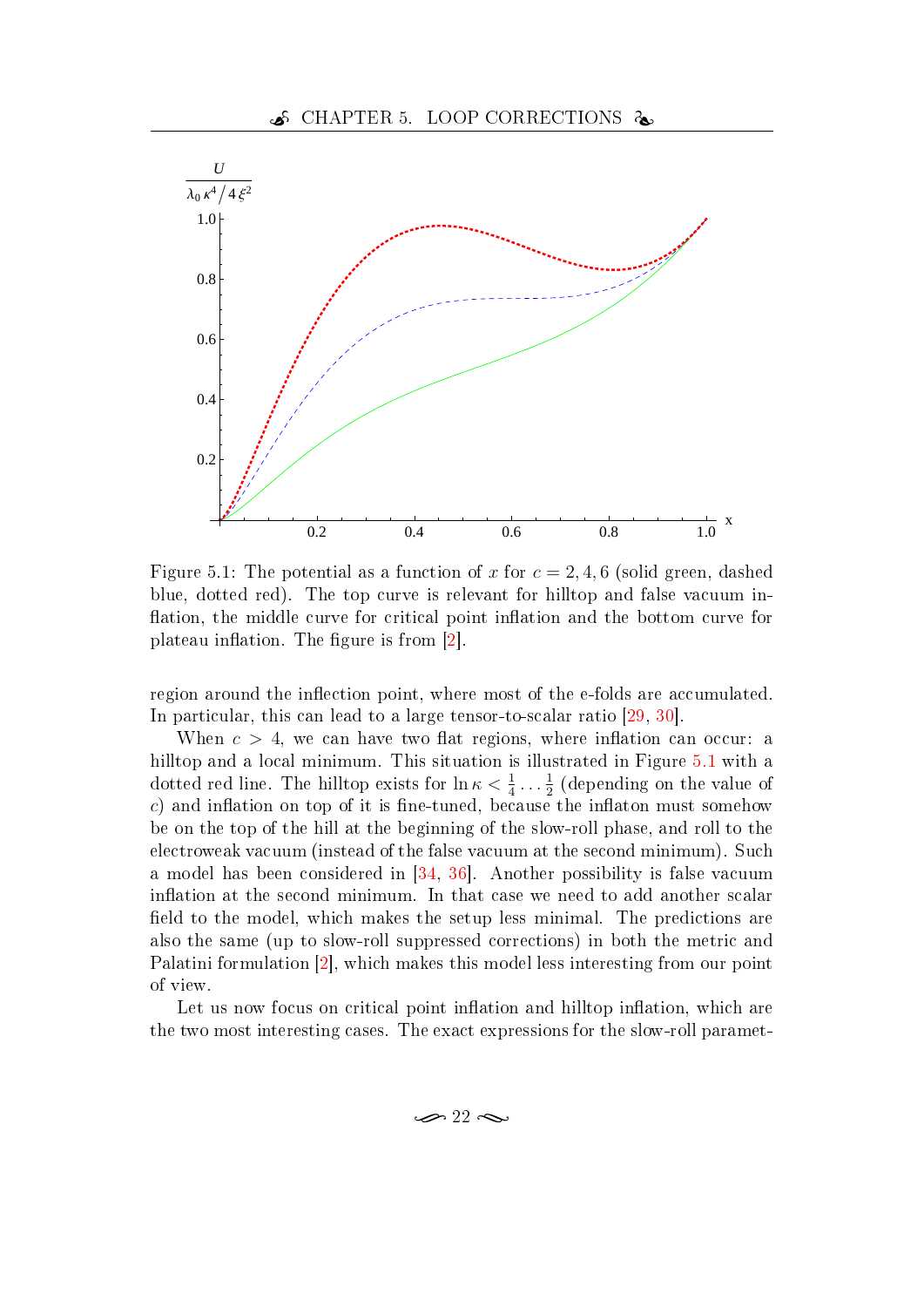ers are complicated and the analytical approximations in [\[2\]](#page-45-10) proved inaccurate. Hence, we used numerical methods to explore the full parameter space.

## <span id="page-32-0"></span>5.3 Numerical Results

#### <span id="page-32-1"></span>5.3.1 Setup

In critical point inflation, we have five parameters  $\xi$ ,  $\kappa$ ,  $\lambda_0$ ,  $h_*$  and  $h_{end}$ . There are three constraints: the normalisation condition on the amplitude, the number of e-folds at the pivot scale, and the condition that either  $\epsilon_V = 1$  or  $|\eta_V| = 1$ at the end of inflation, whichever occurs first. We therefore have two free parameters that we choose to be  $\xi$  and  $\kappa$ . For comparison with observations and previous work on the subject, we present the results in  $(n_s, r)$ -plane. We also impose the bounds  $0.1 < \kappa < 10$  or  $0.1 < \tilde{\kappa} < 10$ .

We determine  $h_*$  from the normalisation condition  $24\pi^2 A_* = U/\epsilon_V$ . In some cases this condition is degenerate with up to three different solutions. For plateau inflation we would have only one solution, but the flat region around the inflection point leads to a peak in the amplitude, because  $\epsilon_V$  is small. Therefore we can also have solutions around the inflection point in addition to the solution at the plateau. The derivative of the amplitude with respect to the Einstein frame field  $\chi$  can be expressed as

$$
\frac{\mathrm{d}A_{\mathrm{s}}}{\mathrm{d}\chi} = (1 - n_{\mathrm{s}}) \frac{A_{\mathrm{s}}}{\sqrt{2\epsilon}} \,, \tag{5.4}
$$

which implies, that the spectrum is blue (red) when the derivative is negative (positive). Because the derivative must change its sign between solutions, we then have alternating blue and red solutions. We have confirmed, that the lowest field value does not yield enough e-folds, and the middle solution has a blue spectrum. We thus choose the largest field value whenever the normalisation condition is degenerate.

The field value at the end of inflation  $h_{end}$  is solved from the condition  $\epsilon_V = 1$  or  $|\eta_V| = 1$ . As in the case of the normalisation condition, there can again be multiple solutions. This implies, that in some cases we have multiple disjoint slow-roll regions. In particular, we can have a fast-roll region between the inflection point and the plateau. We disregard such fast-roll regions and choose the smallest field value to be the end point of inflation. Finally, we solve  $\lambda_0$  by requiring the number of e-folds [\(3.29\)](#page-20-0) calculated at the pivot scale to be  $N_*$  given by [\(3.30\)](#page-20-1). We also impose the lower bound  $\lambda_0 > b/16$ , which guarantees a monotonic potential.

In the case of hilltop inflation, the field has to be below the local maximum of the potential and on the side of the electroweak vacuum. Because of this

$$
\mathcal{D}^{23} \mathcal{D}
$$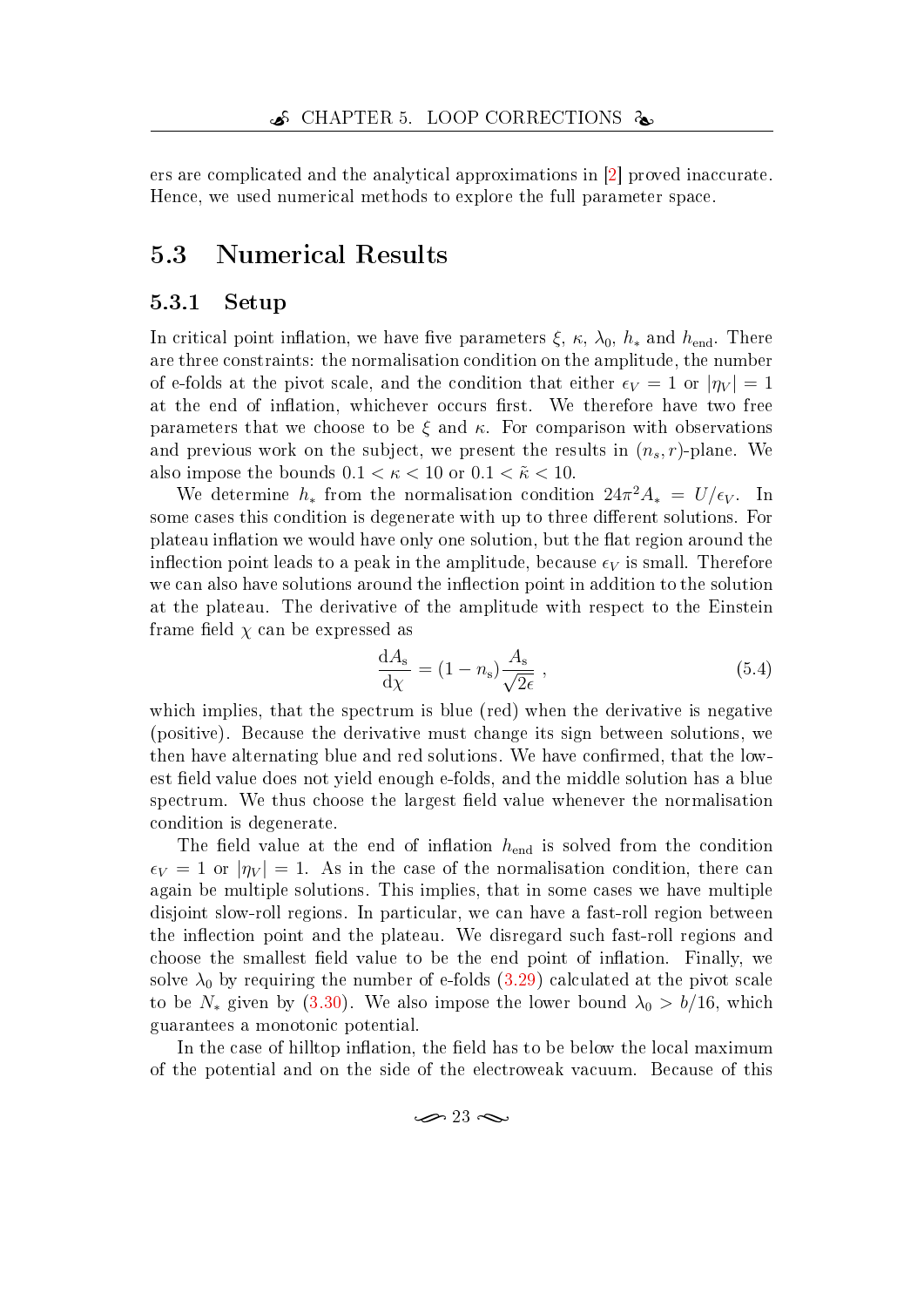$-\epsilon$ 

 $-10$ 

 $-12$ 

 $-14$ 

 $log_{10}r$ 



<span id="page-33-1"></span>

Figure 5.3: Running of the spectral index  $\alpha_{\rm s}$  in the Palatini formulation for critical point inflation with  $\kappa$ . The purple line is the plateau case of Sec-tion [3.3,](#page-21-0)  $\lambda$  being one at the dot. The

 $0.96$ 

<span id="page-33-2"></span> $n_{\rm s}$ 

 $0.98$ 

 $\alpha_{\rm s}$ 

 $0.05$  $|_{0.04}$ 

 $0.03$ 

 $0.02$ 

 $0.01$ 

 $\overline{\mathbf{0}}$ 

 $1.00$ 

constraint, there is no degeneracy on the normalisation condition or the end of inflation. We then use the same procedure as in the critical point case to determine  $h_*, h_{end}$ , and  $\lambda_0$ , with the exception that  $0 < \lambda_0 < b/16$ . We also use the same limits for  $\kappa$  and  $\tilde{\kappa}$ .

#### <span id="page-33-0"></span>5.3.2 Critical Point Inflation

Metric formulation. Our results for critical point inflation in the metric formulation are illustrated in Figure [5.2](#page-33-1) where we show the running of the spectral index  $\alpha_s$  as a function of  $n_s$  and r. The purple dot corresponds to the result of plateau inflation and there is no difference between constraining  $\kappa$  or  $\tilde{\kappa}$  to be close to unity. The boundary on the right comes from the number of e-folds at the pivot scale, while the bottom boundary corresponds to the limit  $\xi h^2 \gg 1$ .

Our results show, that the tensor-to-scalar ratio can be larger than in the plateau case, while the spectral index can be smaller. The tensor-to-scalar ratio is bounded from above  $r < 4 \times 10^{-2}$  by the observational constraint on the running of the spectral index  $(C.4)$ . These results agree with previous studies  $[29-35]$  $[29-35]$  $[29-35]$ . The main difference is the boundary on the right, which cuts off large values of  $n_{\rm s}$ .

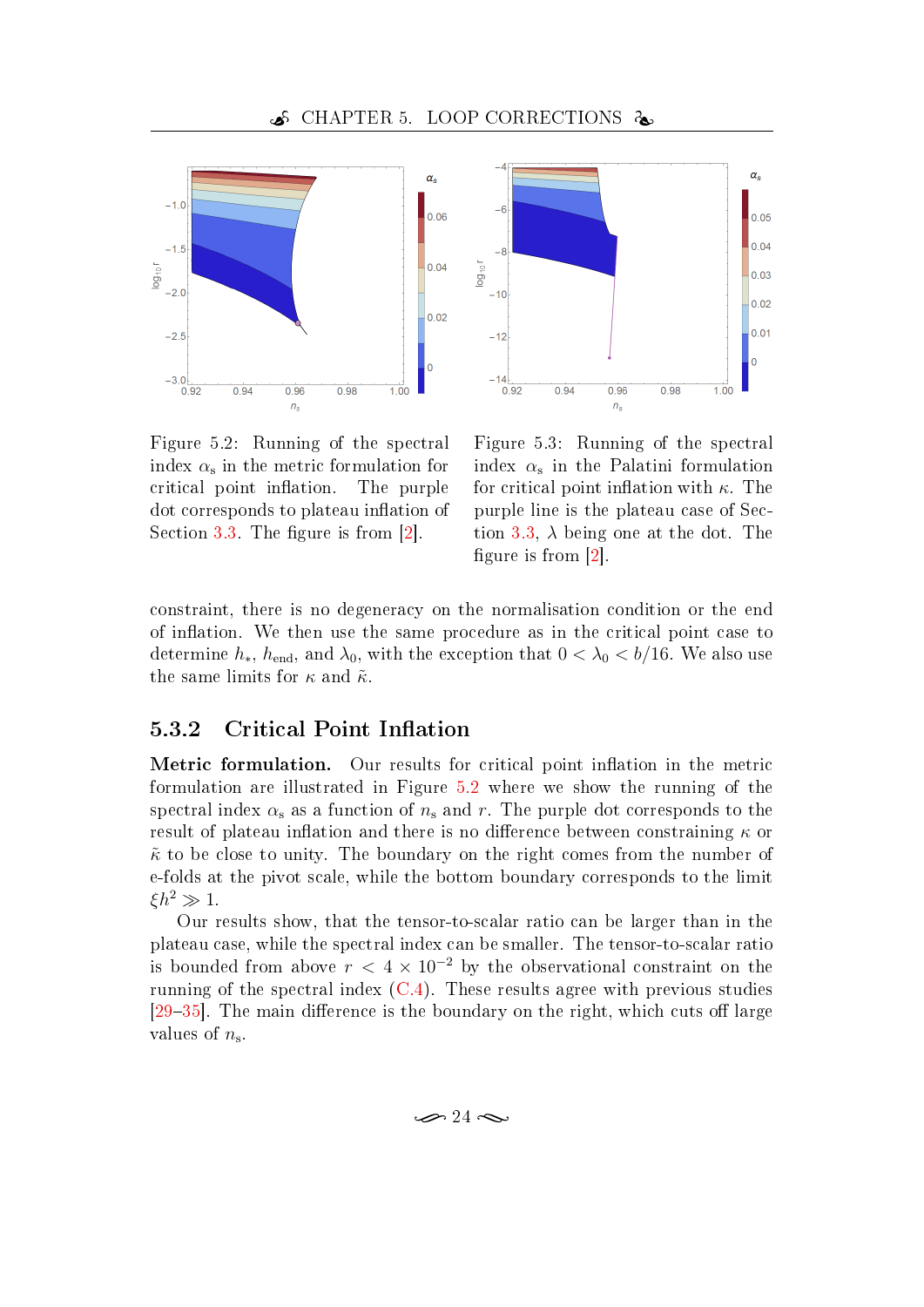

<span id="page-34-1"></span>Figure 5.4: Running of the spectral  $\text{index} \ \alpha_{\text{s}}$  in the metric formulation for hilltop inflation with  $\kappa$ . The figure is from [\[2\]](#page-45-10).



<span id="page-34-2"></span>Figure 5.5: Running of the spectral index  $\alpha_{\mathrm{s}}$  in the metric formulation for hilltop inflation with  $\tilde{\kappa}$ . The figure is from [\[2\]](#page-45-10).

Palatini formulation. Figure [5.3](#page-33-2) shows our results in the Palatini case. The purple line corresponds to plateau inflation, the point indicating the result in the case  $\lambda = 1$ . As in the metric case, the right side boundary comes from the number of e-folds. However, the bottom boundary is related to the cut-o  $\kappa > 0.1$  and would be lower for a lower cut-off. The results also depend strongly on the chosen convention: if  $\tilde{\kappa}$  is close to one, critical point inflation is no longer possible and the results reduce to the plateau case.

Comparing to the metric case, the tensor-to-scalar ratio is smaller in the Palatini formulation. The observational upper bound on the running of the spectral index is more important, because the tensor-to-scalar ratio is suppressed. When we take into account the constraint on the spectral index, the tensor-to-scalar ratio is constrained from above to  $r < 3 \times 10^{-7}$ . This upper limit is sensitive to the observational limits of the spectral index [\(C.3\)](#page-53-2) and the details of reheating: if reheating lasts longer than four e-folds, the upper bound on r decreases further.

#### <span id="page-34-0"></span>5.3.3 Hilltop Inflation

**Metric formulation.** Figures  $5.4$  and  $5.5$  show our results for hilltop inflation in the metric case. In Figure [5.4](#page-34-1) the boundary on the left side comes from the constraint  $\lambda_0 > 0$ . The boundary on the right side comes from the constraint  $\lambda_0 < b/16$  for  $r > 5 \times 10^{-4}$  and from the number of e-folds for  $r < 5 \times 10^{-4}$ . In the case of  $\tilde{\kappa}$  the cut-off  $\tilde{\kappa} > 0.1$  reduces the allowed region to the tip of the

 $\approx$  25  $\approx$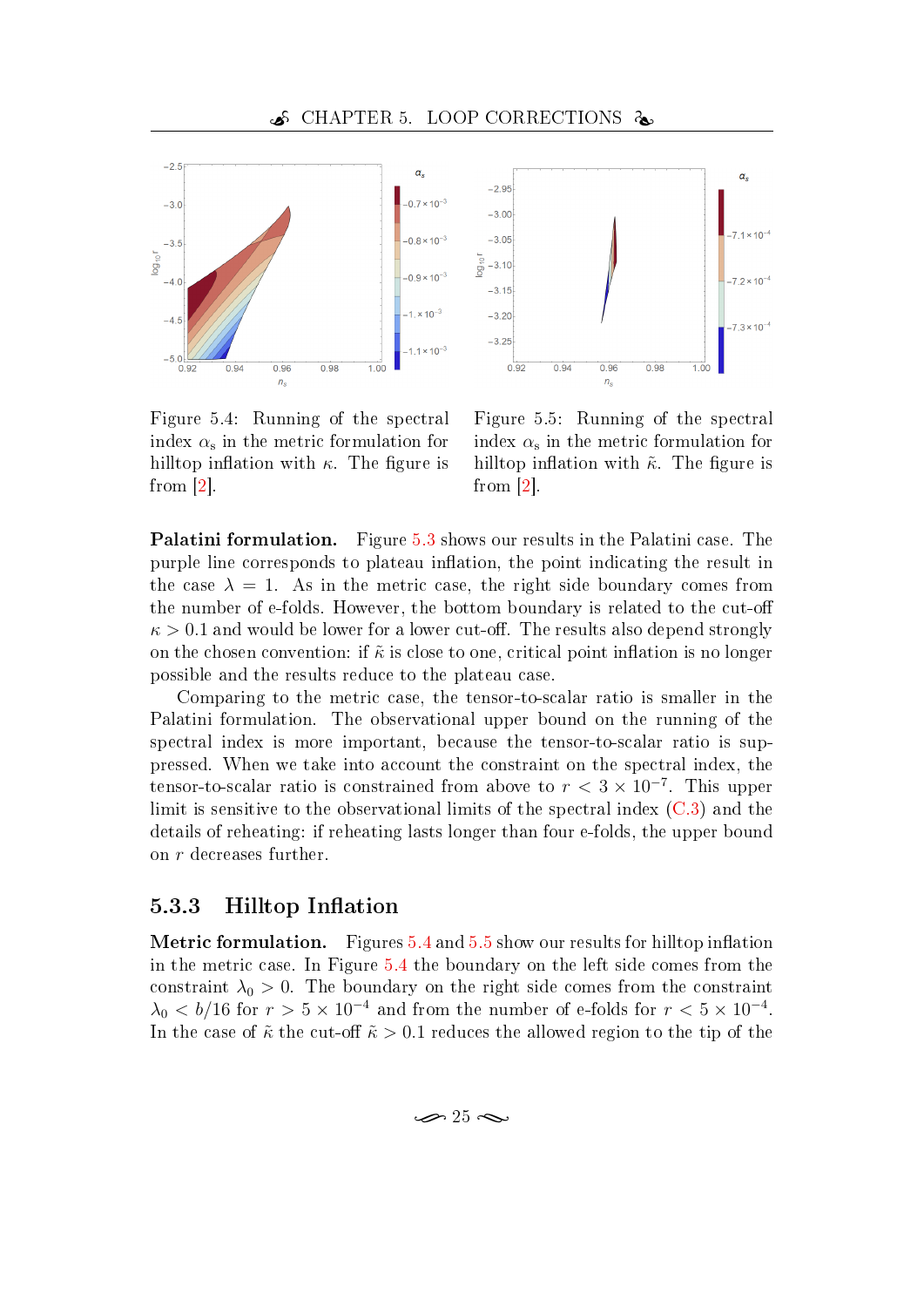region in Figure [5.4,](#page-34-1) as shown in Figure [5.5](#page-34-2) (the bottom right boundary comes from the cut-off).

Comparing to plateau inflation, the tensor-to-scalar ratio is reduced and the running of the spectral index is small and negative. Taking into account the observational constraints on the spectral index [\(C.3\)](#page-53-2), the tensor-to-scalar ratio is  $2 \times 10^{-4} < r < 1 \times 10^{-3}$ . These results agree with the follow-up study [\[36\]](#page-48-1).

Palatini formulation. The results in the Palatini case are illustrated in Figure [5.6.](#page-35-0) Because the running of the spectral index is not single-valued, we show only the allowed region. The boundary on the left side comes from the fact that  $n_s$  has a minimum for a given value of  $r$  [\[2\]](#page-45-10). The right side boundary comes from the upper bound on  $\lambda_0$  for  $r > 5 \times 10^{-10}$  and from the constraint on e-folds for  $r < 5 \times 10^{-10}$ . In the case of  $\tilde{\kappa}$  close to unity, hilltop inflation is not allowed.

Comparing to the metric formulation, the tensor-to-scalar ratio is again reduced. For the current observational constraints it is bounded as  $2 \times 10^{-10} < r < 2 \times 10^{-9}$ . These results are also in agreement with the follow-up study [\[36\]](#page-48-1).



<span id="page-35-0"></span>Figure 5.6: Allowed parameter region on the  $(n_s, r)$  plane in the Palatini formulation for hilltop inflation with  $\kappa$ . The running is not singlevalued on this plane. The figure is from [\[2\]](#page-45-10).

Summary. In [\[2\]](#page-45-10) we have shown that the tensor-to-scalar ratio is suppressed in the Palatini formulation in various different inflation scenarios, when compared to the metric formulation. When the loop corrections to the Higgs selfcoupling are taken into account, the combined range for the tensor-to-scalar ratio is in the metric formulation  $2 \times 10^{-4} < r < 4 \times 10^{-2}$  and in the Palatini formulation  $1 \times 10^{-13} < r < 3 \times 10^{-7}$ . We could thus rule out the Palatini formulation if a tensor-to-scalar ratio above  $3 \times 10^{-7}$  is detected by future experiments; conversely, if nothing is detected above  $2 \times 10^{-4}$  we can rule out the metric formulation.

 $\bullet$   $\ast$   $\sim$ 

## $\bullet$   $\ast$   $\bullet$  $\gg 26 \approx$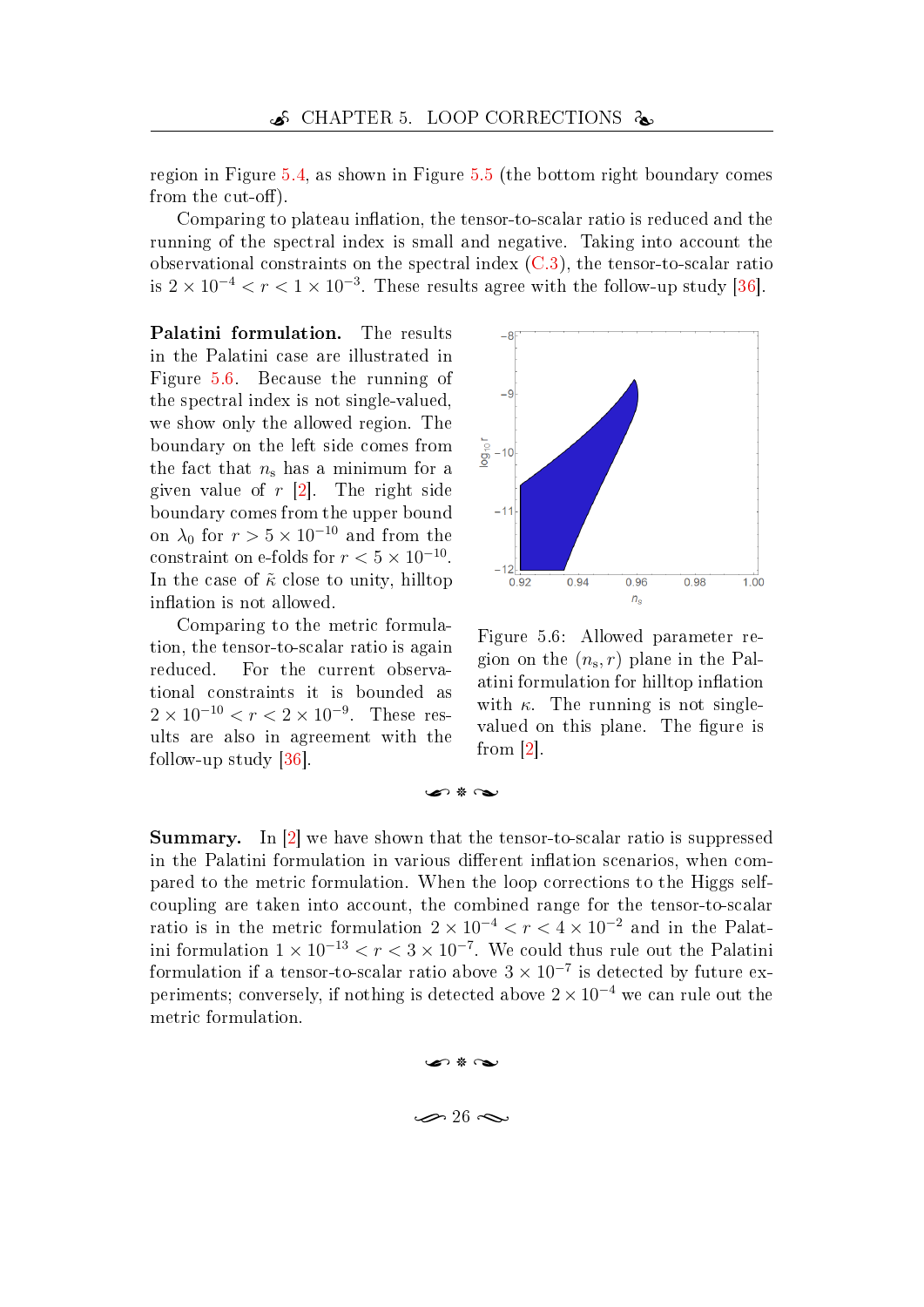## <span id="page-36-0"></span>6 Corrections to Gravity

人を恐怖される条件は三つだ。一つ、怪物は言葉を喋ってはいけない。二 つ、怪物は正体不明でなければいけない。三つ、怪物は不死身なければ意 味がない。

There are three requirements to terrify someone. First, the monster may not speak. Second, the monster has to be unidentiable. Third, there is no point if the monster can die.

Touko Aozaki

#### $\bullet$  8  $\sim$

While loop corrections to the Higgs self-potential can affect the predictions of Higgs inflation, there is another source of uncertainty. In general, there are also corrections to the gravitational part of the action. When General Relativity is treated as an effective field theory, loop corrections generate higher order curvature terms. The lowest order correction to the Einstein-Hilbert action is then the  $R^2$  term, which can drive inflation on its own in the metric formulation.

## <span id="page-36-1"></span>6.1  $F(R)$  Gravity as a Scalar-Tensor Theory

While General Relativity is not a renormalisable theory, we can still treat it as an effective theory up to some cut-off. The loop corrections then generate higher order curvature terms [\[37\]](#page-48-2). Let us therefore consider an action of the form

$$
S = \int dx \sqrt{-g} \left[ \frac{1}{2} F(R) + \frac{1}{2} G(h) R - \frac{1}{2} g^{\alpha \beta} h_{,\alpha} h_{,\beta} - V(h) \right] , \qquad (6.1)
$$

where  $F(R)$  is an arbitrary function of the Ricci scalar and  $G(h)$  is a generalised coupling to gravity (an arbitrary function of the Higgs field). The usual Higgs inflation then corresponds to the choice

$$
F(R) = R , \quad G(h) = \xi h^2 , \quad V(h) = \frac{\lambda}{4} (h^2 - \nu^2)^2 . \tag{6.2}
$$

If the function  $F$  is not linear in  $R$ , it introduces a new scalar degree of freedom to the action  $[38]$ . We can extract this new scalar from the function F

<span id="page-36-2"></span> $\infty$  27  $\infty$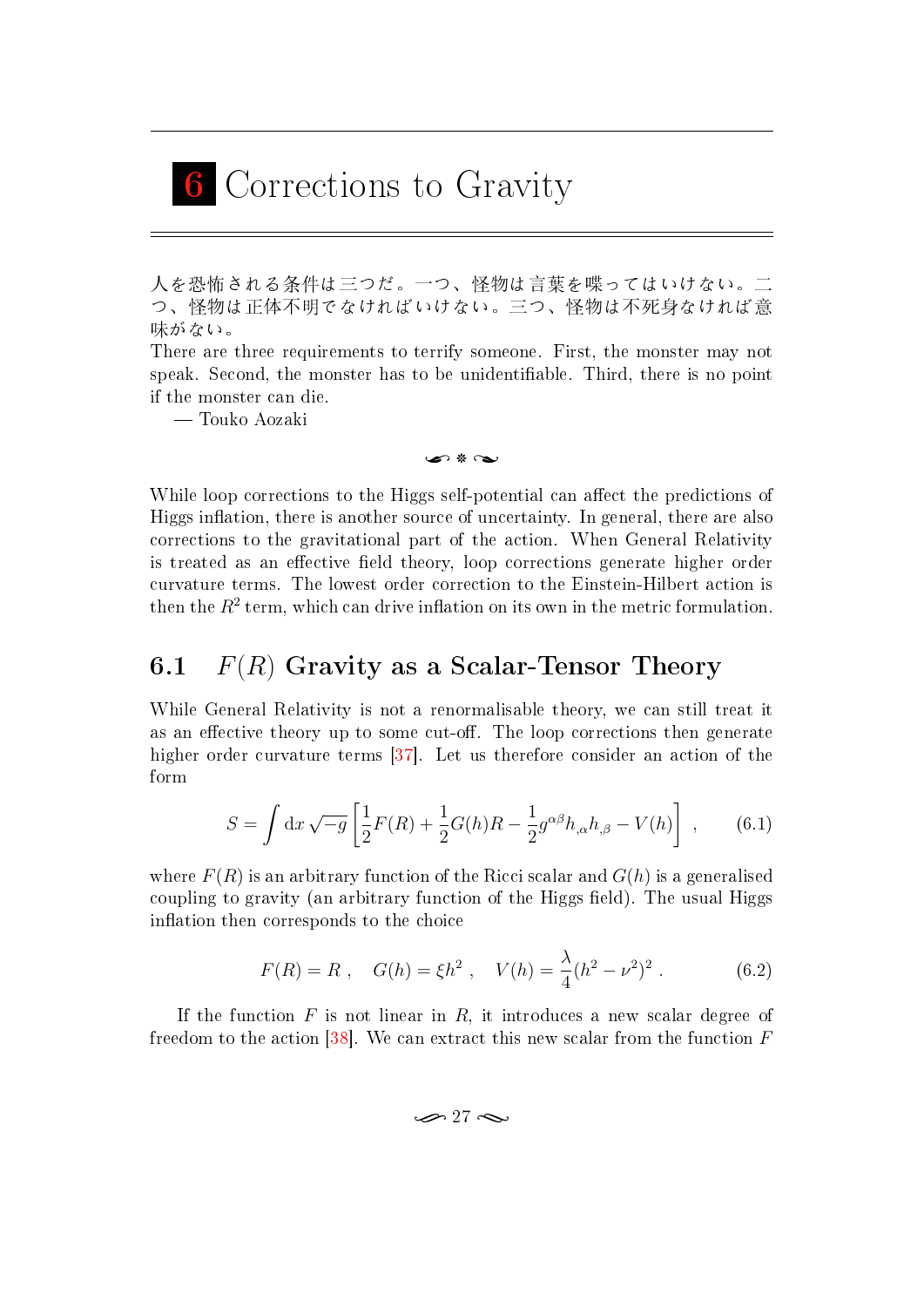by expressing the action  $(6.1)$  as [\[38\]](#page-48-3)

<span id="page-37-0"></span>
$$
S = \int dx \sqrt{-g} \left[ \frac{1}{2} G(h) R + \frac{1}{2} \{ F(\phi) + F'(\phi)(R - \phi) \} - \frac{1}{2} g^{\alpha \beta} h_{,\alpha} h_{,\beta} - V(h) \right],
$$
\n(6.3)

where  $\phi$  is an auxiliary scalar field and prime denotes a derivative with respect to  $\phi$ . A variation with respect to this new field yields the constraint  $F''(\phi)[\phi - R] = 0$ , which has the solution  $\phi = R$ . By substituting this back to  $(6.3)$ , we recover the original action  $(6.1)$ . We can further simplify the action [\(6.3\)](#page-37-0) by redefining the scalar field as  $\varphi \equiv F'(\phi)$ . In terms of the redefined field the action reads [\[38\]](#page-48-3)

$$
S = \int dx \sqrt{-g} \left[ \frac{1}{2} \left[ \varphi + G(h) \right] R - W(\varphi) - \frac{1}{2} g^{\alpha \beta} h_{,\alpha} h_{,\beta} - V(h) \right] , \qquad (6.4)
$$

where we have defined the potential of the new field  $\varphi$  to be

$$
W(\varphi) \equiv \frac{1}{2} \left\{ \phi(\varphi)\varphi - F[\phi(\varphi)] \right\} . \tag{6.5}
$$

We can now reach the Einstein frame by making a conformal transformation

$$
\tilde{g}_{\mu\nu} = \Omega^2 g_{\mu\nu} = [\varphi + G(h)]g_{\mu\nu} . \qquad (6.6)
$$

The Einstein frame action then becomes [\[4\]](#page-45-1)

$$
S = \int dx \sqrt{-g} \left[ \frac{1}{2} R - \frac{3\mu}{4\Omega^4} g^{\alpha\beta} (\varphi_{,\alpha}\varphi_{,\beta} + 2\varphi_{,\alpha}G_{,\beta} + G_{,\alpha}G_{,\beta}) - \frac{1}{2\Omega^2} g^{\alpha\beta} h_{,\alpha} h_{,\beta} - U(h, \varphi) \right],
$$
\n(6.7)

where  $\mu$  is one in the metric formulation and zero in the Palatini formulation, and the Einstein frame potential reads

<span id="page-37-1"></span>
$$
U(h,\varphi) = \frac{V(h) + W(\varphi)}{[\varphi + G(h)]^2} . \tag{6.8}
$$

An important difference between the two formulations is the role of the auxiliary field  $\varphi$ . In the metric formulation, the action contains derivatives of  $\varphi$  and a variation of the action with respect to it yields a dynamical equation of motion. In the Palatini formulation, the action has no derivatives of  $\varphi$  and a variation with respect to it yields a constraint equation. Because of this fundamental difference, we consider these cases separately.

$$
\mathcal{P}28 \mathbin{\approx}
$$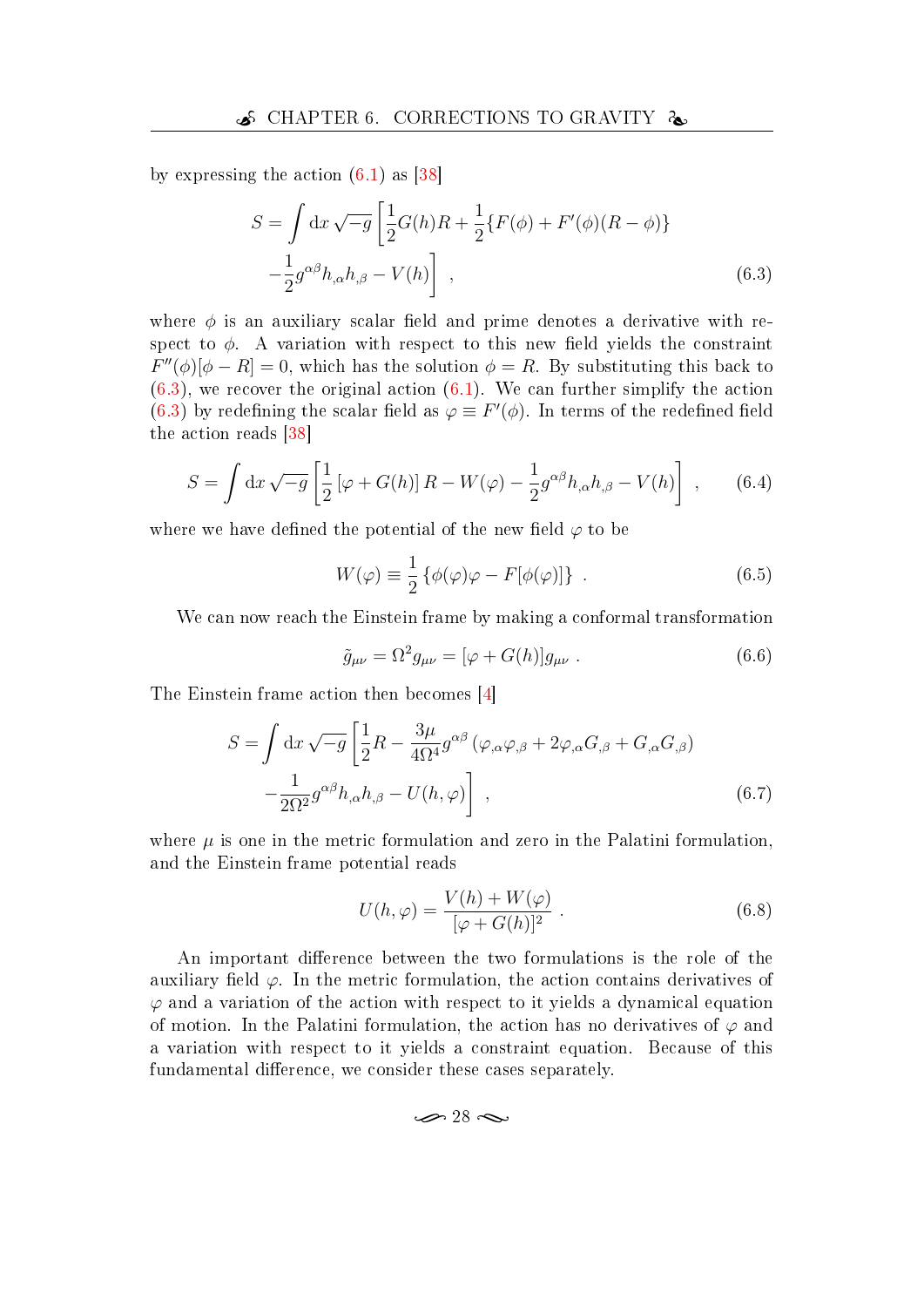### <span id="page-38-0"></span>6.2 Two-Field Inflation in Metric Formulation

Let us first consider the metric formulation, in which we have two dynamical scalar fields. If we restrict ourselves to dimension four terms, the most general case is

$$
F(R) = R + \alpha R^2 \ , \quad G(h) = \xi h^2 \ , \quad V(h) = \frac{\lambda}{4} (h^2 - \nu^2)^2 \ , \tag{6.9}
$$

where  $\alpha$  and  $\xi$  are constants. The action [\(6.7\)](#page-37-1) can then be written as

<span id="page-38-1"></span>
$$
S = \int \mathrm{d}x \left[ \frac{1}{2} R - \frac{1}{2} g^{\alpha\beta} G_{AB} \phi^A_{,\alpha} \phi^B_{,\beta} - U(\phi^A) \right] , \qquad (6.10)
$$

where we have defined the field space vector  $\phi^A \equiv (\varphi, h)$  and the field space metric

$$
G_{AB} \equiv \frac{1}{\Omega^4} \begin{pmatrix} 3/2 & 3\xi h \\ 3\xi h & \Omega^2 + 6\xi^2 h^2 \end{pmatrix} . \tag{6.11}
$$

With the choice [\(6.9\)](#page-38-1) the Einstein frame potential reads

$$
U = \frac{\lambda}{4} \frac{(h^2 - \nu^2)^2}{\Omega^4} + \frac{1}{8\alpha} \frac{(\varphi - 1)^2}{\Omega^4} \,. \tag{6.12}
$$

In the metric formulation the field  $\varphi$  can act alone as the inflaton. If we set  $\lambda = \xi = 0$ , the model corresponds to Starobinsky inflation, which was first proposed in [\[39\]](#page-48-4). In terms of e-folds, Starobinsky inflation yields exactly the same spectral index  $(3.45)$  and tensor-to-scalar ratio  $(3.44)$  as Higgs inflation. the only difference is in the formula for the amplitude. If  $\lambda$  and  $\xi$  are nonzero, we can have mixed Higgs-Starobinsky inflation, which has been studied previously in  $[10, 40-44]$  $[10, 40-44]$  $[10, 40-44]$  $[10, 40-44]$  $[10, 40-44]$ .

Because the field space has curvature, the fields h and  $\varphi$  cannot have a canonical kinetic term at the same time. Therefore we use the field covariant formalism, formulated and described in detail in [\[45\]](#page-48-7), to calculate the slow-roll parameters and the observables<sup>[3](#page-38-2)</sup>. We have listed the lowest order slow-roll parameters ( $\epsilon_{\text{fc}}, \eta_{\text{fc}}, \zeta_{\text{fc}}$ ) in [A](#page-49-0)ppendix A for reference. The difference to the usual slow-roll expansion is, that these parameters are invariant with respect to both frame and field transformations.

Let us now consider the Higgs inflation limit. Naively we would expect to recover the usual Higgs inflation by setting  $\varphi = 1$ . However, approximating

 $\infty$  29  $\infty$ 

<span id="page-38-2"></span><sup>&</sup>lt;sup>3</sup>As noted in [\[4\]](#page-45-1), there is a sign issue in [\[45\]](#page-48-7). We use the sign convention of [4], in which  $\eta_{\text{fc}}$  reduces to  $2\eta_V - 4\epsilon_V$  in the single field case.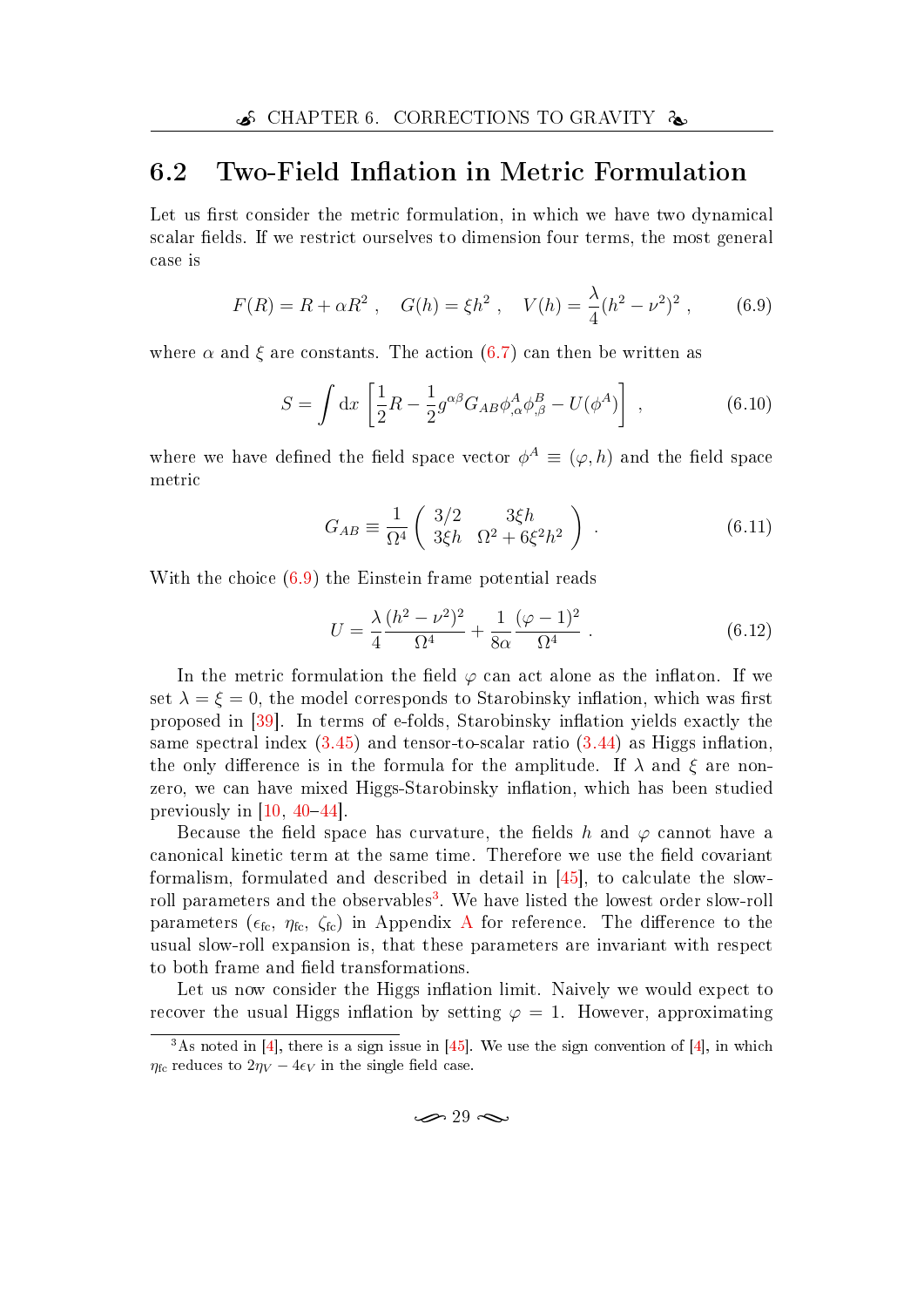$h \gg 1$  we find

$$
\epsilon_{\text{fc}} = \frac{4}{3}(1+6\xi) + \mathcal{O}\left(\frac{1}{h^2}\right) \tag{6.13}
$$

$$
\eta_{\rm fc} = \frac{4\xi}{3\lambda\alpha} \left[ -6\lambda\alpha + \xi(1+6\xi) \right] + \mathcal{O}\left(\frac{1}{h^2}\right) \,,\tag{6.14}
$$

which is not the result of the usual Higgs inflation. Furthermore,  $\epsilon_{\text{fc}}$  is never smaller than one for a positive  $\xi$  and  $\eta_{\text{fc}}$  diverges as  $\alpha$  goes to zero. Therefore we do not recover Higgs inflation in the  $\alpha \rightarrow 0$  limit either. That is because the field tends to roll in the direction of the new degree of freedom, which completely destabilises pure Higgs inflation. In contrast, if we set  $h = 0$  and approximate  $\varphi \gg 1$ , we find

$$
\epsilon_{\text{fc}} = \frac{4}{3\varphi^2} + \mathcal{O}\left(\frac{1}{\varphi^3}\right) \tag{6.15}
$$

$$
\eta_{\rm fc} = -\frac{8}{3\varphi} + \mathcal{O}\left(\frac{1}{\varphi^2}\right) \,, \tag{6.16}
$$

which is the result of Starobinsky inflation  $[39]$ .

Let us now focus on the attractors of the model. When  $\xi$  is positive, we have an attractor approximately at the parabola [\[4\]](#page-45-1)

<span id="page-39-0"></span>
$$
\varphi = 1 + b + ch^2 \tag{6.17}
$$

where the parameters b and c read

$$
b \equiv -\frac{2\lambda\alpha}{12\lambda\alpha\xi + \xi^2(1 + 6\xi)} = \frac{c}{(c+d)(1 - 6d)}
$$
  

$$
c \equiv \frac{2\lambda\alpha}{\xi}, \qquad (6.18)
$$

and we have also defined  $d \equiv \xi + \frac{1}{6}$  $\frac{1}{6}$ . The solutions at the parabola [\(6.17\)](#page-39-0) are Higgs-like, if  $\xi$  and  $\lambda$  determine the amplitude of perturbations. If  $\alpha$  determines the amplitude of perturbations, they are Starobinsky-like instead. The former case corresponds to  $c \ll d$  and the latter to  $c \gg d$ . If  $\xi$  is negative, the Starobinsky solution at the line  $h = 0$  becomes an attractor and there are no Higgs-like solutions.

In order to study the full two-field effects, including isocurvature perturbations, we used numerical methods. Overall there are six parameters  $(\alpha, \xi, \lambda, N, \eta)$ and two field coordinates) and three constraints (the normalisation condition, the constraint on e-folds, and the condition  $|\epsilon_{\text{fc}}| = 1$  or  $|\eta_{\text{fc}}| = 1$  at the end

$$
\mathcal{A} \gg 30 \; \mathcal{A}
$$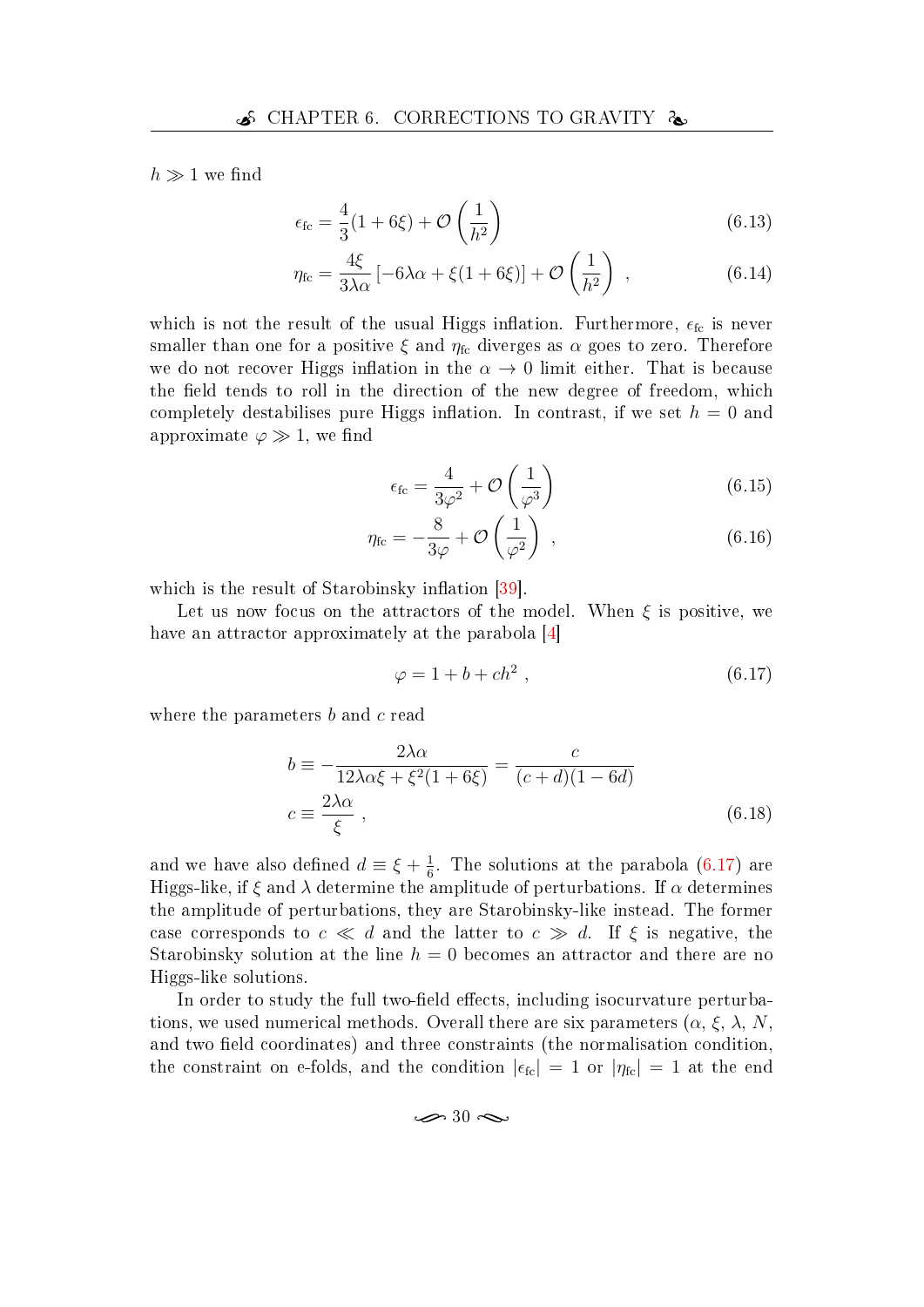of inflation<sup>[4](#page-40-1)</sup>). When written in terms of the parameters c and d, the slow-roll parameters and the number of e-folds are independent of  $\lambda$  while the amplitude depends on it linearly. Hence we choose the three free parameters to be  $c, d$ , and one of the field coordinates at the pivot scale.

Our results are summarised in Figure [6.1.](#page-40-2) The red points denote attractor solutions and the black star corresponds to the result of Higgs in flation (which coincides with the result of Starobinsky inflation). We have taken into account all current observational constraints of Appendix [C.](#page-53-0) The upper boundary on the transfer angle constrains the solutions to be near the attractor in field space, which restricts the spectral index and tensor-to-scalar ratio to be close to the attractor value. Comparing to the usual Higgs inflation the tensor-to-scalar ratio can be larger, reaching the current observational upper bound  $r < 0.079$ . We also find, that Higgs-like inflation with  $d \gg c$  is possible on the attractor for any value of  $\lambda$ . These results agree with previous work  $[10, 40-44]$  $[10, 40-44]$  $[10, 40-44]$  $[10, 40-44]$  $[10, 40-44]$ .



<span id="page-40-2"></span>Figure 6.1: Numerical results for spectral index  $n_R$  and tensor-toscalar ratio r. The red points are attractor solutions and the black star denotes the usual Higgs inflation result. The figure is from  $[4]$ .

## <span id="page-40-0"></span>6.3 Single-Field Inflation in Palatini Formulation

Let us next consider the Palatini formulation. The coupling  $G(h)$  of the action [\(6.7\)](#page-37-1) can be kept arbitrary without making the equations overly complicated, but we restrict the function  $F(R)$  to terms up to dimension four

$$
F(R) = R + \alpha R^2 \tag{6.19}
$$

The Einstein frame potential then reads

$$
U(h,\varphi) = \frac{1}{[\varphi + G(h)]^2} \left[ V(h) + \frac{(\varphi - 1)^2}{8\alpha} \right] . \tag{6.20}
$$

 $\approx$  31  $\approx$ 

<span id="page-40-1"></span><sup>&</sup>lt;sup>4</sup>Note that  $\eta_{\text{fc}}$  differs from  $\eta_V$  by a factor of two in the single field case. Therefore inflation will end slightly later, if we impose  $|\eta_{\text{fc}}| = 1$  instead of  $|\eta_V| = 1$ . The difference in e-folds is small and comparable to the effect of reheating  $[2]$ .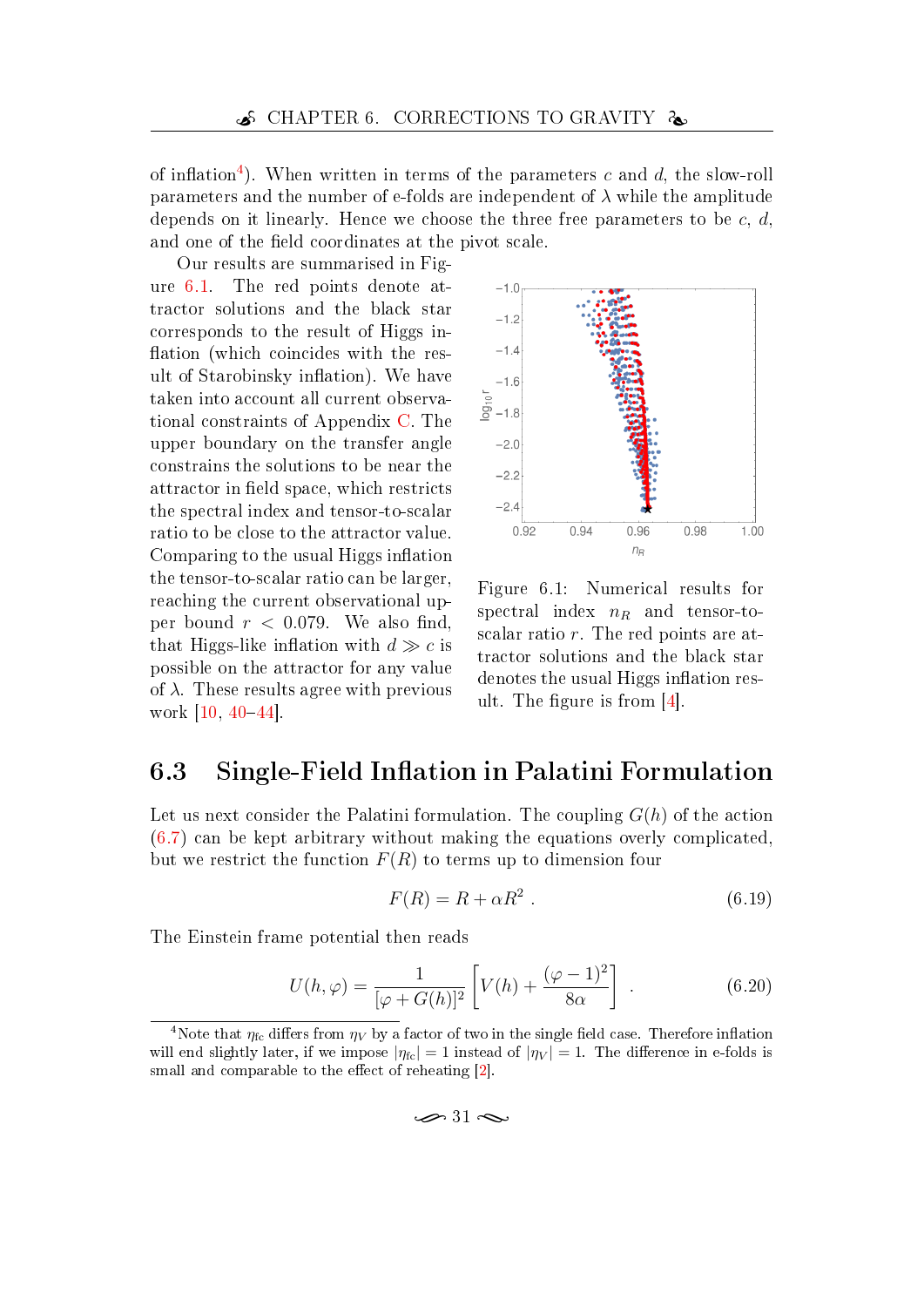By taking the variation with respect to the field  $\varphi$  we obtain a constraint equation with the solution [\[3\]](#page-45-11)

$$
\varphi = \frac{1 + G(h) + 8\alpha V(h) + 2\alpha G(h)h^{\alpha}h_{,\alpha}}{1 + G(h) - 2\alpha h^{\alpha}h_{,\alpha}}.
$$
\n(6.21)

By redefining the Higgs field through the differential equation

<span id="page-41-0"></span>
$$
\frac{\mathrm{d}h}{\mathrm{d}\chi} = \pm \sqrt{1 + G + 8\alpha \frac{V}{1 + G}},\tag{6.22}
$$

and substituting the solution  $(6.21)$  into the action  $(6.7)$  we find [\[3\]](#page-45-11)

$$
S = \int dx \sqrt{-g} \left[ \frac{1}{2} R - \frac{1}{2} \chi^{\alpha} \chi_{,\alpha} + \frac{1}{2} \alpha (1 + 8\alpha \bar{U}) (\chi^{\alpha} \chi_{,\alpha})^2 - U \right] . \tag{6.23}
$$

The field  $\chi$  has now a canonical kinetic term plus a higher order kinetic term, which is subleading under the slow-roll conditions [\[3\]](#page-45-11). To avoid negative kinetic energy, we must have  $\alpha > 0$ .

From the perspective of slow-roll inflation, the effects of modified gravity are encoded in the Einstein frame potential, which can be expressed as

$$
U = \frac{\bar{U}}{1 + 8\alpha \bar{U}} \,, \tag{6.24}
$$

where

$$
\bar{U}(h) \equiv \frac{V(h)}{[1 + G(h)]^2} \tag{6.25}
$$

is the potential in the case  $\alpha = 0$ . We can now proceed as in Section [3.2](#page-18-0) and calculate the slow-roll parameters from the potential U.

The predictions for the observables are then [\[3\]](#page-45-11)

$$
24\pi^2 A_s = \frac{\bar{U}}{\bar{\epsilon}}
$$
  
\n
$$
n_s - 1 = 2\bar{\eta} - 6\bar{\epsilon}
$$
  
\n
$$
\alpha_s = 16\bar{\epsilon}\bar{\eta} - 24\bar{\epsilon}^2 - 2\bar{\zeta}
$$
  
\n
$$
r = \frac{16}{1 + 8\alpha\bar{U}}\bar{\epsilon},
$$
\n(6.26)

where a bar denotes the slow-roll parameters in the case  $\alpha = 0$ . The amplitude, the spectral index, and the running of the spectral index are unaffected by the  $R^2$  term, as is also the number of e-folds. The only difference is that the tensor-to-scalar ratio can be decreased by an arbitrary amount by tuning  $\alpha$ .

<span id="page-41-1"></span>
$$
\epsilon \gg 32 \approx
$$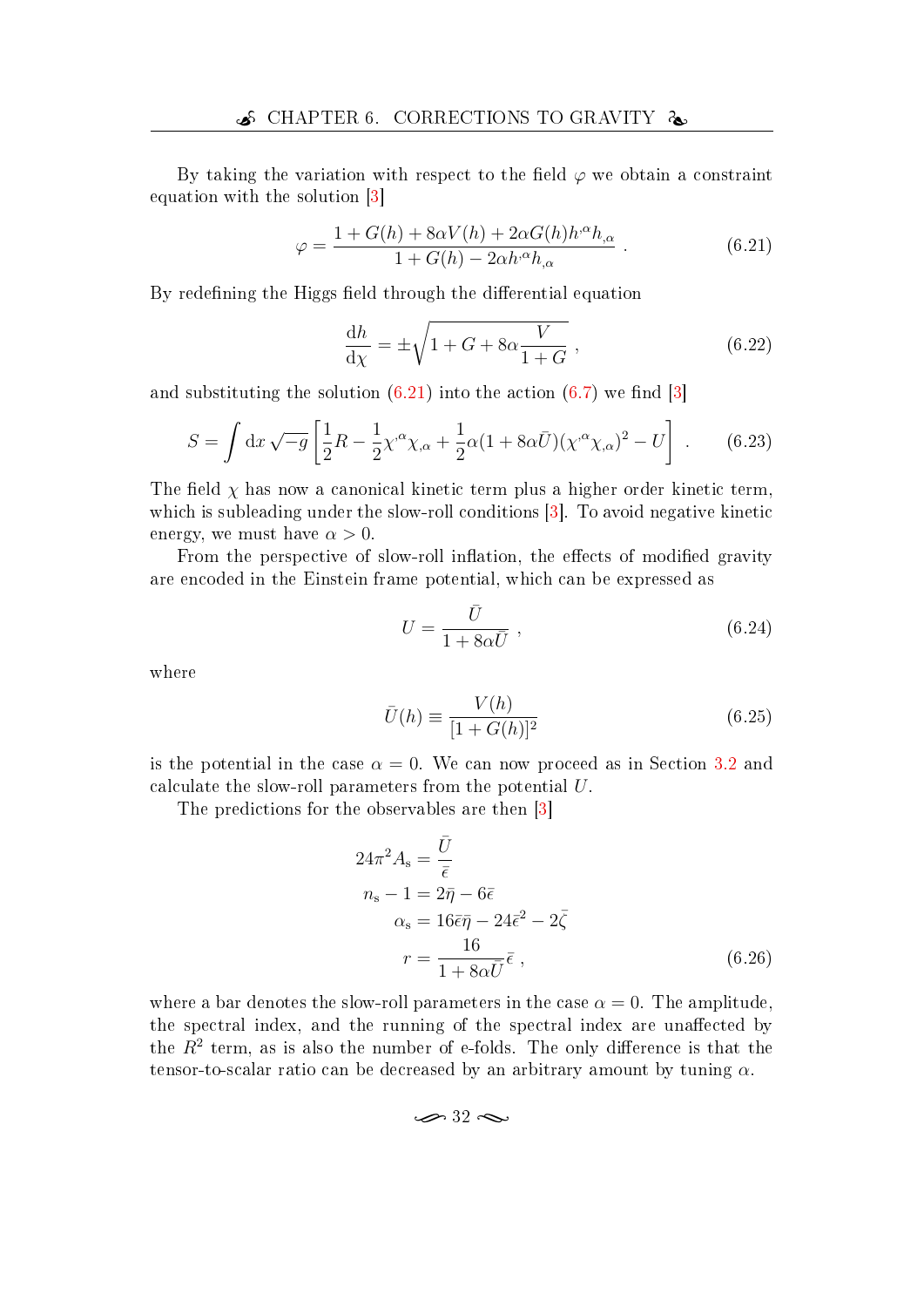The reason for the result [\(6.26\)](#page-41-1) is that the scalar power spectrum itself is unchanged [\[3\]](#page-45-11)

$$
\mathcal{P}_{\mathcal{R}} = \frac{U}{24\pi^2 \epsilon} = \frac{\bar{U}}{24\pi^2 \bar{\epsilon}}.
$$
\n(6.27)

However, the tensor power spectrum becomes [\[3\]](#page-45-11)

$$
\mathcal{P}_T = \frac{2U}{3\pi^2} = \frac{2\bar{U}}{3\pi^2(1 + 8\alpha\bar{U})},
$$
\n(6.28)

and hence the tensor-to-scalar ratio and the tensor spectral index are suppressed by a factor of  $1/(1 + 8\alpha \bar{U})$ .

$$
\text{Lip} \ast \text{Lip}
$$

**Summary.** We have shown in  $\begin{bmatrix} 3 & 4 \end{bmatrix}$  that the tensor-to-scalar ratio is enhanced in the metric formulation and suppressed in the Palatini formulation, when corrections to gravity are taken into account. Furthermore, we have shown that pure Higgs inflation is unstable in the metric formulation (although Higgs-like inflation is possible), when the Higgs field and the new scalar degree of freedom are mixed. In contrast, Higgs inflation is stable in the Palatini formulation, where the addition of higher order corrections do not introduce new degrees of freedom to the model.

#### سم \* ص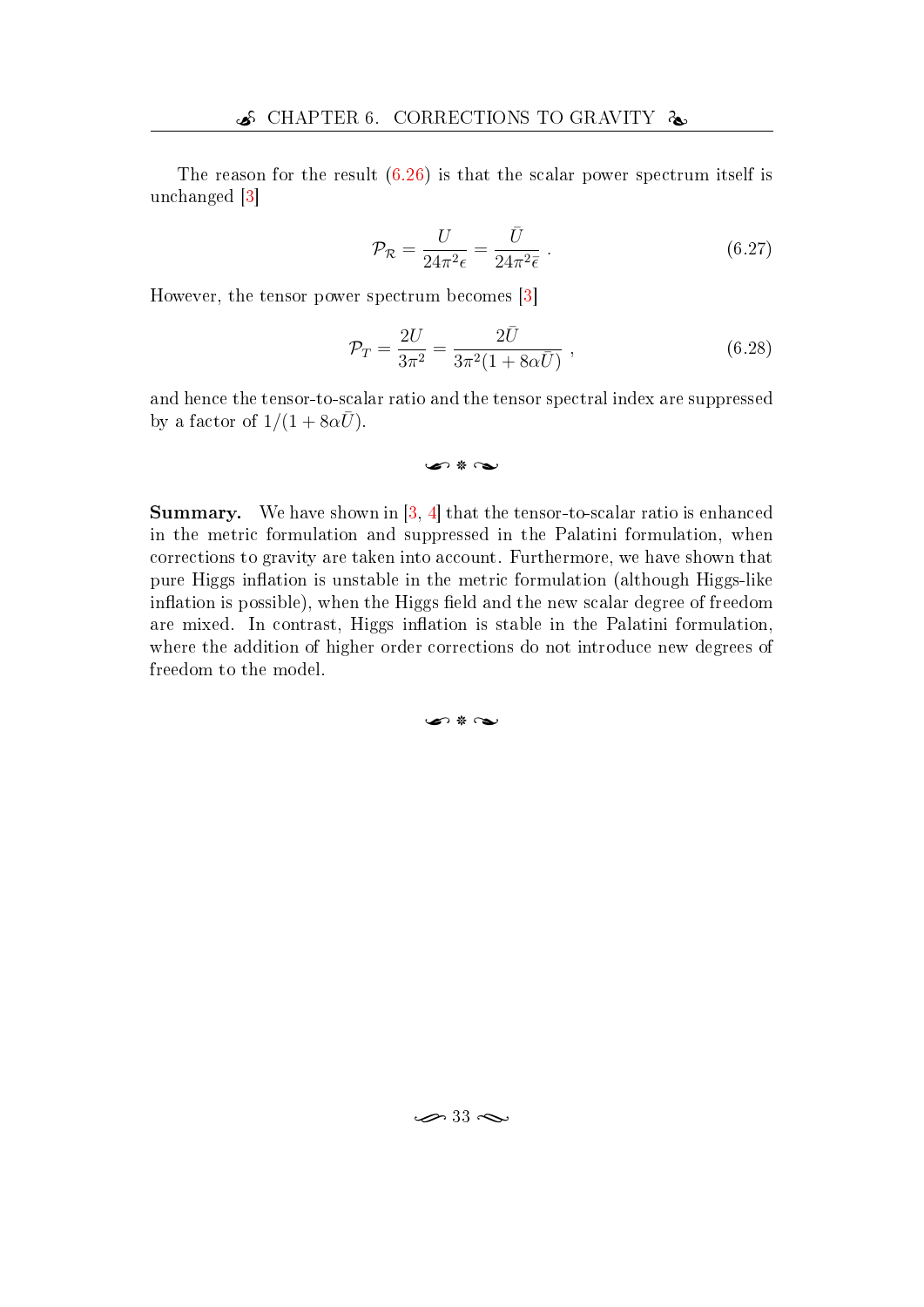<span id="page-43-0"></span>

真実を探してるだけだ。 I am only searching for truth. Shinjuurou Yuuki

n \* ~

In this thesis we have investigated the possibility to probe the gravitational degrees of freedom through CMB observations. From a theoretical point of view, there is no clear indication of how we should choose the gravitational degrees of freedom, and hence it is important to have a way to test the different possibilities. We have shown that the two formulations of General Relativity have distinct cosmological signatures, which could be used to differentiate between them.

In Chapter [4](#page-24-0) we found that the detection of primordial gravitational waves is required to prove that gravity is quantised during inflation. We also found that Higgs inflation will not yield a nearly scale invariant spectrum, unless the metric perturbations are quantised. If we assume the Higgs boson to be the inflaton, we then must quantise the metric perturbations in order to obtain the observed power spectrum of perturbations. This conclusion holds equally for metric and Palatini formulation.

In Chapter [5](#page-29-0) we considered loop corrections of the Higgs self-potential. The shape of the potential is sensitive to the masses of the Higgs boson and the top quark measured at the low energy scale. We considered multiple models of which most prominent were critical point inflation and hilltop inflation. In the former case we found that the tensor-to-scalar ratio can be enhanced from the plateau result, while in the latter case it is suppressed. We also found that despite these modifications Palatini formulation yields a lower tensor-to-scalar ratio than metric formulation.

In Chapter  $6$  we considered the effects of loop corrections of the gravitational action by including a higher order  $R^2$  term in the action. The two formulations then lead to fundamentally different models of inflation: in metric formulation we have a new scalar degree of freedom and two-field inflation, while in Palatini formulation we have no new degrees of freedom and single-field inflation. A detailed analysis showed that the tensor-to-scalar ratio is enhanced in the metric case and reduced in the Palatini case. We also demonstrated that in metric formulation pure Higgs inflation is unstable as opposed to Palatini formulation.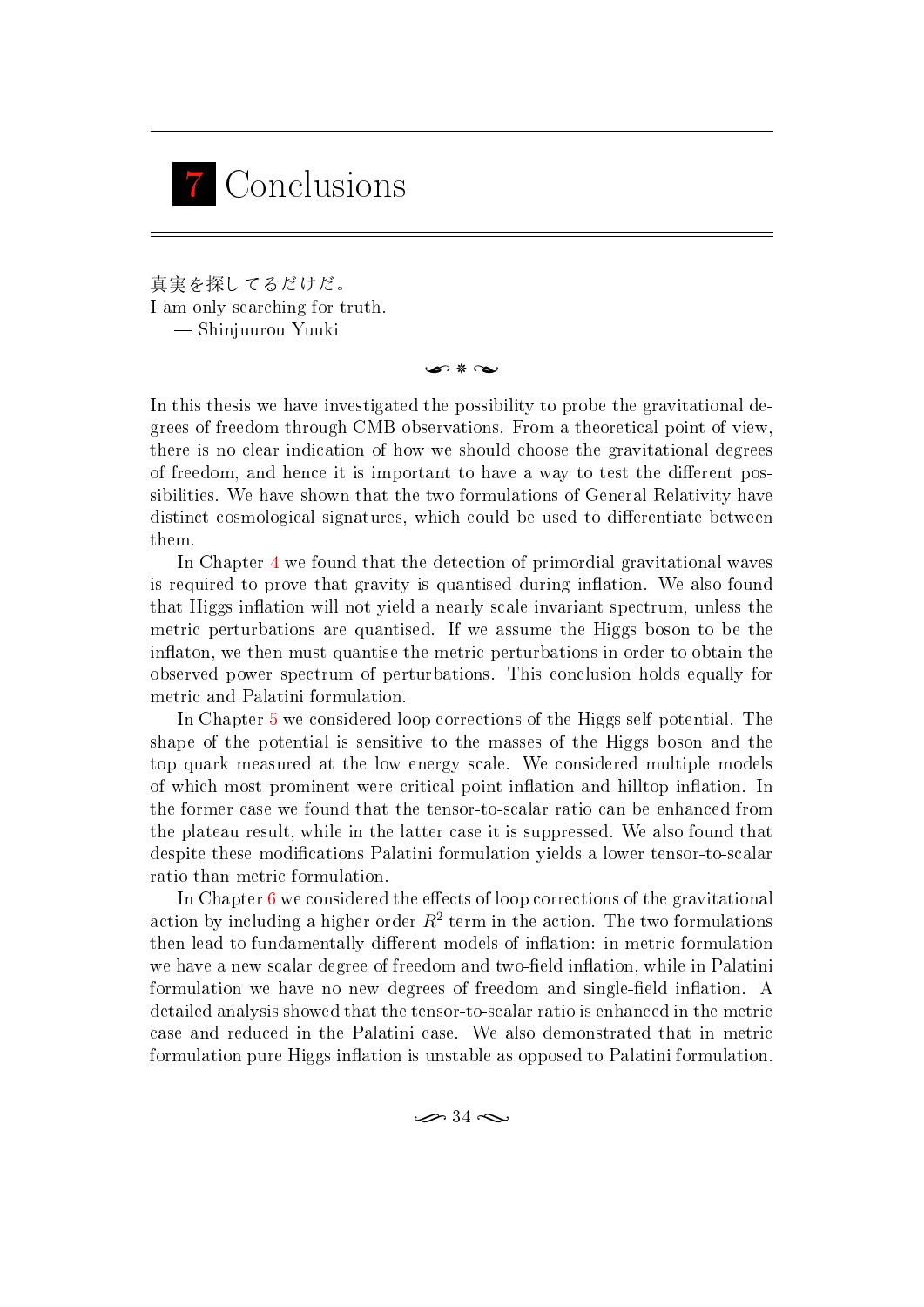By taking into account all the effects discussed, we conclude that metric and Palatini formulation have distinct cosmological signatures (at least when the Higgs boson is assumed to be the inflaton). If a tensor-to-scalar ratio above 3×10<sup>−</sup><sup>7</sup> is detected, we can rule out Palatini formulation. Conversely if nothing is detected above  $2 \times 10^{-4}$  we can rule out metric formulation. One should note, that these limits on the tensor-to-scalar ratio are sensitive to changes in the lower bound for  $n_s$  as discussed in Chapter [5.](#page-29-0)

Next generation experiments should be able to detect a tensor-to-scalar ratio above 10<sup>−</sup><sup>3</sup> . If it is indeed detected, we can rule out Palatini formulation. If nothing is detected, we can rule out at least plateau, critical point, and Higgs-Starobinsky inflation in the metric formulation (hilltop inflation could still be an option). We should thus be able to probe the gravitational degrees of freedom through inflation with the next generation experiments.

 $\sim$  8  $\sim$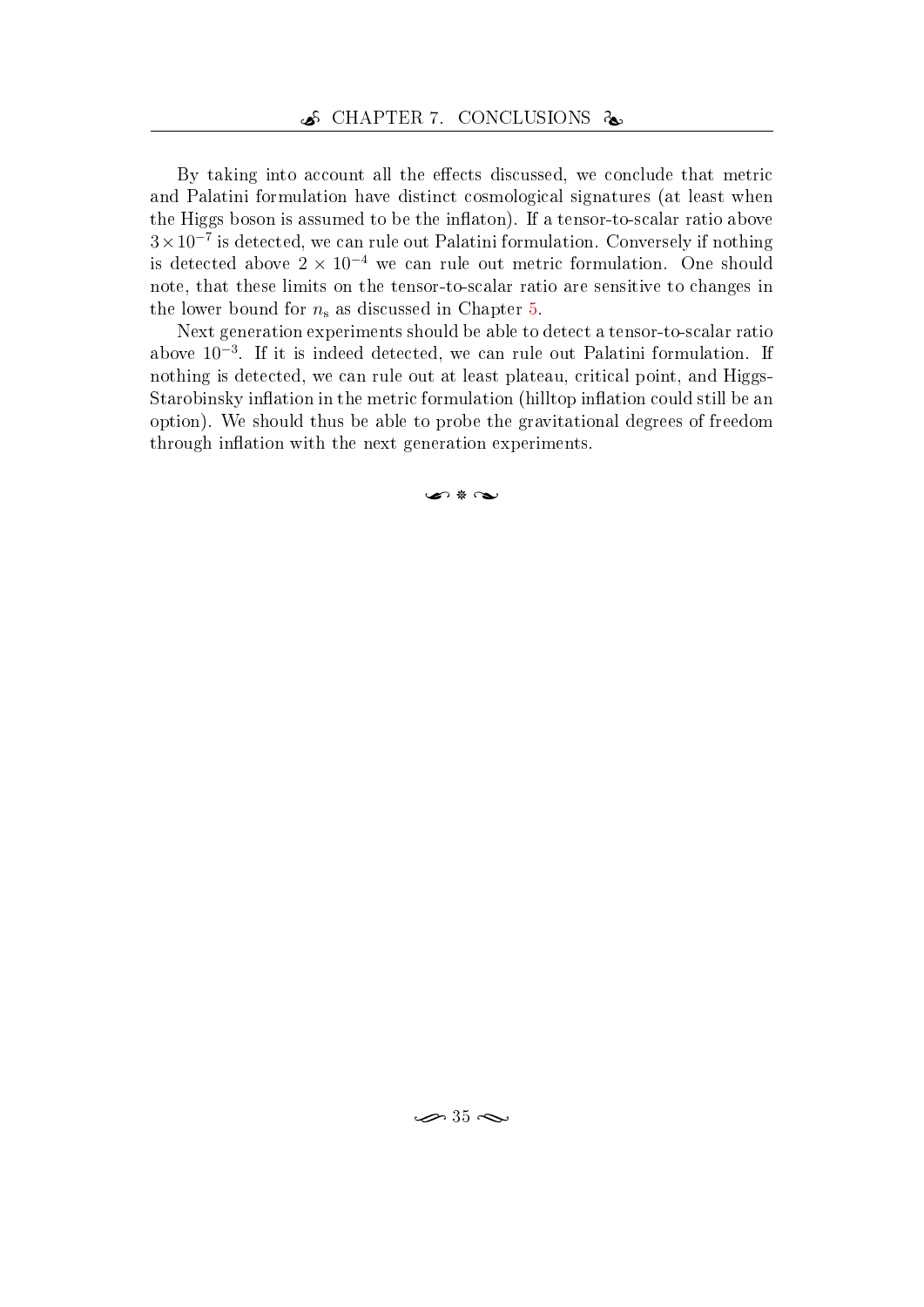## <span id="page-45-2"></span>Bibliography

- <span id="page-45-0"></span> $[1]$  T. Markkanen, S. Räsänen and P. Wahlman, *Inflation without quantum* gravity, Phys. Rev. D 91 (8 2015), 084064. arXiv: [1407.4691](http://arxiv.org/abs/1407.4691) [astro-ph.CO].
- <span id="page-45-10"></span> $[2]$  S. Räsänen and P. Wahlman, *Higgs inflation with loop corrections in the* Palatini formulation, JCAP 1711.11 (2017), 047. arXiv: [1709.07853](http://arxiv.org/abs/1709.07853) [astro-ph.CO].
- <span id="page-45-11"></span>[3] V.-M. Enckell, K. Enqvist, S. Räsänen and L.-P. Wahlman, *Inflation with*  $R^2$ term in the Palatini formalism, JCAP 1902.02 (2019), 022. arXiv: [1810.05536](http://arxiv.org/abs/1810.05536) [gr-qc].
- <span id="page-45-1"></span>[4] V.-M. Enckell, K. Enqvist, S. Räsänen and L.-P. Wahlman,  $Higgs-R^2$  inflation  $-$  full slow-roll study at tree-level (2018). arXiv: [1812.08754](http://arxiv.org/abs/1812.08754) [astro-ph.CO].
- <span id="page-45-3"></span>[5] A. D. Linde, *Particle physics and inflationary cosmology*, Contemp. Concepts Phys.  $5(1990)$ , 1-362.  $arXiv: \mathbf{hep-th}/0503203$  [hep-th].
- <span id="page-45-4"></span>[6] J. Martin, C. Ringeval and V. Vennin, *Encyclopædia Inflationaris*, Phys. Dark Univ.  $5-6$  (2014), 75-235. arXiv: [1303.3787](http://arxiv.org/abs/1303.3787) [astro-ph.CO].
- <span id="page-45-5"></span>[7] F. L. Bezrukov and M. Shaposhnikov, The Standard Model Higgs boson as the  $inflation$ , Phys. Lett. **B659** (2008), 703-706. arXiv: [0710.3755](http://arxiv.org/abs/0710.3755) [hep-th].
- <span id="page-45-6"></span>[8] Y. Akrami et al., *Planck 2018 results. X. Constraints on inflation*  $(2018)$ . arXiv: [1807.06211](http://arxiv.org/abs/1807.06211) [astro-ph.CO].
- <span id="page-45-7"></span>[9] F. Bezrukov and M. Shaposhnikov, Standard Model Higgs boson mass from inflation: Two loop analysis, JHEP  $07$  (2009), 089. arXiv: [0904.1537](http://arxiv.org/abs/0904.1537) [hep-ph].
- <span id="page-45-8"></span>[10] A. Gundhi and C. F. Steinwachs,  $Scalaron-Higgs\ inflation\ (2018)$ . arXiv: [1810.10546](http://arxiv.org/abs/1810.10546) [hep-th].
- <span id="page-45-9"></span>[11] A. Einstein, Einheitliche Feldtheorie von Gravitation und Elektrizität, Verlag der Koeniglich-Preussichen Akademie der Wissenschaften 22 (July 1925), 414419. url: [http://echo.mpiwg-berlin.mpg.de/ECHOdocuView?url=/permanent/](http://echo.mpiwg-berlin.mpg.de/ECHOdocuView?url=/permanent/echo/einstein/sitzungsberichte/ZHDAXTXQ/index.meta) [echo/einstein/sitzungsberichte/ZHDAXTXQ/index.meta.](http://echo.mpiwg-berlin.mpg.de/ECHOdocuView?url=/permanent/echo/einstein/sitzungsberichte/ZHDAXTXQ/index.meta)

 $\infty$  36  $\infty$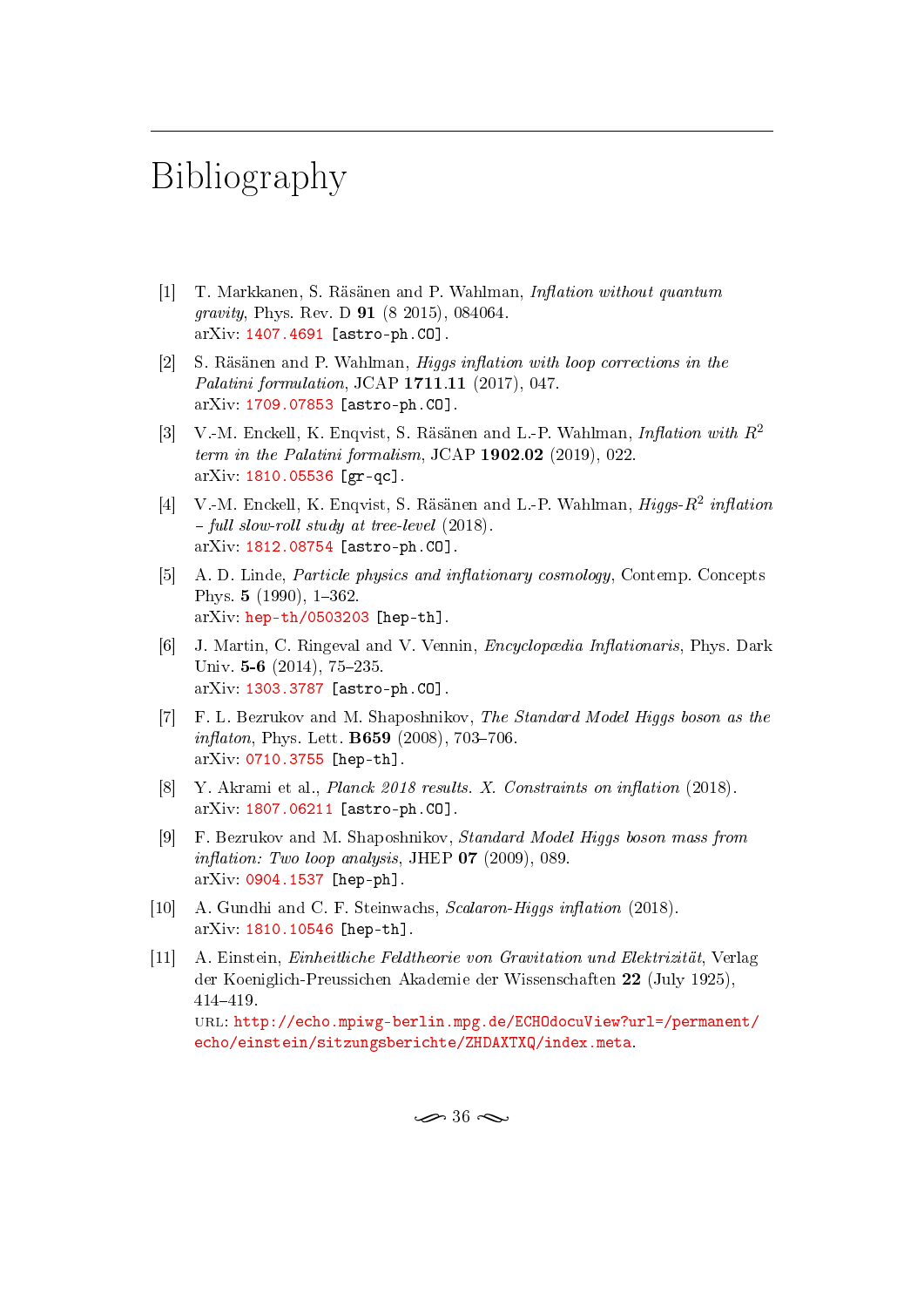- <span id="page-46-0"></span>[12] F. Bauer and D. A. Demir, *Inflation with Non-Minimal Coupling: Metric* versus Palatini Formulations, Phys. Lett.  $B665$  (2008), 222-226. arXiv: [0803.2664](http://arxiv.org/abs/0803.2664) [hep-ph].
- <span id="page-46-1"></span>[13] R. M. Wald, *General Relativity*, Chicago, USA: Chicago Univ. Pr., 1984. doi: [10.7208/chicago/9780226870373.001.0001.](http://dx.doi.org/10.7208/chicago/9780226870373.001.0001)
- <span id="page-46-2"></span>[14] A. Guarnizo, L. Castaneda and J. M. Tejeiro, *Boundary Term in Metric*  $f(R)$ Gravity: Field Equations in the Metric Formalism, Gen. Rel. Grav. 42 (2010). 27132728. arXiv: [1002.0617](http://arxiv.org/abs/1002.0617) [gr-qc].
- <span id="page-46-3"></span>[15] T. Kubota, N. Misumi, W. Naylor and N. Okuda, The Conformal Transformation in General Single Field Inflation with Non-Minimal Coupling, JCAP 1202 (2012), 034. arXiv: [1112.5233](http://arxiv.org/abs/1112.5233) [gr-qc].
- <span id="page-46-4"></span>[16] X. Calmet and T.-C. Yang, Frame Transformations of Gravitational Theories, Int. J. Mod. Phys. A28 (2013), 1350042. arXiv: [1211.4217](http://arxiv.org/abs/1211.4217) [gr-qc].
- <span id="page-46-5"></span>[17] D. Kazanas, Dynamics of the Universe and Spontaneous Symmetry Breaking, Astrophys. J. 241 (1980), L59-L63. doi: [10.1086/183361.](http://dx.doi.org/10.1086/183361)
- [18] A. H. Guth, The Inflationary Universe: A Possible Solution to the Horizon and Flatness Problems, Phys. Rev.  $D23$  (1981), 347-356. doi: [10.1103/PhysRevD.23.347.](http://dx.doi.org/10.1103/PhysRevD.23.347)
- [19] K. Sato, First Order Phase Transition of a Vacuum and Expansion of the Universe, Mon. Not. Roy. Astron. Soc.  $195$  (1981), 467–479. DOI: [10.1093/mnras/195.3.467.](http://dx.doi.org/10.1093/mnras/195.3.467)
- <span id="page-46-6"></span>[20] A. D. Linde, A New Inflationary Universe Scenario: A Possible Solution of the Horizon, Flatness, Homogeneity, Isotropy and Primordial Monopole Problems, Phys. Lett. **B108** (1982), 389-393. doi: [10.1016/0370-2693\(82\)91219-9.](http://dx.doi.org/10.1016/0370-2693(82)91219-9)
- <span id="page-46-7"></span>[21] V. F. Mukhanov, Quantum Theory of Gauge Invariant Cosmological Perturbations, Sov. Phys. JETP 67 (1988), [Zh. Eksp. Teor.  $Fix.94N7,1(1988)$ ], 1297-1302. url: [http://jetp.ac.ru/cgi-bin/e/index/e/67/7/p1297?a=list.](http://jetp.ac.ru/cgi-bin/e/index/e/67/7/p1297?a=list)
- <span id="page-46-8"></span>[22] A. R. Liddle, P. Parsons and J. D. Barrow, Formalizing the slow roll approximation in inflation, Phys. Rev.  $\bf{D50}$  (1994), 7222-7232. arXiv: [astro-ph/9408015](http://arxiv.org/abs/astro-ph/9408015) [astro-ph].

 $\rightarrow$  37  $\sim$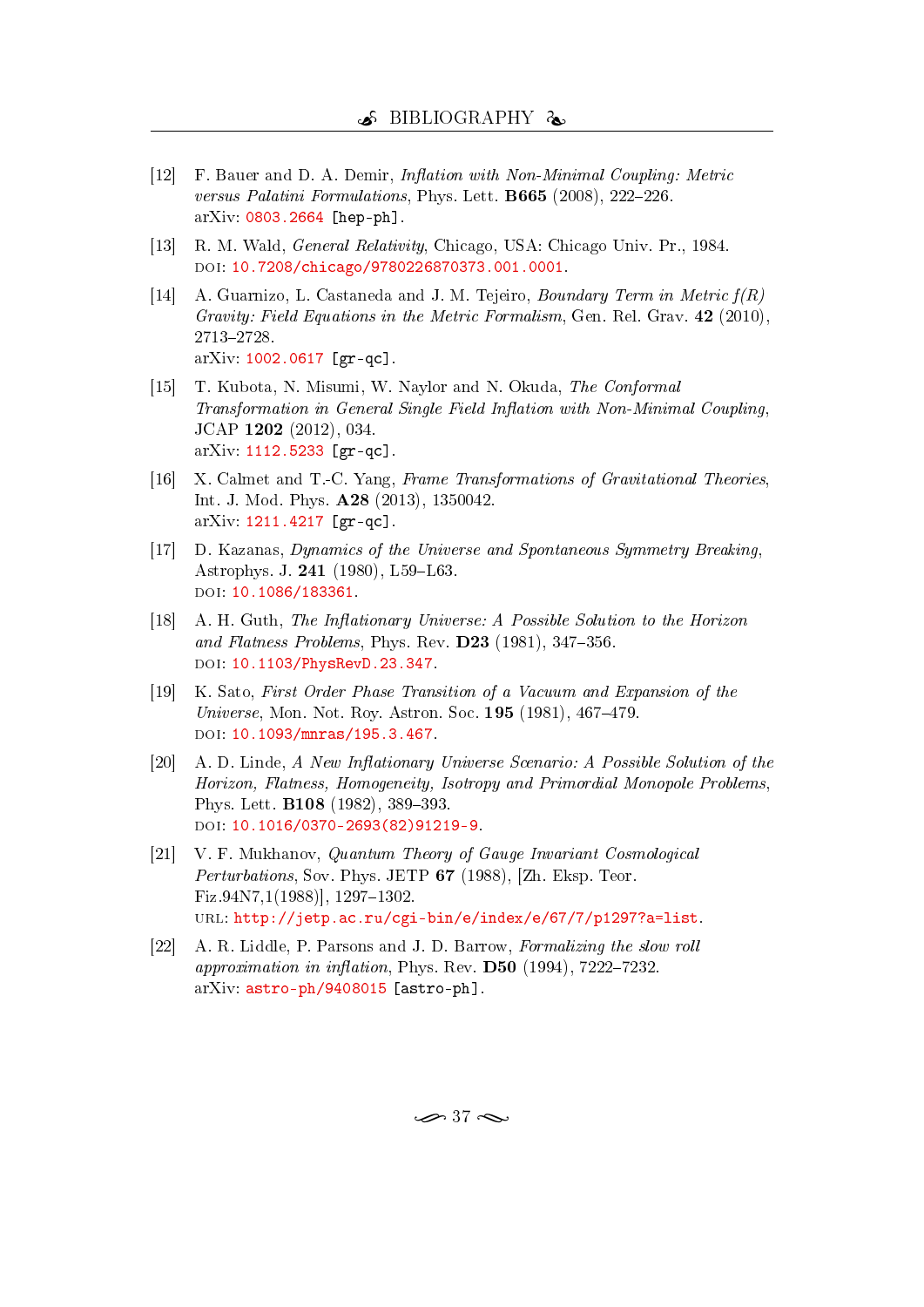- <span id="page-47-0"></span>[23] A. Vallinotto, E. J. Copeland, E. W. Kolb, A. R. Liddle and D. A. Steer,  $Inflationary\ potentials\ yielding\ constant\ scalar\ perturbation\ spectra\ indices.$ Phys. Rev. D69 (2004), 103519. arXiv: [astro-ph/0311005](http://arxiv.org/abs/astro-ph/0311005) [astro-ph].
- <span id="page-47-1"></span>[24] J. Garcia-Bellido, D. G. Figueroa and J. Rubio, Preheating in the Standard Model with the Higgs-Inflaton coupled to gravity, Phys. Rev.  $D79$  (2009), 063531. arXiv: [0812.4624](http://arxiv.org/abs/0812.4624) [hep-ph].
- [25] D. G. Figueroa, Preheating the Universe from the Standard Model Higgs, AIP Conf. Proc. 1241 (2010), 578-587. arXiv: [0911.1465](http://arxiv.org/abs/0911.1465) [hep-ph].
- <span id="page-47-2"></span>[26] D. G. Figueroa, J. Garcia-Bellido and F. Torrenti, Decay of the standard model Higgs field after inflation, Phys. Rev.  $D92.8$  (2015), 083511. arXiv: [1504.04600](http://arxiv.org/abs/1504.04600) [astro-ph.CO].
- <span id="page-47-3"></span>[27] F. Bezrukov, The Higgs field as an inflaton, Class. Quant. Grav.  $30$  (2013), 214001. arXiv: [1307.0708](http://arxiv.org/abs/1307.0708) [hep-ph].
- <span id="page-47-4"></span>[28] M. S. Madsen, Scalar Fields in Curved Space-times, Class. Quant. Grav. 5  $(1988), 627-639.$ DOI: [10.1088/0264-9381/5/4/010.](http://dx.doi.org/10.1088/0264-9381/5/4/010)
- <span id="page-47-5"></span>[29] Y. Hamada, H. Kawai, K.-y. Oda and S. C. Park, *Higgs Inflation is Still Alive* after the Results from BICEP2, Phys. Rev. Lett. 112.24 (2014), 241301. arXiv: [1403.5043](http://arxiv.org/abs/1403.5043) [hep-ph].
- <span id="page-47-7"></span>[30] F. Bezrukov and M. Shaposhnikov, *Higgs inflation at the critical point*, Phys. Lett. **B734** (2014), 249-254. arXiv: [1403.6078](http://arxiv.org/abs/1403.6078) [hep-ph].
- <span id="page-47-8"></span>[31] F. Bezrukov, J. Rubio and M. Shaposhnikov, Living beyond the edge: Higgs inflation and vacuum metastability, Phys. Rev.  $D92.8$  (2015), 083512. arXiv: [1412.3811](http://arxiv.org/abs/1412.3811) [hep-ph].
- <span id="page-47-6"></span>[32] Y. Hamada, H. Kawai and K.-y. Oda, Minimal Higgs inflation, PTEP 2014 (2014), 023B02. arXiv: [1308.6651](http://arxiv.org/abs/1308.6651) [hep-ph].
- [33] N. Okada and D. Raut, *Inflection-point Higgs Inflation*, Phys. Rev. **D95.3** (2017), 035035. arXiv: [1610.09362](http://arxiv.org/abs/1610.09362) [hep-ph].
- <span id="page-47-9"></span>[34] J. Fumagalli and M. Postma,  $UV$  (in)sensitivity of Higgs inflation, JHEP 05 (2016), 049. arXiv: [1602.07234](http://arxiv.org/abs/1602.07234) [hep-ph].

 $\rightarrow$  38  $\sim$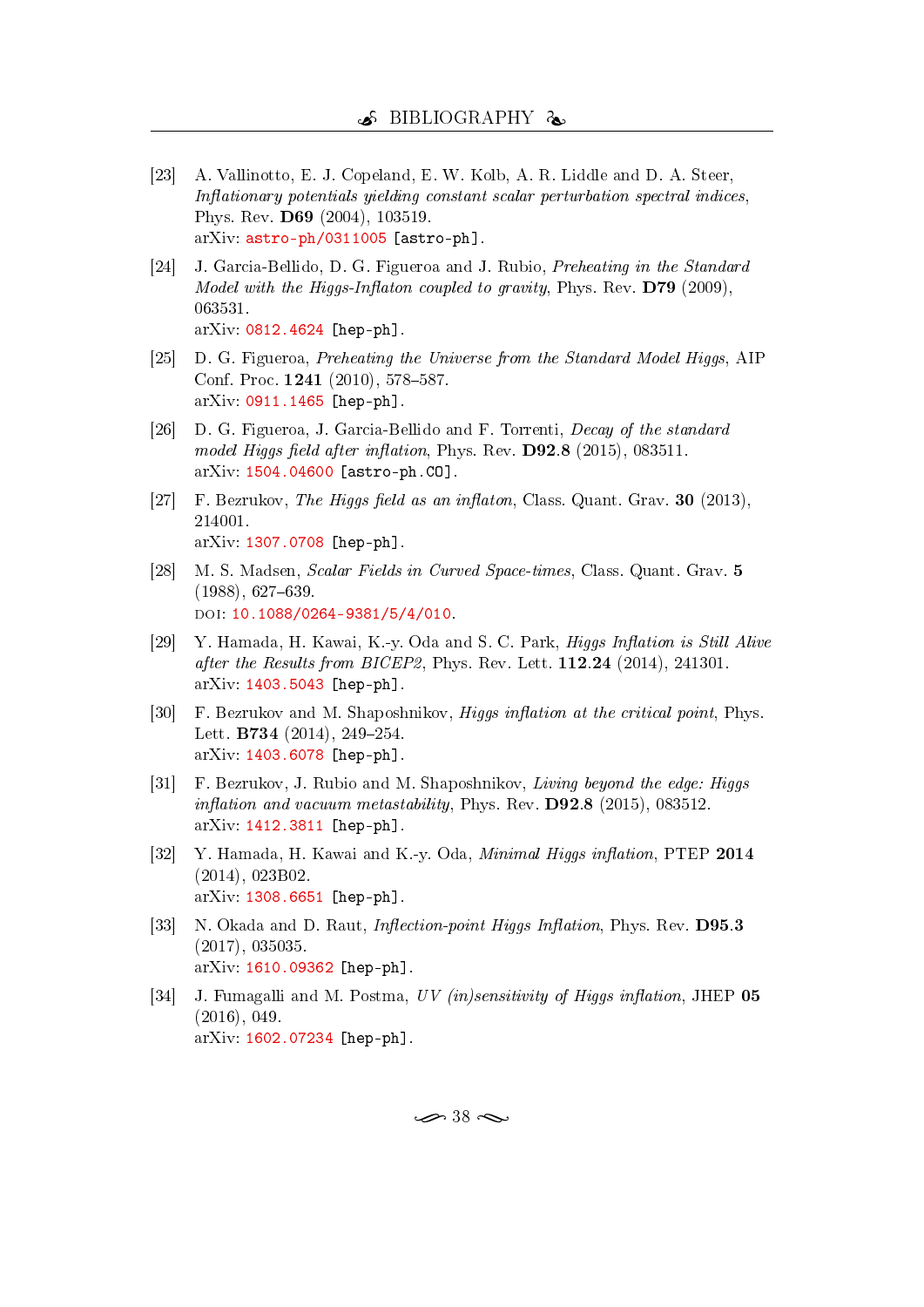- <span id="page-48-0"></span>[35] V.-M. Enckell, K. Enqvist and S. Nurmi, Observational signatures of Higgs  $inflation, JCAP 1607.07 (2016), 047.$ arXiv: [1603.07572](http://arxiv.org/abs/1603.07572) [astro-ph.CO].
- <span id="page-48-1"></span>[36] V.-M. Enckell, K. Enqvist, S. Rasanen and E. Tomberg, *Higgs inflation at the* hilltop, JCAP 1806.06 (2018), 005. arXiv: [1802.09299](http://arxiv.org/abs/1802.09299) [astro-ph.CO].
- <span id="page-48-2"></span>[37] C. G. Callan Jr., S. R. Coleman and R. Jackiw, A New improved energy momentum tensor, Annals Phys.  $59$  (1970), 42-73. DOI: [10.1016/0003-4916\(70\)90394-5.](http://dx.doi.org/10.1016/0003-4916(70)90394-5)
- <span id="page-48-3"></span>[38] T. P. Sotiriou and V. Faraoni, f(R) Theories Of Gravity, Rev. Mod. Phys. 82  $(2010), 451-497.$ arXiv: [0805.1726](http://arxiv.org/abs/0805.1726) [gr-qc].
- <span id="page-48-4"></span>[39] A. A. Starobinsky, A New Type of Isotropic Cosmological Models Without Singularity, Phys. Lett.  $91B(1980), 99-102$ . doi: [10.1016/0370-2693\(80\)90670-X.](http://dx.doi.org/10.1016/0370-2693(80)90670-X)
- <span id="page-48-5"></span>[40] X. Calmet and I. Kuntz, *Higgs Starobinsky Inflation*, Eur. Phys. J. C76.5 (2016), 289. arXiv: [1605.02236](http://arxiv.org/abs/1605.02236) [hep-th].
- [41] Y. Ema, *Higgs Scalaron Mixed Inflation*, Phys. Lett. **B770** (2017), 403-411. arXiv: [1701.07665](http://arxiv.org/abs/1701.07665) [hep-ph].
- $[42]$  D. M. Ghilencea, Two-loop corrections to Starobinsky-Higgs inflation (2018). arXiv: [1807.06900](http://arxiv.org/abs/1807.06900) [hep-ph].
- [43] M. He, A. A. Starobinsky and J. Yokoyama, *Inflation in the mixed Higgs-R*<sup>2</sup> model, JCAP 1805.05 (2018), 064. arXiv: [1804.00409](http://arxiv.org/abs/1804.00409) [astro-ph.CO].
- <span id="page-48-6"></span> $[44]$  Y.-C. Wang and T. Wang, *Primordial perturbations generated by Higgs field* and  $R^2$  operator, Phys. Rev. D96.12 (2017), 123506. arXiv: [1701.06636](http://arxiv.org/abs/1701.06636) [gr-qc].
- <span id="page-48-7"></span>[45] S. Karamitsos and A. Pilaftsis, Frame Covariant Nonminimal Multifield *Inflation*, Nucl. Phys. **B927** (2018), 219–254. arXiv: [1706.07011](http://arxiv.org/abs/1706.07011) [hep-ph].
- <span id="page-48-8"></span>[46] P. A. R. Ade et al., *Planck 2015 results. XVII. Constraints on primordial* non-Gaussianity, Astron. Astrophys. 594 (2016), A17. arXiv: [1502.01592](http://arxiv.org/abs/1502.01592) [astro-ph.CO].

 $\approx$  39  $\approx$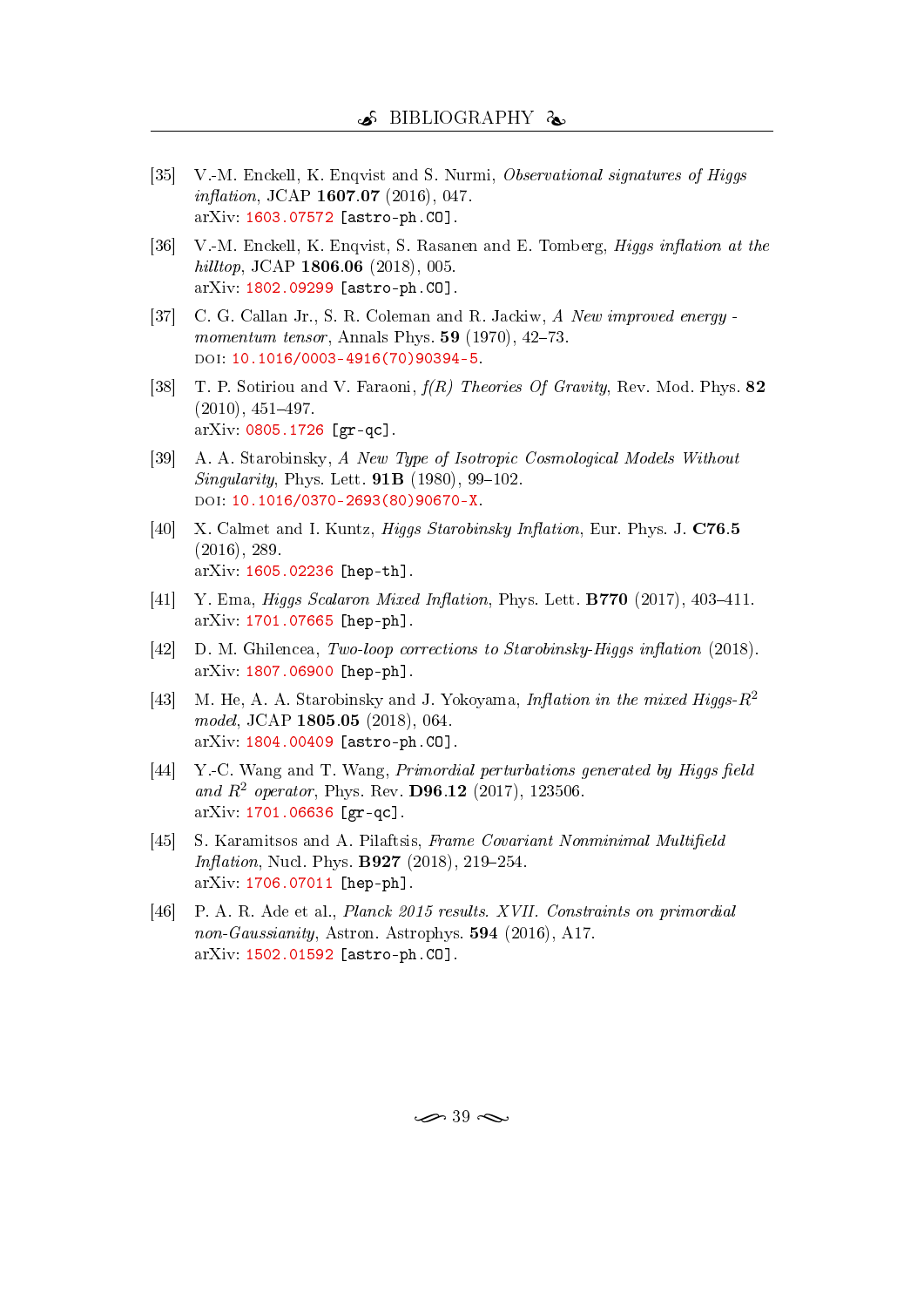# <span id="page-49-0"></span>Slow-roll Parameters

In literature there are various different definitions for the slow-roll parameters. The Hubble slow-roll parameters are defined in terms of the Hubble parameter as [\[22,](#page-46-8) [23\]](#page-47-0)

$$
\epsilon_H = 2\left(\frac{H_\varphi}{H}\right)^2\tag{A.1}
$$

$$
\sigma_H^{(n)} = 2^n \frac{H_{\varphi}^{n-1}}{H^n} \frac{d^{n+1}}{d\varphi^{n+1}} H , \qquad (A.2)
$$

where the subscript  $\varphi$  denotes derivative with respect to the background field. For convenience we also define

$$
\eta_H \equiv 2\frac{H_{\varphi\varphi}}{H} + \epsilon_H = \sigma_H^{(1)} + \epsilon_H , \qquad (A.3)
$$

and denote  $\zeta_H \equiv \sigma_H^{(2)}$ .

For a field minimally coupled to gravity the momentum equation reads

$$
2\dot{H} = -\dot{\varphi}^2 \,,\tag{A.4}
$$

and we can write  $\epsilon_H$  and  $\eta_H$  in terms of the derivatives of the background field

$$
\epsilon_H = -\frac{\dot{H}}{H^2} = \frac{1}{2} \left(\frac{\dot{\varphi}}{H}\right)^2 \tag{A.5}
$$

$$
\eta_H = -\frac{\ddot{\varphi}}{H\dot{\varphi}} + \epsilon_H \ . \tag{A.6}
$$

During slow-roll the Hubble slow-roll parameters form a hierarchy, in which the magnitude of the higher order parameters is ever decreasing.

We can also define another set of slow-roll parameters called the potential slow-roll parameters as [\[22,](#page-46-8) [23\]](#page-47-0)

$$
\epsilon_V = \frac{1}{2} \left(\frac{V'}{V}\right)^2 \tag{A.7}
$$

$$
\sigma_V^{(n)} = \frac{1}{V} \left(\frac{V'}{V}\right)^{n-1} \frac{d^{n+1}}{d\varphi^{n+1}} V , \qquad (A.8)
$$

 $\rightarrow$  40  $\sim$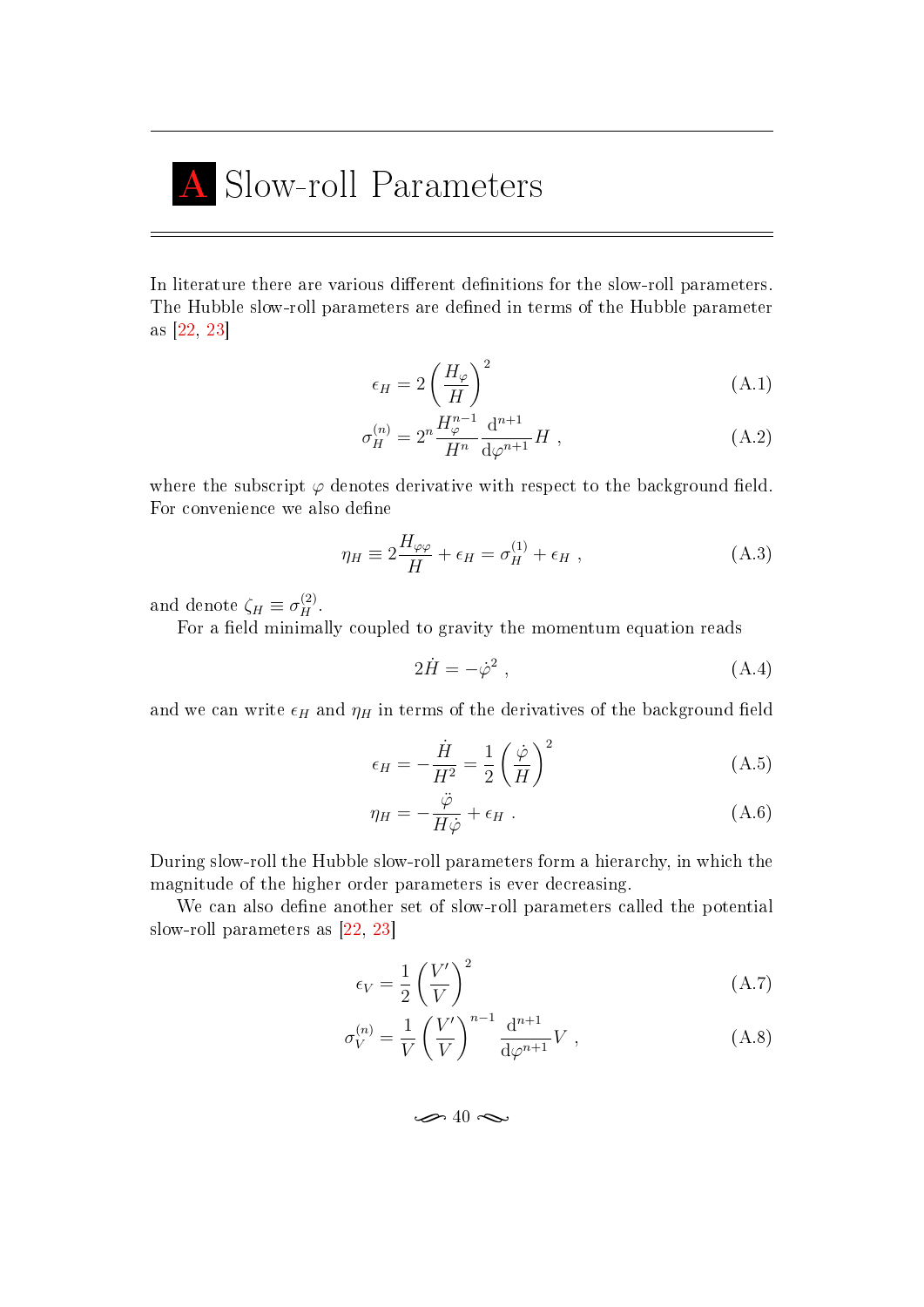and denote

$$
\eta_V \equiv \sigma_V^{(1)} = \frac{V''}{V} \tag{A.9}
$$

$$
\zeta_V \equiv \sigma_V^{(2)} = \frac{V' V'''}{V} \,. \tag{A.10}
$$

When the slow-roll conditions are satisfied, these parameters also form a hierarchy of decreasing magnitude. During slow-roll the lowest order parameters are approximately equal,  $\epsilon_H \approx \epsilon_V$  and  $\eta_H \approx \eta_V$ .

Thus far we have considered a single-field case. In multi-field inflation, one has to take into account also the curvature of the field space, in order to ensure the frame invariance of the slow-roll expansion. Frame-covariant slowroll parameters can be defined as  $[45]$ 

$$
\epsilon_{\rm fc} = \frac{1}{2} \frac{G^{AB} V_{,A} V_{,B}}{V^2} \tag{A.11}
$$

$$
\sigma_{\text{fc}}^{(n+1)} = G^{AB} \frac{V_{,A}}{V} \frac{(\sigma_{\text{fc}}^n)_{,B}}{\sigma_{\text{fc}}^n} \,, \tag{A.12}
$$

and we again denote

$$
\eta_{\rm fc} \equiv \sigma_{\rm fc}^{(1)} = G^{AB} \frac{V_{,A}}{V} \frac{(\epsilon_{\rm fc})_{,B}}{\epsilon_{\rm fc}} \tag{A.13}
$$

$$
\zeta_{\rm fc} \equiv \sigma_{\rm fc}^{(2)} = G^{AB} \frac{V_{,A}}{V} \frac{(\eta_{\rm fc})_{,B}}{\eta_{\rm fc}} \,. \tag{A.14}
$$

Here A and B are field space indices and  $G_{AB}$  is the field space metric, the field space vector being  $\phi^A = (\phi_1, \phi_2, \ldots)$ . For a single field the lowest order slow-roll parameters reduce to

$$
\epsilon_{\rm fc} = \frac{1}{2} \left( \frac{V'}{V} \right)^2 = \epsilon_V \tag{A.15}
$$

$$
\eta_{\rm fc} = 2\frac{V''}{V} - 2\left(\frac{V'}{V}\right)^2 = 2\eta_V - 4\epsilon_V , \qquad (A.16)
$$

meaning that  $\eta_{\text{fc}}$  is not equal to  $\eta_V$  of single-field inflation.

#### n \* ~

#### $\rightarrow$  41  $\sim$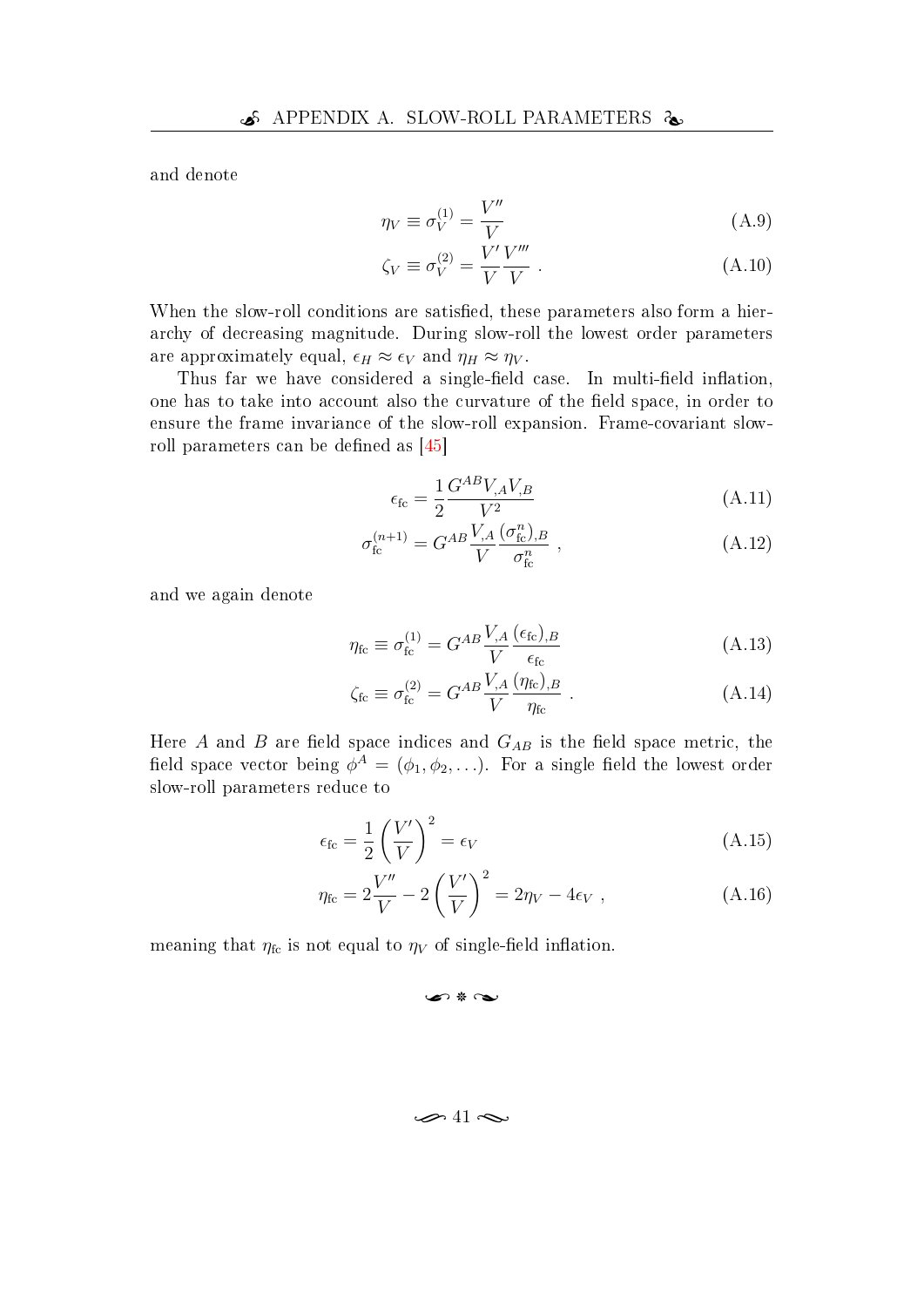## <span id="page-51-0"></span>B Gauge transformations

Gauge transformations are completely specified by two functions  $\theta^0$  and  $\theta$  as

$$
\tilde{\eta} = \eta + \theta^{0}(x)
$$
  
\n
$$
\tilde{x}^{i} = x^{i} - \delta^{ia}\theta_{,a}(x)
$$
 (B.1)

Under such a coordinate transformation the metric perturbations transform as

$$
\tilde{A} = A - \theta^{0'} - \mathcal{H}\theta^{0}
$$
  
\n
$$
\tilde{B} = B + \theta' + \theta^{0}
$$
  
\n
$$
\tilde{\psi} = \psi + \mathcal{H}\theta^{0}
$$
  
\n
$$
\tilde{E} = E + \theta,
$$
\n(B.2)

while the field perturbation transforms as

<span id="page-51-1"></span>
$$
\delta \tilde{\phi} = \delta \phi - \varphi' \theta^0 \tag{B.3}
$$

In our notation changes in  $\theta^0$  correspond to changes in the slicing of the spacetime into spacelike hypersurfaces, while  $\theta$  changes the threading into timelike curves. It is readily seen that any change in the slicing will change the field perturbation, while changes in the threading leave it invariant.

Let us now consider the spatially flat gauge as an example of a gauge choice. In this gauge  $\tilde{\psi}$  is equal to zero, which leads to  $\theta^0 = -\mathcal{H}^{-1}\psi$ . The field perturbation then becomes

$$
\delta \tilde{\phi} = \delta \phi - \frac{\varphi'}{\mathcal{H}} \psi , \qquad (B.4)
$$

which is equal to the Sasaki-Mukhanov variable. By using  $(B.2)$  and the Einstein equations we can express the equation of motion for the field perturbation as

$$
\delta \tilde{\phi}'' + 2\mathcal{H} \delta \tilde{\phi}' - \Box \delta \tilde{\phi} + a^2 V''(\varphi) \delta \tilde{\phi} = \mathcal{H}^2 \left(\frac{\varphi'}{\mathcal{H}}\right)^2 \left[2 - \frac{\mathcal{H}'}{\mathcal{H}^2} + 2 \frac{\varphi''}{\varphi' \mathcal{H}}\right] \delta \tilde{\phi}. \quad (B.5)
$$

We have not specified the threading of the spacetime, because it is not relevant for the field perturbations, but often a convenient choice is  $\dot{E}=0$ .

We can also view the gauge choice  $\tilde{\psi} = 0$  as a slicing of the spacetime in which the spatial perturbation  $\tilde{\psi}$  is a constant. By choosing a suitable

$$
\mathcal{A}^2 \mathcal{A}
$$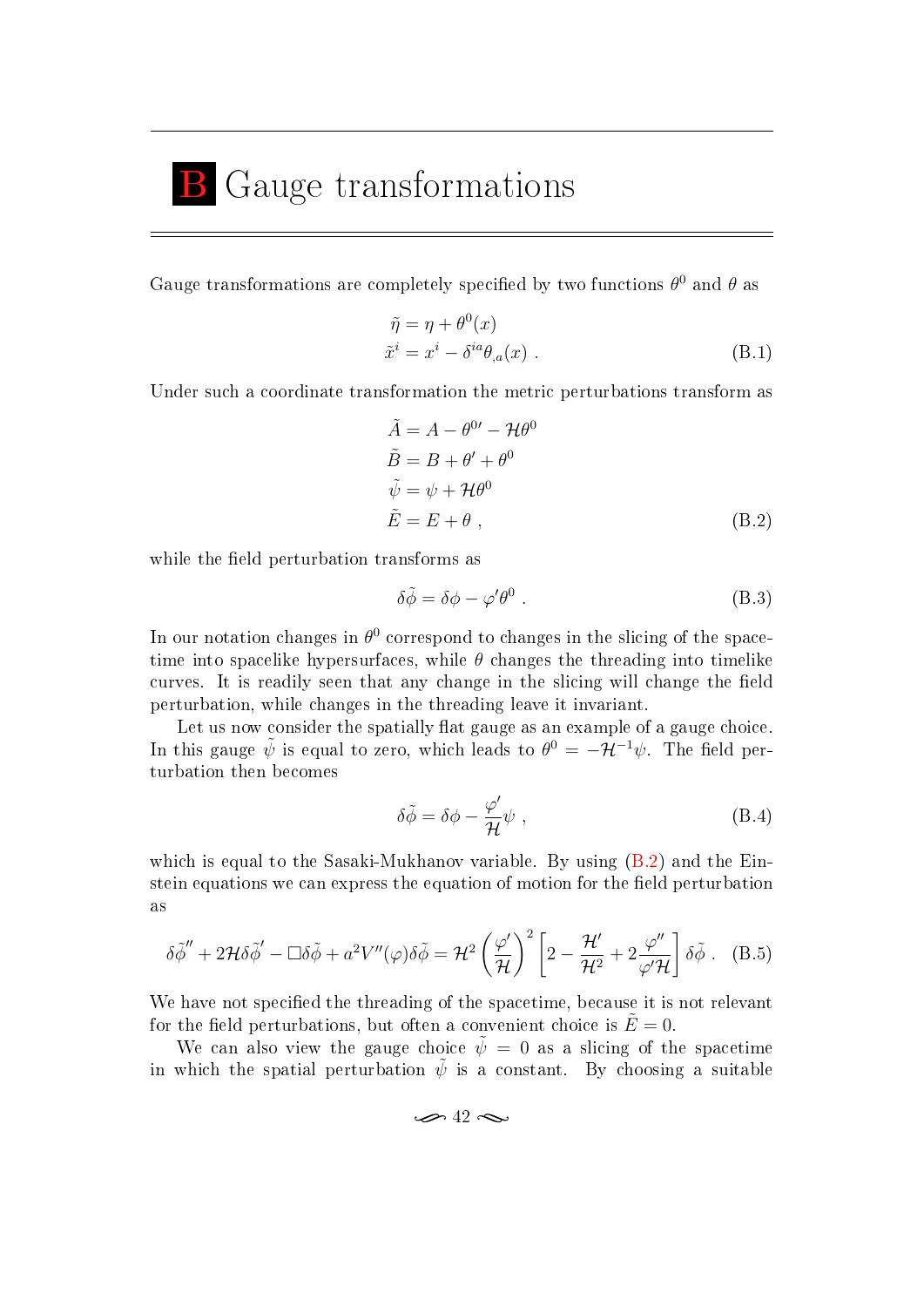gauge we can make any quantity a constant on spacelike hypersurfaces. Simple examples are the uniform energy density gauge, in which the energy density is kept constant, and the conformal-Newtonian gauge, in which the shear of the metric vanishes  $\tilde{B} = \tilde{E} = 0$ .

u 8 U